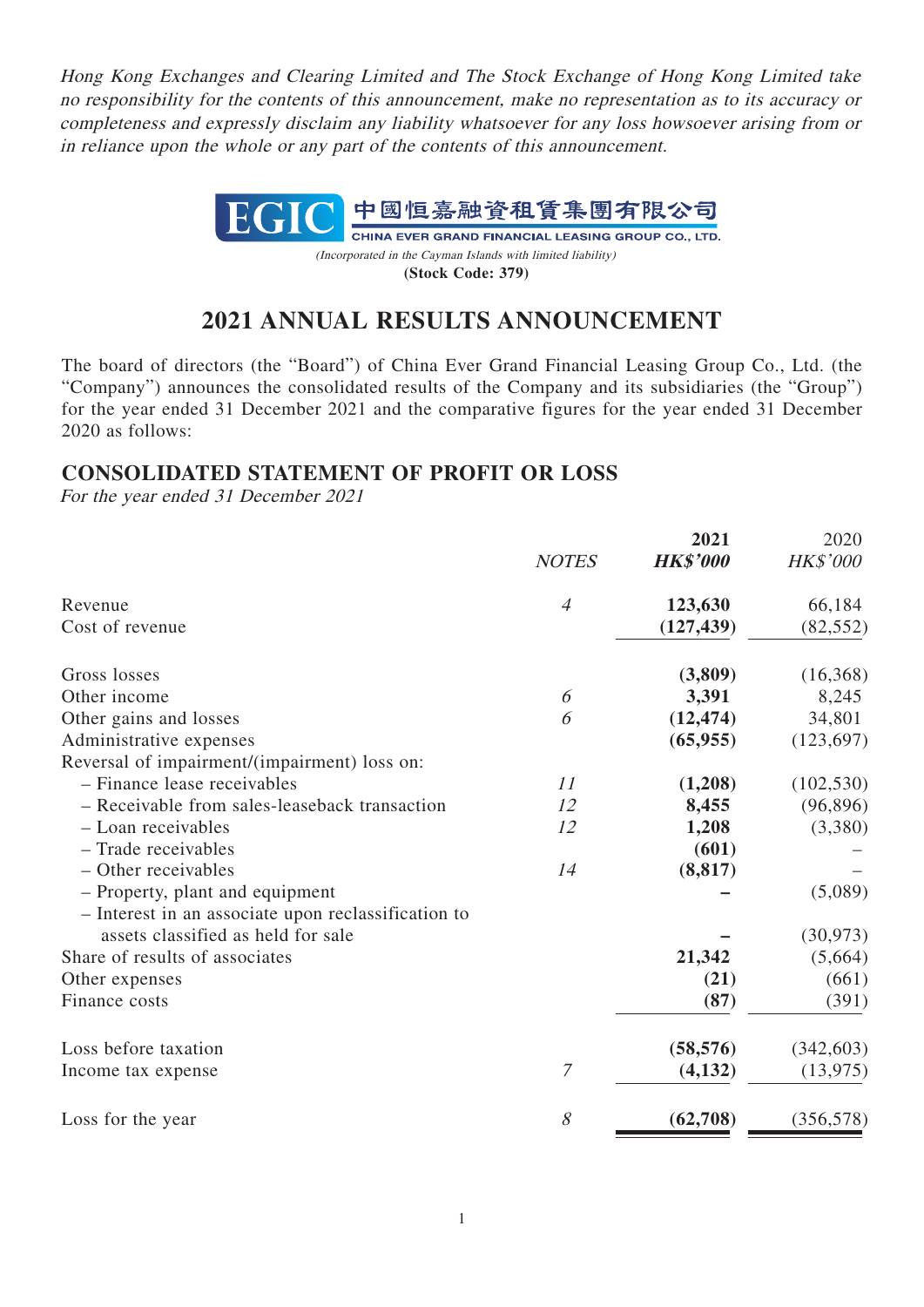|              | 2021            | 2020            |
|--------------|-----------------|-----------------|
| <b>NOTES</b> | <b>HK\$'000</b> | <b>HK\$'000</b> |
|              |                 |                 |
|              | (40,619)        | (242, 933)      |
|              | (22,089)        | (113, 645)      |
|              | (62,708)        | (356, 578)      |
|              | 2021            | 2020            |
|              |                 |                 |
|              | (2.41)          | (16.09)         |
|              | (2.41)          | (16.09)         |
|              | 9               |                 |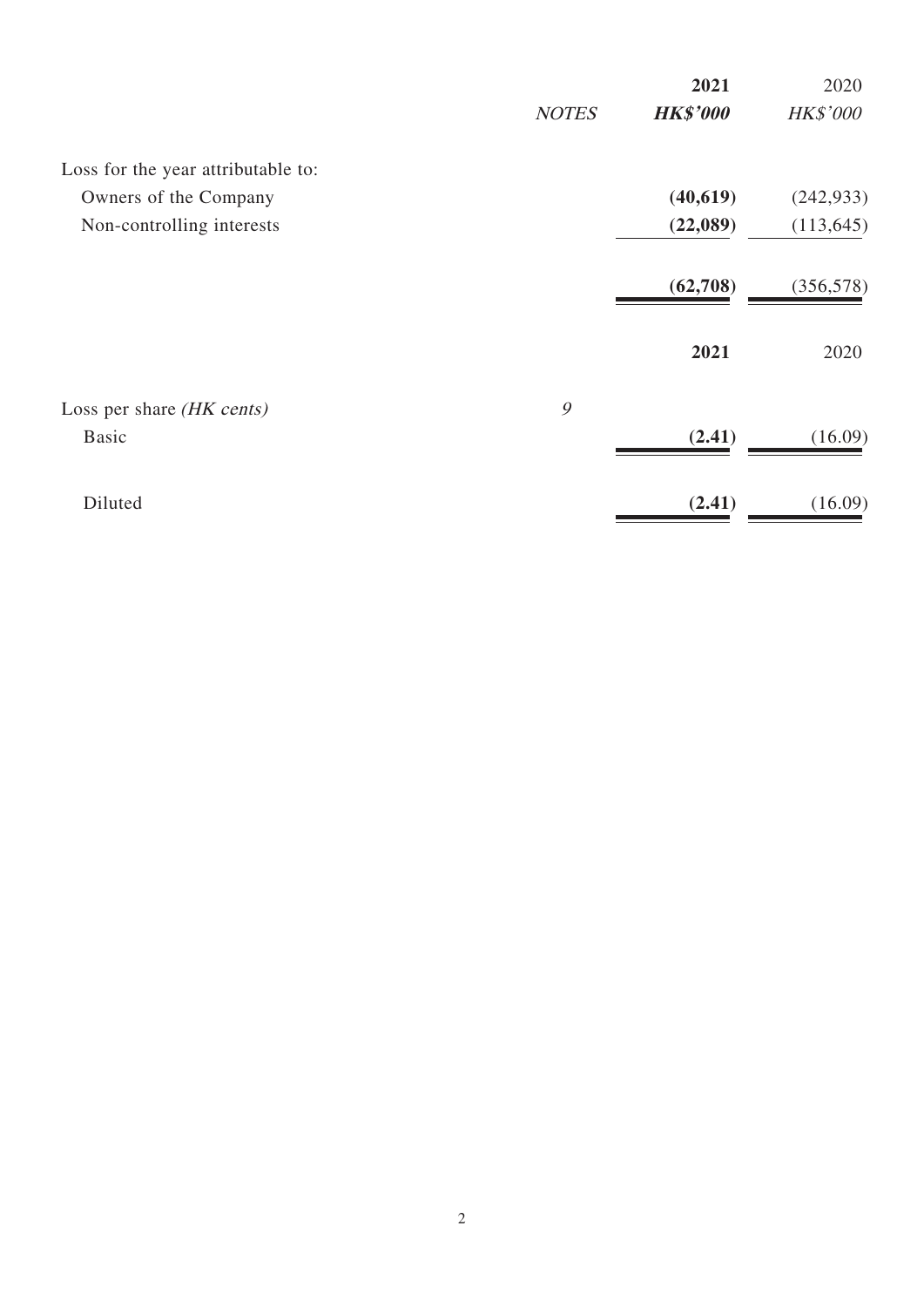# **CONSOLIDATED STATEMENT OF PROFIT OR LOSS AND OTHER COMPREHENSIVE INCOME**

For the year ended 31 December 2021

|                                                                     | 2021            | 2020            |
|---------------------------------------------------------------------|-----------------|-----------------|
|                                                                     | <b>HK\$'000</b> | <b>HK\$'000</b> |
| Loss for the year                                                   | (62,708)        | (356, 578)      |
| Other comprehensive income/(expense)                                |                 |                 |
| Items that will not be reclassified to profit or loss:              |                 |                 |
| Exchange difference arising on translation to presentation currency | 6,966           | 3,417           |
| Fair value changes on equity investment at fair value through       |                 |                 |
| other comprehensive income                                          | (18, 698)       | (3,563)         |
| Share of other comprehensive income of associates                   | (4)             | (16)            |
| Other comprehensive expense for the year, net of income tax         | (11, 736)       | (162)           |
| Total comprehensive expense for the year                            | (74, 444)       | (356,740)       |
| Total comprehensive expense for the year attributable to:           |                 |                 |
| Owners of the Company                                               | (52, 352)       | (242, 695)      |
| Non-controlling interests                                           | (22,092)        | (114, 045)      |
|                                                                     | (74, 444)       | (356, 740)      |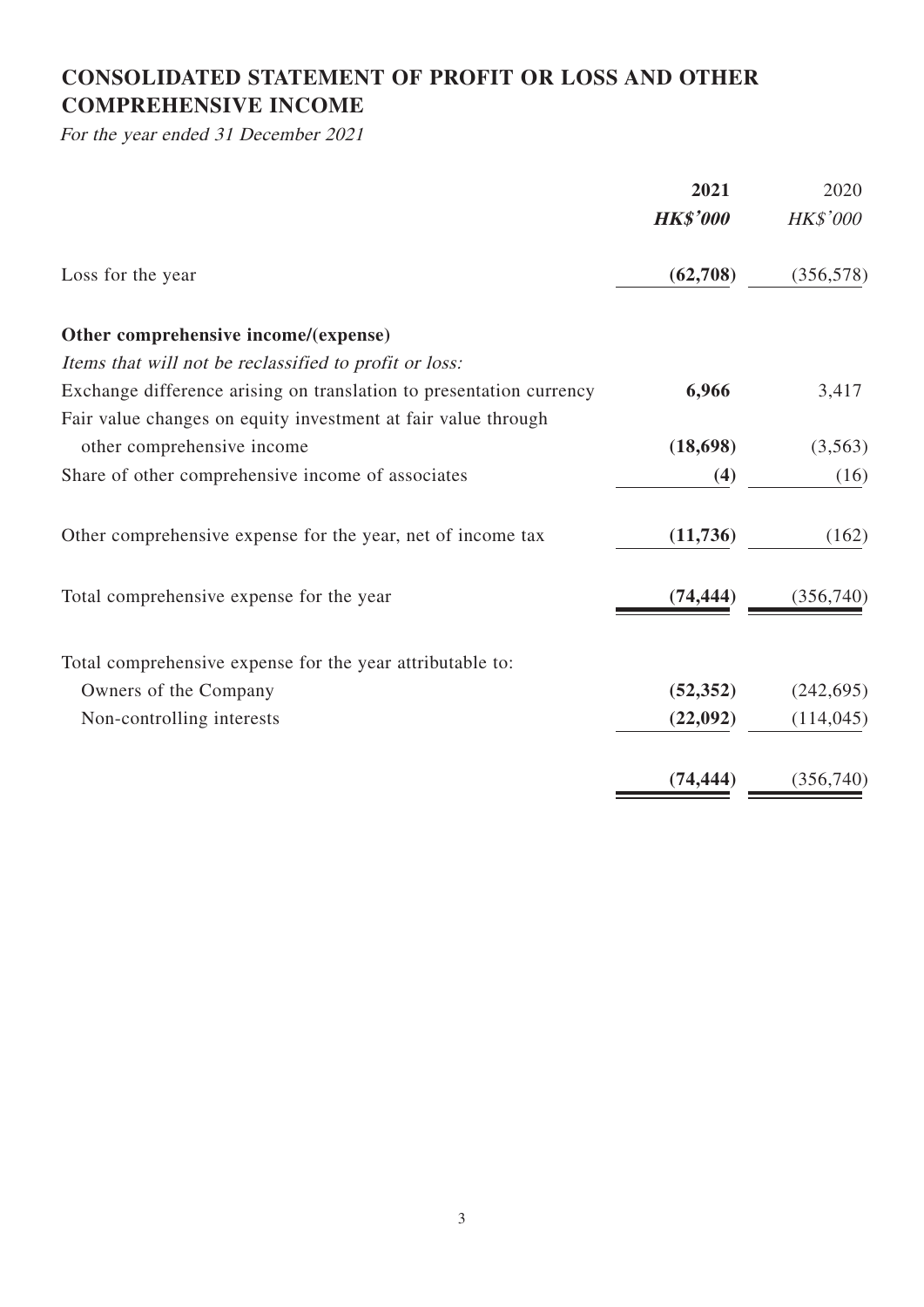# **CONSOLIDATED STATEMENT OF FINANCIAL POSITION**

At 31 December 2021

|                                                       |              | 2021            | 2020     |
|-------------------------------------------------------|--------------|-----------------|----------|
|                                                       | <b>NOTES</b> | <b>HK\$'000</b> | HK\$'000 |
| <b>Non-current assets</b>                             |              |                 |          |
| Property, plant and equipment                         |              | 88,520          | 90,112   |
| Prepayment for acquisition of property,               |              |                 |          |
| plant and equipment                                   |              | 17,847          |          |
| Investment properties                                 |              | 142,369         | 148,331  |
| Goodwill                                              |              | 25,556          | 25,556   |
| Interests in associates                               |              | 99,608          | 95,111   |
| Equity investments at fair value through              |              |                 |          |
| other comprehensive income                            |              | 108,762         | 123,781  |
| Finance lease receivables                             | 11           | 30,580          | 14,132   |
| Loan receivables                                      | 12           | 61,030          | 21,733   |
| Deferred tax assets                                   |              |                 | 1,579    |
| Restricted bank deposits                              |              | 18,404          | 20,724   |
| Deposits                                              | 14           |                 | 11,876   |
|                                                       |              | 592,676         | 552,935  |
| <b>Current assets</b>                                 |              |                 |          |
| Inventories                                           |              | 16,778          | 19,060   |
| Contingent consideration receivables                  |              |                 | 2,553    |
| Finance lease receivables                             | 11           | 122,782         | 153,913  |
| Loan receivables                                      | 12           | 97,539          | 82,614   |
| Trade receivables                                     | 13           | 13,634          | 2,976    |
| Other receivables, deposits and prepayments           | 14           | 54,121          | 43,903   |
| Financial assets at fair value through profit or loss |              | 147,069         | 156,052  |
| Deposit placed with non-bank financial institutions   |              | 13,599          | 39,227   |
| Cash and cash equivalents                             |              | 23,299          | 132,483  |
|                                                       |              | 488,821         | 632,781  |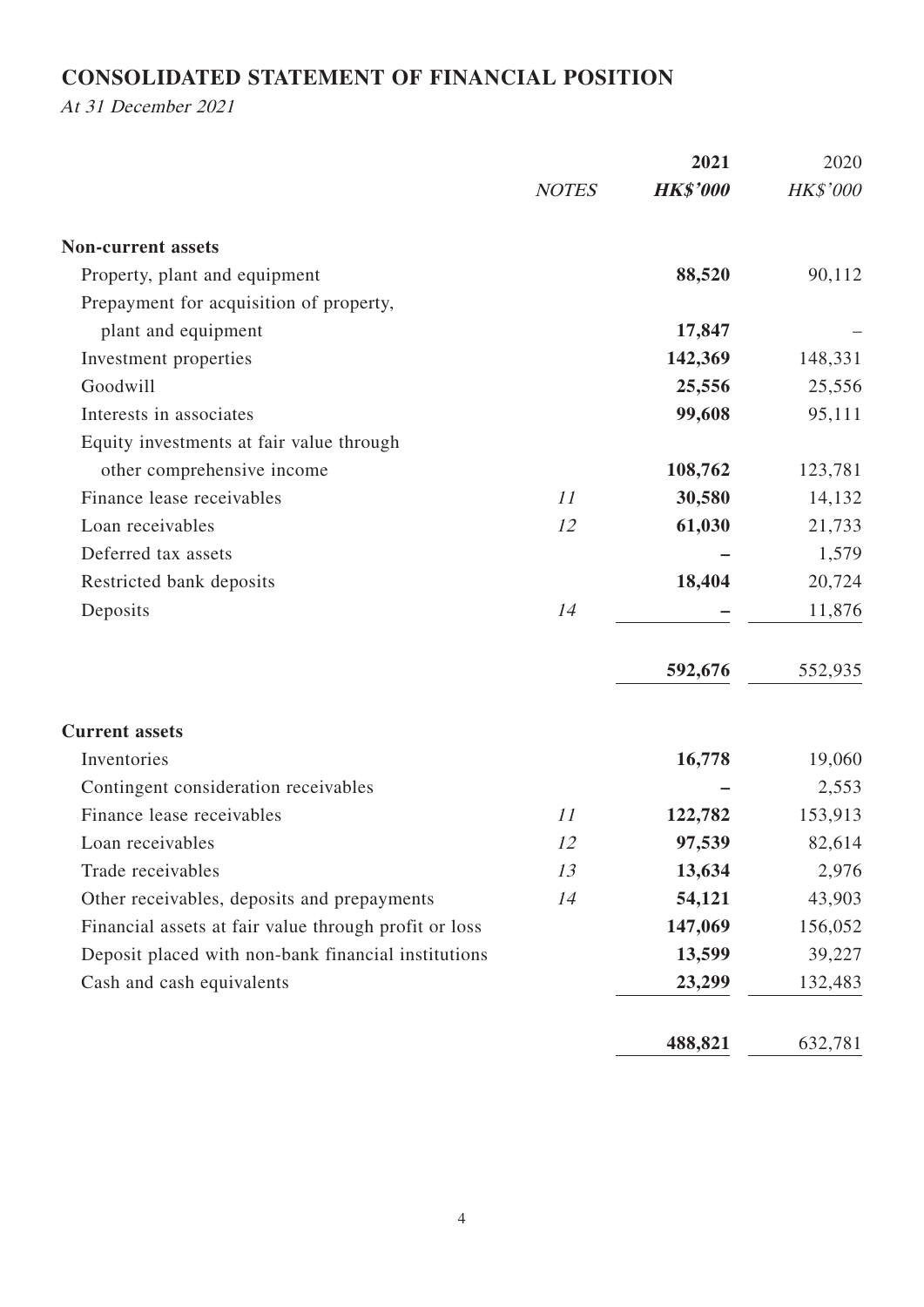|                                                    |              | 2021            | 2020     |
|----------------------------------------------------|--------------|-----------------|----------|
|                                                    | <b>NOTES</b> | <b>HK\$'000</b> | HK\$'000 |
| <b>Current liabilities</b>                         |              |                 |          |
| Service cost payables, other payables and accruals | 15           | 89,687          | 88,283   |
| Deposits received from customers                   | 11           | 12,268          |          |
| Tax payable                                        |              | 21,586          | 21,105   |
| <b>Borrowings</b>                                  |              | 423,691         | 458,603  |
|                                                    |              | 547,232         | 567,991  |
| Net current (liabilities)/assets                   |              | (58, 411)       | 64,790   |
| <b>Total assets less current liabilities</b>       |              | 534,265         | 617,725  |
| <b>Capital and reserves</b>                        |              |                 |          |
| Share capital                                      | 16           | 168,730         | 168,730  |
| Reserves                                           |              | 346,981         | 399,333  |
| Equity attributable to owners of the Company       |              | 515,711         | 568,063  |
| Non-controlling interests                          |              | 35              | 6,555    |
| <b>Total equity</b>                                |              | 515,746         | 574,618  |
| <b>Non-current liabilities</b>                     |              |                 |          |
| Deposits received from customers                   | 11           | 16,478          | 27,100   |
| <b>Borrowings</b>                                  |              |                 | 14,786   |
| Deferred tax liabilities                           |              | 2,041           | 1,221    |
|                                                    |              | 18,519          | 43,107   |
|                                                    |              | 534,265         | 617,725  |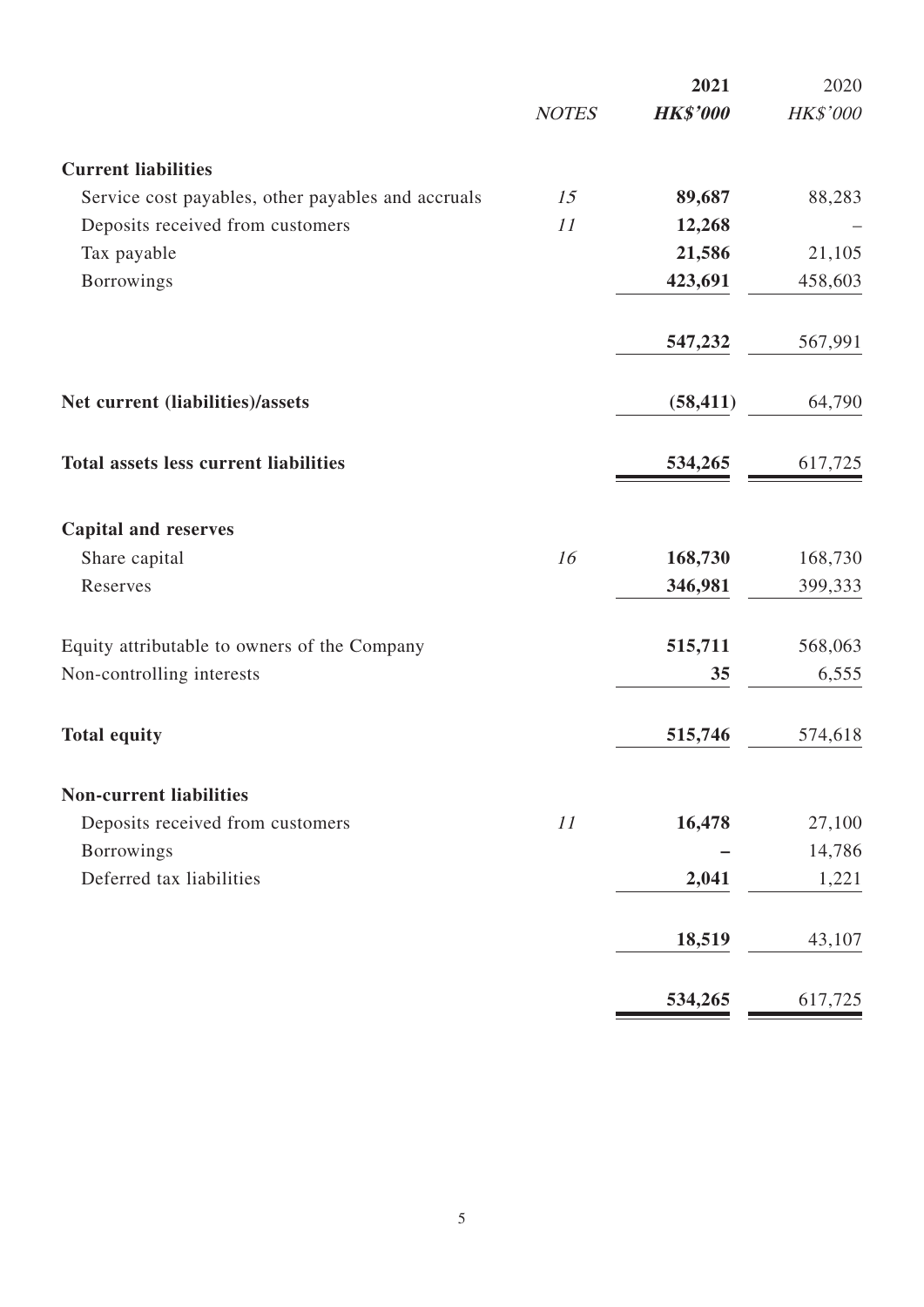### Notes:

### **1. GENERAL INFORMATION**

China Ever Grand Financial Leasing Group Co., Ltd. (the "Company") is a public limited company incorporated in the Cayman Islands as an exempted company with limited liability and its shares are listed on The Stock Exchange of Hong Kong Limited (the "Stock Exchange"). The addresses of the registered office and principal place of business of the Company are disclosed in the corporate information section on the annual report.

The principal activities of the Company and its subsidiaries (collectively referred to as the "Group") are provision of finance lease and related consulting services in the PRC, the trading of equity securities, investment in properties, investment holdings, sale of food additives, sale of medical, health and hygiene products and money lending business.

The functional currency of the Company is Renminbi ("RMB"). The consolidated financial statements are presented in Hong Kong dollars ("HK\$") as the directors consider that it is a more appropriate presentation for a company listed on the Stock Exchange and for the convenience of the shareholders.

### **2. ADOPTION OF NEW OR REVISED HONG KONG FINANCIAL REPORTING STANDARDS ("HKFRSs")**

### **(a) Adoption of new or revised HKFRSs – effective at 1 January 2021**

The Hong Kong Institute of Certified Public Accountants ("HKICPA") has issued a number of amended HKFRSs that are first effective for the current accounting period of the Group:

| Amendments to HKAS 39. | Interest Rate Benchmark Reform – Phase 2 |
|------------------------|------------------------------------------|
| HKFRS 4, HKFRS 7,      |                                          |
| HKFRS 9 and HKFRS 16   |                                          |
| Amendments to HKFRS 16 | COVID-19 Related Rent Concessions        |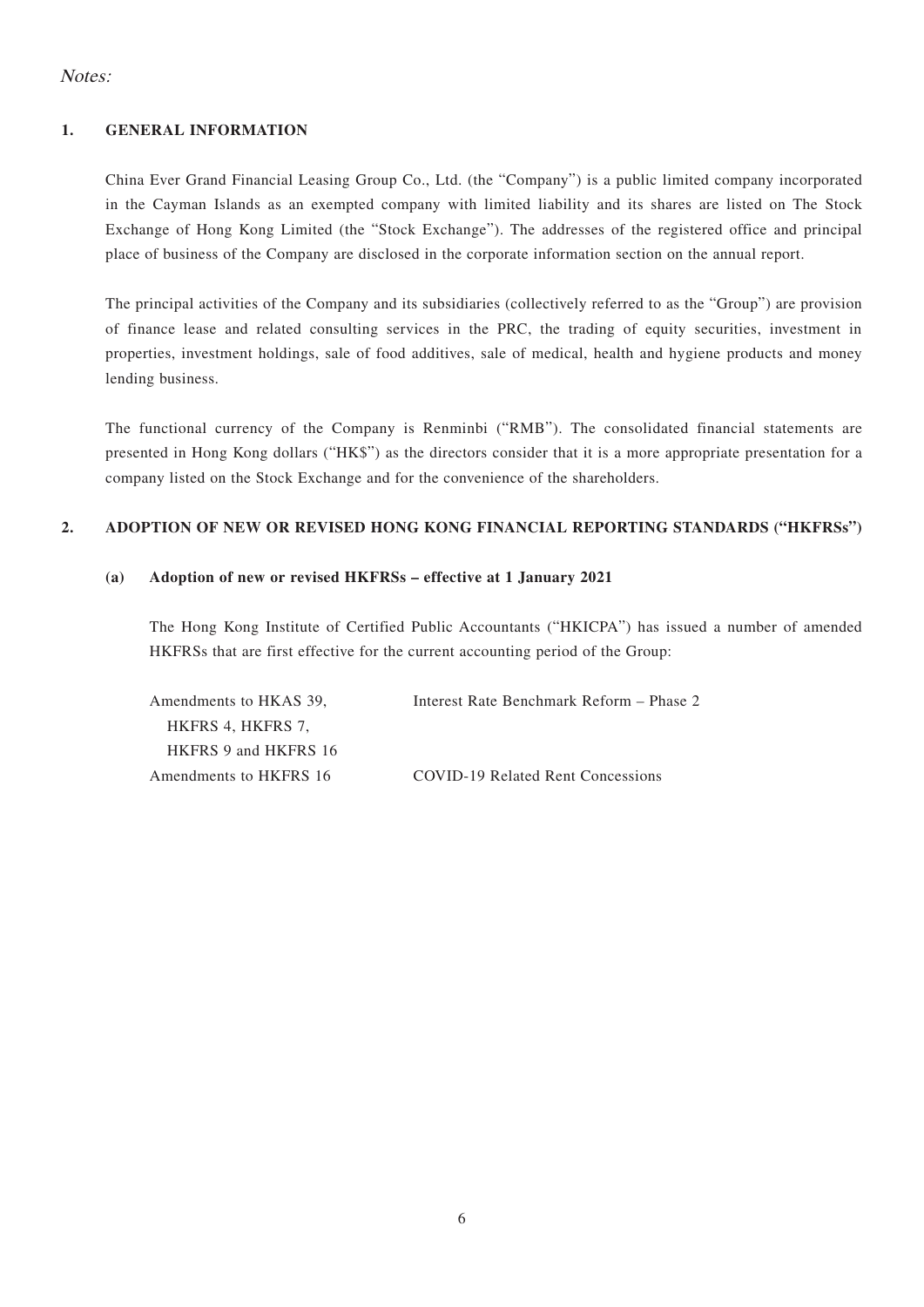#### **(b) New or amended HKFRSs that have been issued but are not yet effective**

The following new or amended HKFRSs, potentially relevant to the Group's consolidated financial statements, have been issued, but are not yet effective and have not been early adopted by the Group. The Group's current intention is to apply these changes on the date they become effective.

| Amendments to HKAS 1             | Classification of Liabilities as Current or Non-current <sup>3</sup>   |
|----------------------------------|------------------------------------------------------------------------|
| Amendments to HKAS 1 and         | Disclosure of accounting $3$                                           |
| <b>IFRS</b> Practice Statement 2 |                                                                        |
| Amendments to HKAS 8             | Definition of Accounting Estimates <sup>3</sup>                        |
| Amendments to HKAS 12            | Deferred Tax related to Assets and Liabilities arising from            |
|                                  | Single Transaction <sup>3</sup>                                        |
| Amendments to HKAS 16            | Property, Plant and Equipment – Proceeds before Intended $Use2$        |
| Amendments to HKFRS 3            | Reference to the Conceptual Framework <sup>2</sup>                     |
| Amendments to HKFRS 10           | Sale or Contribution of Assets between an Investor and it Associate or |
| and HKAS 28                      | Joint Venture <sup>4</sup>                                             |
| Amendments to HKFRS 16           | COVID-19-Related Rent Concession beyond 30 June 2021 <sup>1</sup>      |
| Annual Improvements to           | Amendments to IFRS 1 – First-time Adoption of IFRS; Amendments         |
| <b>IFRSs 2018-2020</b>           | to IFRS 9 – Financial Instruments; Amendments to IFRS 16 and           |
|                                  | Amendments to IAS $41 - \text{Agriculture}^2$                          |
| Amendments to HKAS 37            | Onerous Contracts – Cost of fulfilling a Contract <sup>2</sup>         |

<sup>1</sup> Effective for annual periods beginning on or after 1 April 2021.

<sup>2</sup> Effective for annual periods beginning on or after 1 January 2022.

<sup>3</sup> Effective for annual periods beginning on or after 1 January 2023.

<sup>4</sup> The amendments shall be applied prospectively to the sale or contribution of assets occurring in annual periods beginning on or after a date to be determined.

#### **Amendments to HKAS 1**

The amendments clarify that the classification of liabilities as current or non-current is based on rights that are in existence at the end of the reporting period, specify that classification is unaffected by expectations about whether an entity will exercise its right to defer settlement of a liability and explain that rights are in existence if covenants are complied with at the end of the reporting period. The amendments also introduce a definition of 'settlement' to make clear that settlement refers to the transfer to the counterparty of cash, equity instruments, other assets or services.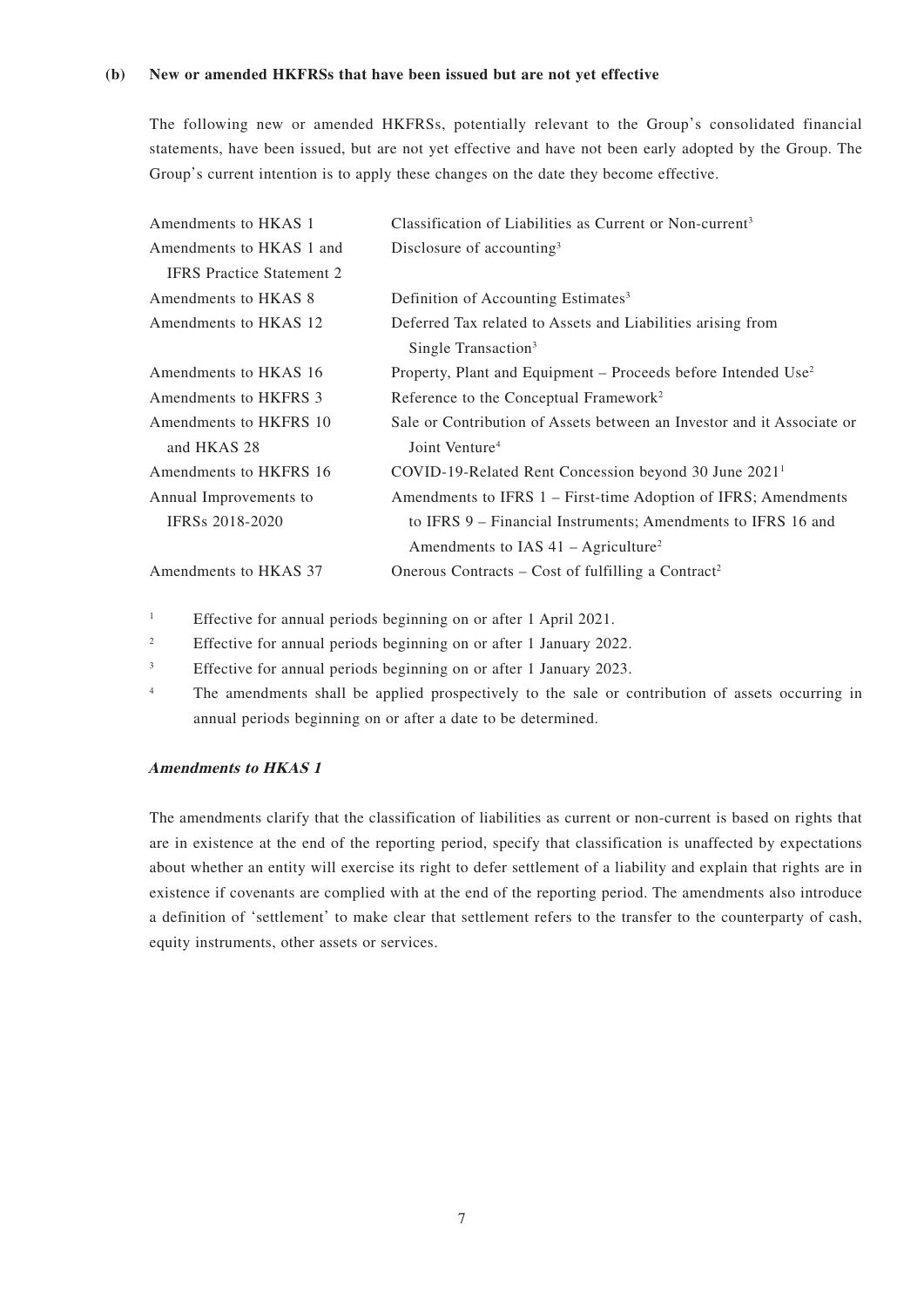## **Amendments to HKAS 12 Deferred Tax related to Assets and Liabilities arising from a Single Transaction**

Amendments to HKAS 12 require entity to recognise deferred tax on particular transactions that, on initial recognition, give rise to equal amounts of taxable and deductible temporary differences. The proposed amendments will typically apply to transactions such as leases for the lessee and decommissioning obligations. According to the amended guidance, a temporary difference that arises on initial recognition of an asset or liability is not subject to the initial recognition exemption if that transaction gave rise to equal amounts of taxable and deductible temporary differences.

The directors anticipate that all of the relevant pronouncements will be adopted in the Group's accounting policy for the first period beginning after the effective date of the pronouncement. The directors are currently assessing the possible effect of these new or revised standards on the Group's results and financial position in the first year of application. Except for those mentioned above, these amendments are unlikely to have material impact on the Group's consolidated results and consolidated financial position upon application.

#### **3. BASIS OF PREPARATION OF CONSOLIDATED FINANCIAL STATEMENTS**

The consolidated financial statements have been prepared in accordance with HKFRSs issued by the HKICPA. In addition, the consolidated financial statements include applicable disclosures required by the Rules Governing the Listing of Securities on the Stock Exchange ("Listing Rules") and by the Hong Kong Companies Ordinance.

The consolidated financial statements have been prepared on the historical cost basis except for certain financial instruments and investment properties that are measured at fair values at the end of each reporting period.

The Group incurred a loss of approximately HK\$62,708,000 (2020: HK\$356,578,000) for the year ended 31 December 2021 and had net current liabilities of approximately HK\$58,411,000 (2020: net current assets of approximately HK\$64,790,000) as of that date. These conditions indicate that a material uncertainty exists that may cast significant doubt about the Group's ability to continue as a going concern and, therefore that the Group may be unable to realise its assets and discharge its liabilities in the normal course of business.

In preparing the consolidated financial statements, the management of the Company have prepared a cash flow forecast covering a period of eighteen months from the end of reporting period with careful consideration to the future performance and liquidity of the Group and have taken account of the following:

- **(i)** A debtor of the Group served a letter on 1 March 2022 and confirmed to make an early repayment of a loan receivable amounting to HK\$56,000,000 by 1 July 2022;
- **(ii)** Proceeds from planned disposal of financial assets at fair value at profit or loss on the assumption that a substantial discount is taken; and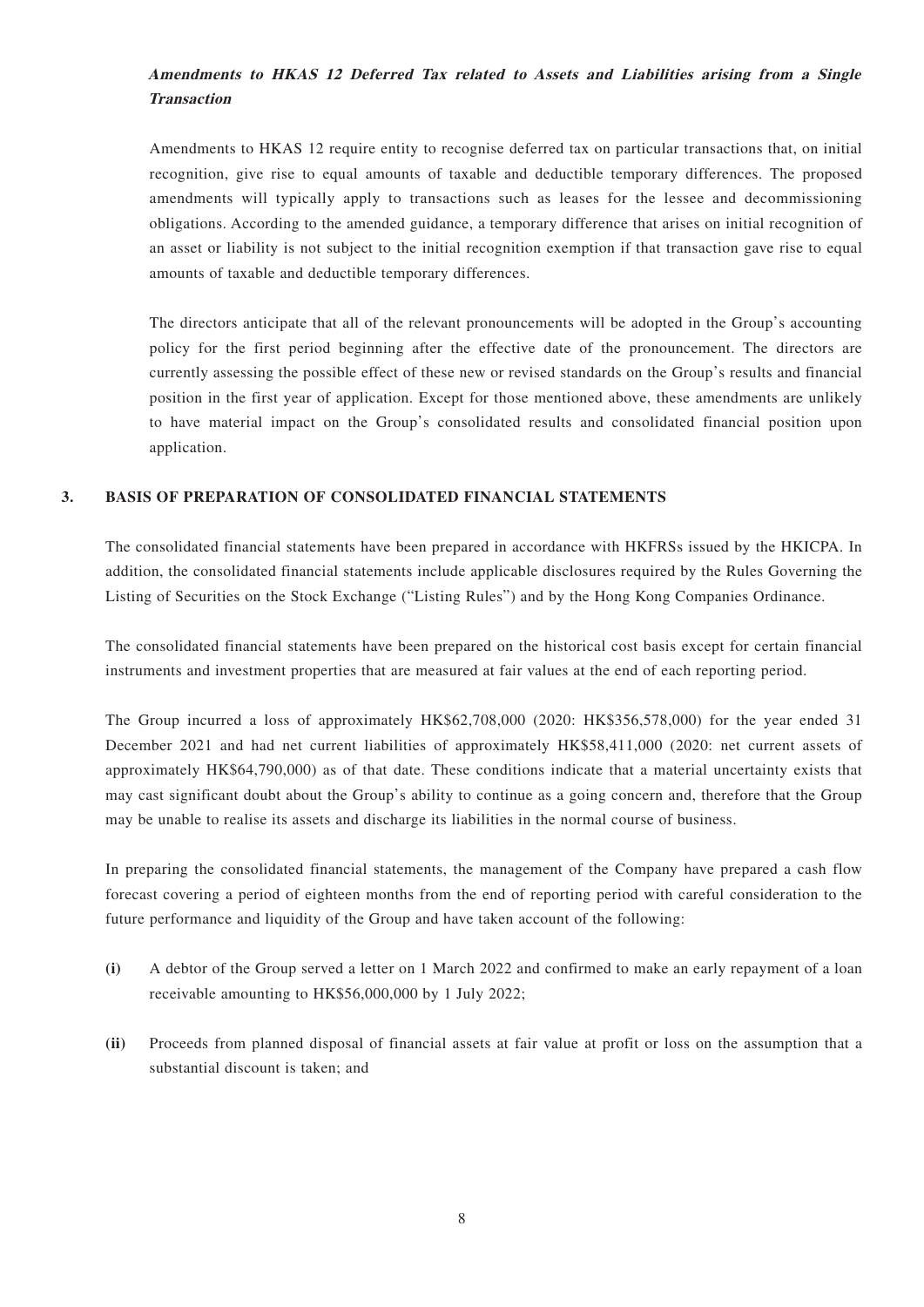**(iii)** The loan contract with RMB200,000,000 was related to a finance lease arrangement and its terms and amount of loan proceeds were back-to-back with those of the finance lease agreement with a lessee. The payable is still in an appeal process initiated by the counterparty of the loan, which is detailed in "Contingent Liabilities" and the management considered it will not be fully settled within next 12 months from the date of this announcement.

The Directors have reviewed the Group's cash flow forecast prepared by management and are of the opinion that, taking into account the above-mentioned plans and measures, the Group will have sufficient working capital to finance its operations and meet its financial obligations as and when they fall due for at least the next twelve months from 31 December 2021. Accordingly, the directors of the Company are satisfied that it is appropriate to prepare these consolidated financial statements of the Group for the year ended 31 December 2021 on a going concern basis.

Should the Group be unable to continue in business as a going concern, adjustments would have to be made in the financial statements to write down the values of the assets to their realisable amounts, to provide for any further liabilities which might arise, and to reclassify non-current assets and non-current liabilities as current assets and current liabilities respectively. The effect of such adjustments has not yet been reflected in the financial statements.

### **4. REVENUE**

Revenue represents finance lease interest income generated from finance leasing and sale-leaseback transactions, service fee income from advisory services provided to outsiders, loan interest income from provision of loan facilities, rental income from leasing out properties, sale of food additives, sale of medical and health products and sale of daily necessities and hygiene products.

|                                                | 2021<br><b>HK\$'000</b> | 2020<br><b>HK\$'000</b> |
|------------------------------------------------|-------------------------|-------------------------|
| Asset management advisory service fee income   | 370                     | 4,915                   |
| Finance lease interest income                  | 2,844                   | 14,190                  |
| Loan interest income                           | 5,469                   | 2,239                   |
| Rental income                                  | 5,713                   | 3,800                   |
| Sale of food additives                         | 5,732                   | 3,526                   |
| Sale of medical and health products            | 71,669                  | 6,961                   |
| Sale of daily necessities and hygiene products | 31,833                  | 29,847                  |
| Sale-leaseback transaction interest income     |                         | 706                     |
|                                                | 123,630                 | 66,184                  |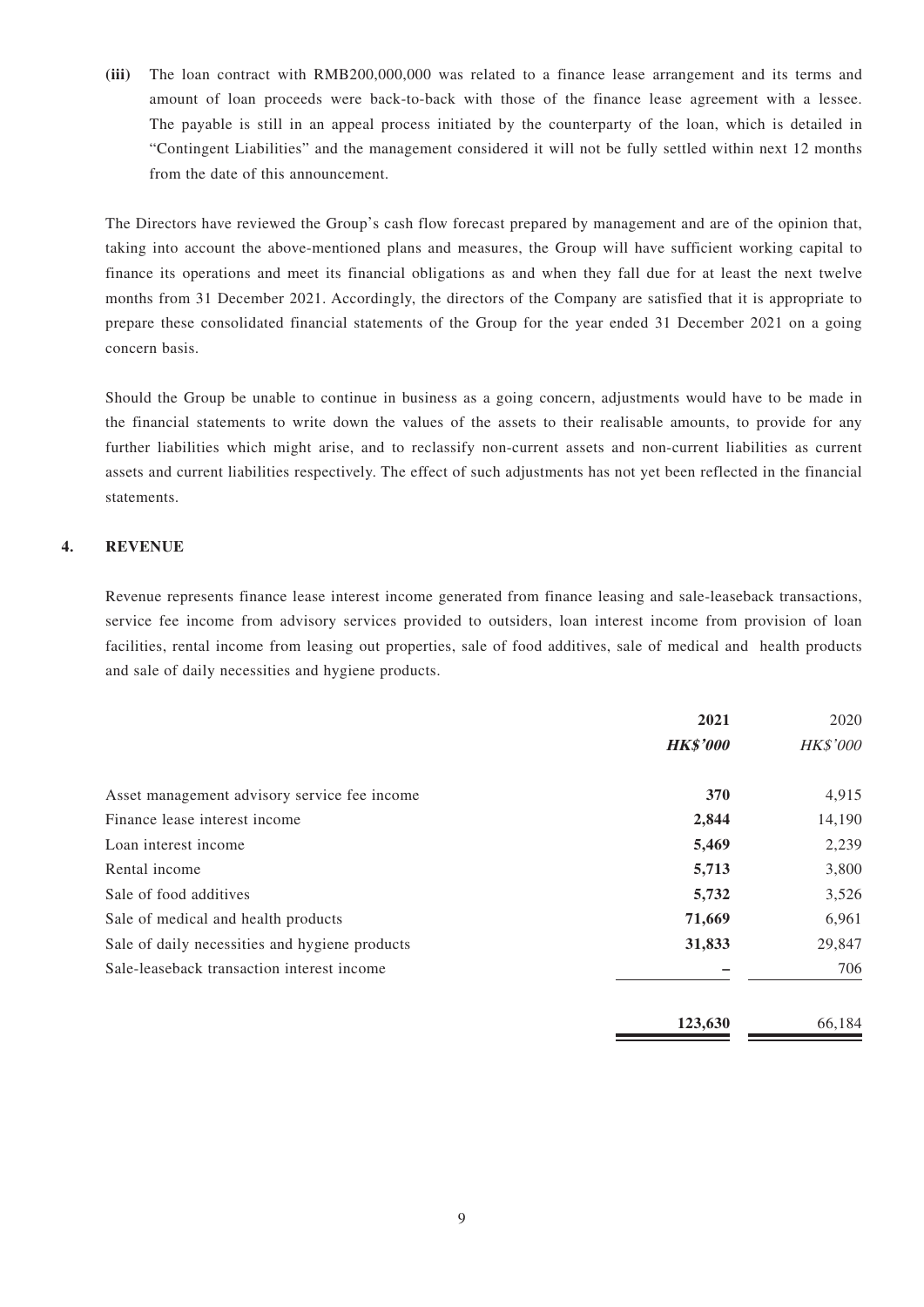The disaggregation of the Group's revenue from contracts with customers, including asset management advisory service income, sale of food additives, sale of medical and health products and sale of daily necessities and hygiene products, are as follows:

### **Revenue from contracts with customers within the scope of HKFRS15**

|                                                        | 2021            | 2020     |
|--------------------------------------------------------|-----------------|----------|
|                                                        | <b>HK\$'000</b> | HK\$'000 |
| Timing of revenue recognition:                         |                 |          |
| At point in time                                       |                 |          |
| Sale of food additives                                 | 5,732           | 3,526    |
| Sale of medical and health products                    | 71,669          | 6,961    |
| Sale of daily necessities and hygiene products         | 31,833          | 29,847   |
|                                                        | 109,234         | 40,334   |
| Over time                                              |                 |          |
| Asset management advisory service                      | 370             | 4,915    |
| Total revenue recognised from contracts with customers | 109,604         | 45,249   |
| Revenue from other sources                             |                 |          |
| Finance lease interest income                          | 2,844           | 14,190   |
| Sale-leaseback transaction interest income             |                 | 706      |
| Loan interest income                                   | 5,469           | 2,239    |
| Rental income                                          | 5,713           | 3,800    |
|                                                        | 14,026          | 20,935   |
|                                                        | 123,630         | 66,184   |

The following table provides information about trade receivables from contracts with customers.

|                                    | 2021            | 2020     |
|------------------------------------|-----------------|----------|
|                                    | <b>HK\$'000</b> | HK\$'000 |
| Trade receivables <i>(note 13)</i> | 13,634          | 2,976    |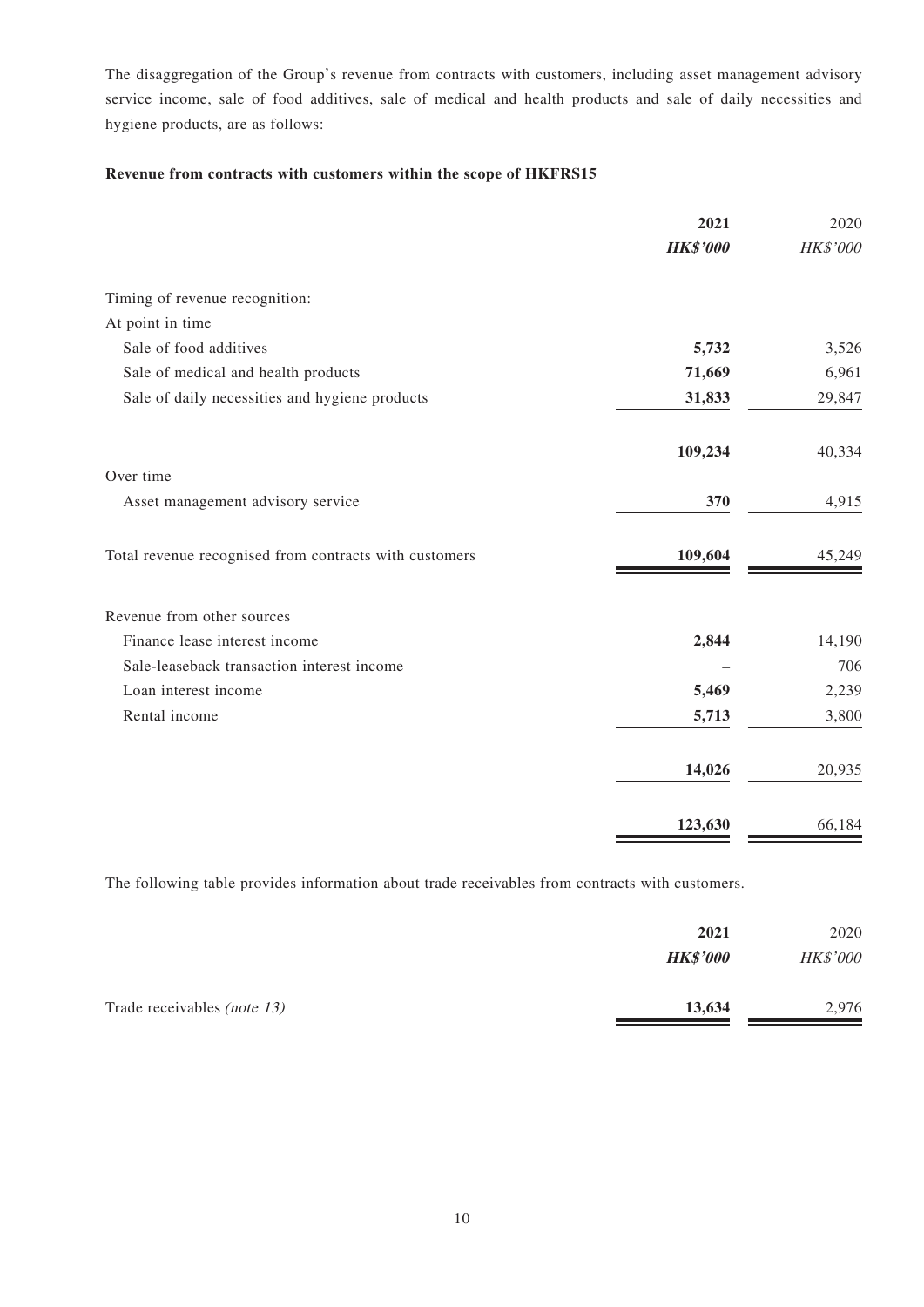### **5. SEGMENT INFORMATION**

Information reported to the executive directors of the Company, being the chief operating decision maker ("CODM") of the Group, for the purposes of resource allocation and assessment of segment performance focuses on the nature of the operations of the Group.

Specifically, the Group's reportable and operating segments under HKFRS 8 Operating segments are as follows:

| Financial leasing | provision of finance lease consulting services and financing services in the PRC<br>("Financial Leasing Segment")                                                                        |
|-------------------|------------------------------------------------------------------------------------------------------------------------------------------------------------------------------------------|
| Investment        | investment properties in PRC and Hong Kong, investments in securities and money<br>$\overline{\phantom{m}}$<br>lending business in Hong Kong                                             |
| Trading           | sales of medical, health, hygiene products and daily necessities ("Trading")<br>—<br>Segment")                                                                                           |
| Others            | research and development, manufacturing and sale of food additives, new food<br>$\overline{\phantom{m}}$<br>ingredients and nutritional enhancers in the PRC ("Food Additives Business") |

### **Segment revenue and results**

The following is an analysis of the Group's revenue and results by reportable and operating segments:

#### **For the year ended 31 December 2021**

|                                | Financial<br>leasing<br><b>HK\$'000</b> | Investment<br><b>HK\$'000</b> | <b>Trading</b><br><b>HK\$'000</b> | <b>Others</b><br><b>HK\$'000</b> | <b>Total</b><br><b>HK\$'000</b> |
|--------------------------------|-----------------------------------------|-------------------------------|-----------------------------------|----------------------------------|---------------------------------|
| Revenue                        |                                         |                               |                                   |                                  |                                 |
| External sales                 | 3,214                                   | 11,182                        | 103,502                           | 5,732                            | 123,630                         |
| Segment (loss)/profit          | (42, 154)                               | 2,467                         | 6,551                             | (11, 628)                        | (44, 764)                       |
| Unallocated other income,      |                                         |                               |                                   |                                  |                                 |
| gains and losses               |                                         |                               |                                   |                                  | (1,219)                         |
| Corporate expenses             |                                         |                               |                                   |                                  | (33,786)                        |
| Other expenses and             |                                         |                               |                                   |                                  |                                 |
| finance cost                   |                                         |                               |                                   |                                  | (149)                           |
| Share of results of associates |                                         |                               |                                   |                                  | 21,342                          |
| Loss before taxation           |                                         |                               |                                   |                                  | (58, 576)                       |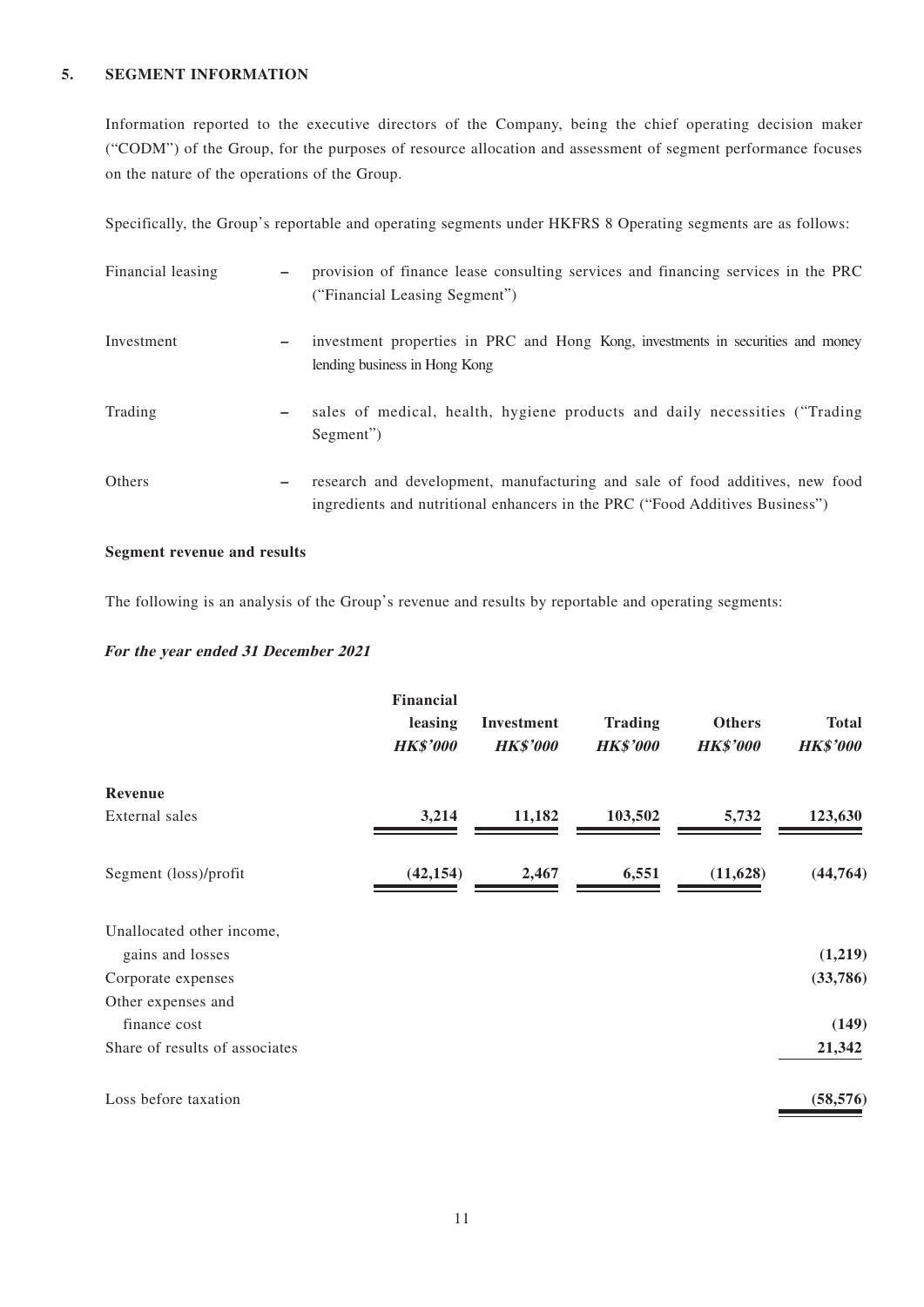#### For the year ended 31 December 2020

|                                                                      | Financial<br>leasing<br><b>HK\$'000</b> | Investment<br>HK\$'000 | Trading<br><b>HK\$'000</b> | Others<br>HK\$'000 | Total<br>HK\$'000 |
|----------------------------------------------------------------------|-----------------------------------------|------------------------|----------------------------|--------------------|-------------------|
| Revenue                                                              |                                         |                        |                            |                    |                   |
| External sales                                                       | 21,649                                  | 4,201                  | 36,808                     | 3,526              | 66,184            |
| Segment (loss)/profit                                                | (233,989)                               | 12,058                 | (2,996)                    | (17,083)           | (242,010)         |
| Unallocated other income,<br>gains and losses                        |                                         |                        |                            |                    | 34,797            |
| Corporate expenses                                                   |                                         |                        |                            |                    | (98, 288)         |
| Other expenses and finance cost                                      |                                         |                        |                            |                    | (465)             |
| Impairment loss on interest in<br>an associate upon reclassification |                                         |                        |                            |                    |                   |
| to assets classified as held for sale                                |                                         |                        |                            |                    | (30, 973)         |
| Share of result of associates                                        |                                         |                        |                            |                    | (5,664)           |
| Loss before taxation                                                 |                                         |                        |                            |                    | (342, 603)        |

The accounting policies of the reportable and operating segments are the same as the Group's accounting policies. Segment results represent the profit earned or loss incurred by each segment without allocation of certain other income, certain other gains and losses (including change in fair value on contingent consideration receivables, gain or loss on deemed disposal/derecognition of an associate/a subsidiary), impairment loss on interest in an associate upon reclassification to assets classified as held for sale, share of results of associates and corporate expenses. This is the measure reported to the CODM for the purposes of resource allocation and performance assessment.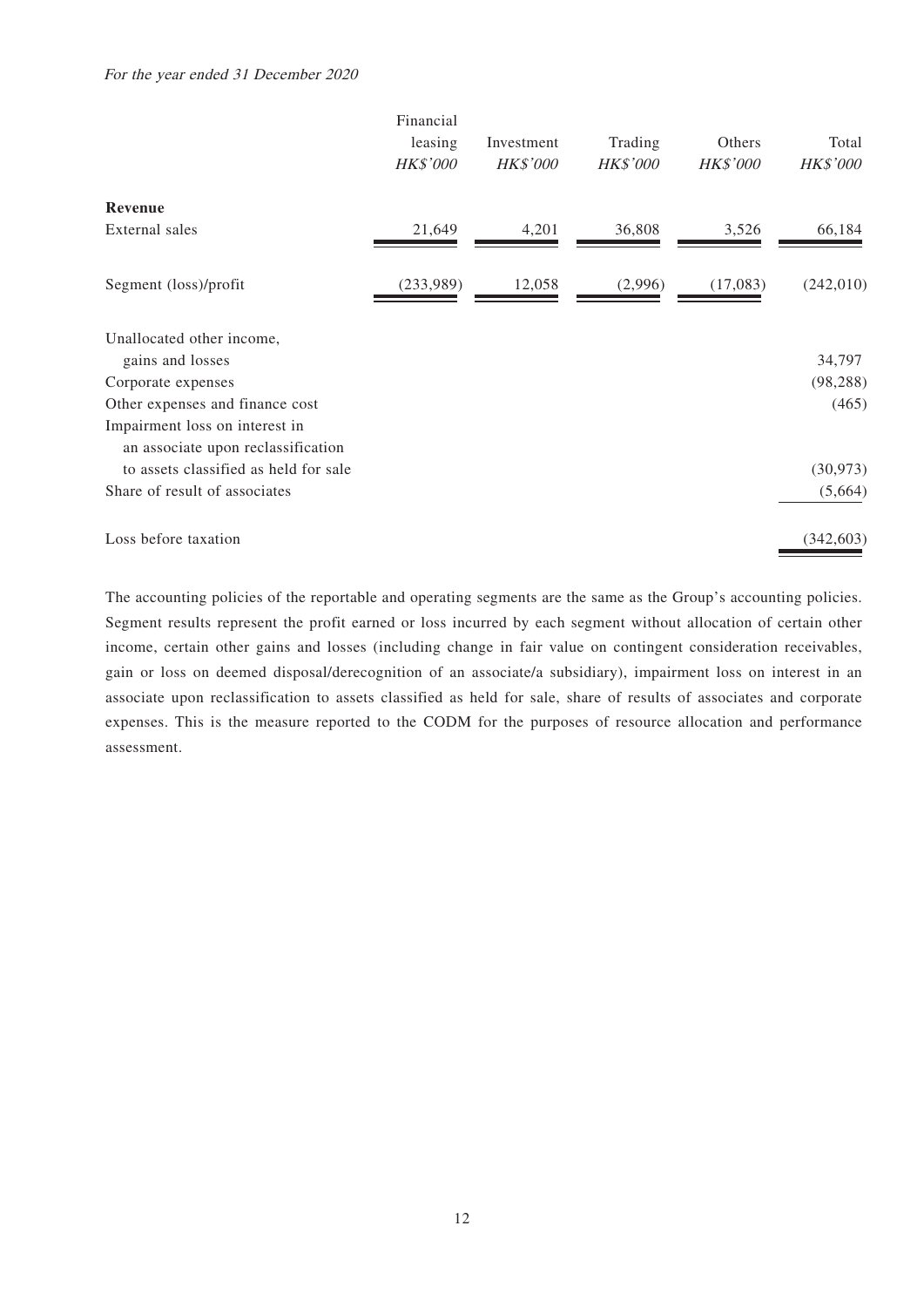## **Segment assets and liabilities**

The following is an analysis of the Group's assets and liabilities by reportable and operating segments:

## **At 31 December 2021**

|                                   | Financial<br>leasing<br><b>HK\$'000</b> | Investment<br><b>HK\$'000</b> | <b>Trading</b><br><b>HK\$'000</b> | <b>Others</b><br><b>HK\$'000</b> | <b>Total</b><br><b>HK\$'000</b> |
|-----------------------------------|-----------------------------------------|-------------------------------|-----------------------------------|----------------------------------|---------------------------------|
| Segment assets                    | 505,604                                 | 295,080                       | 76,484                            | 62,034                           | 939,202                         |
| Interests in associates           |                                         |                               |                                   |                                  | 99,608                          |
| Unallocated corporate assets      |                                         |                               |                                   |                                  | 42,687                          |
| Consolidated assets               |                                         |                               |                                   |                                  | 1,081,497                       |
| Segment liabilities               | 519,541                                 | 556                           | 1,857                             | 3,780                            | 525,734                         |
| Unallocated corporate liabilities |                                         |                               |                                   |                                  | 40,017                          |
| Consolidated liabilities          |                                         |                               |                                   |                                  | 565,751                         |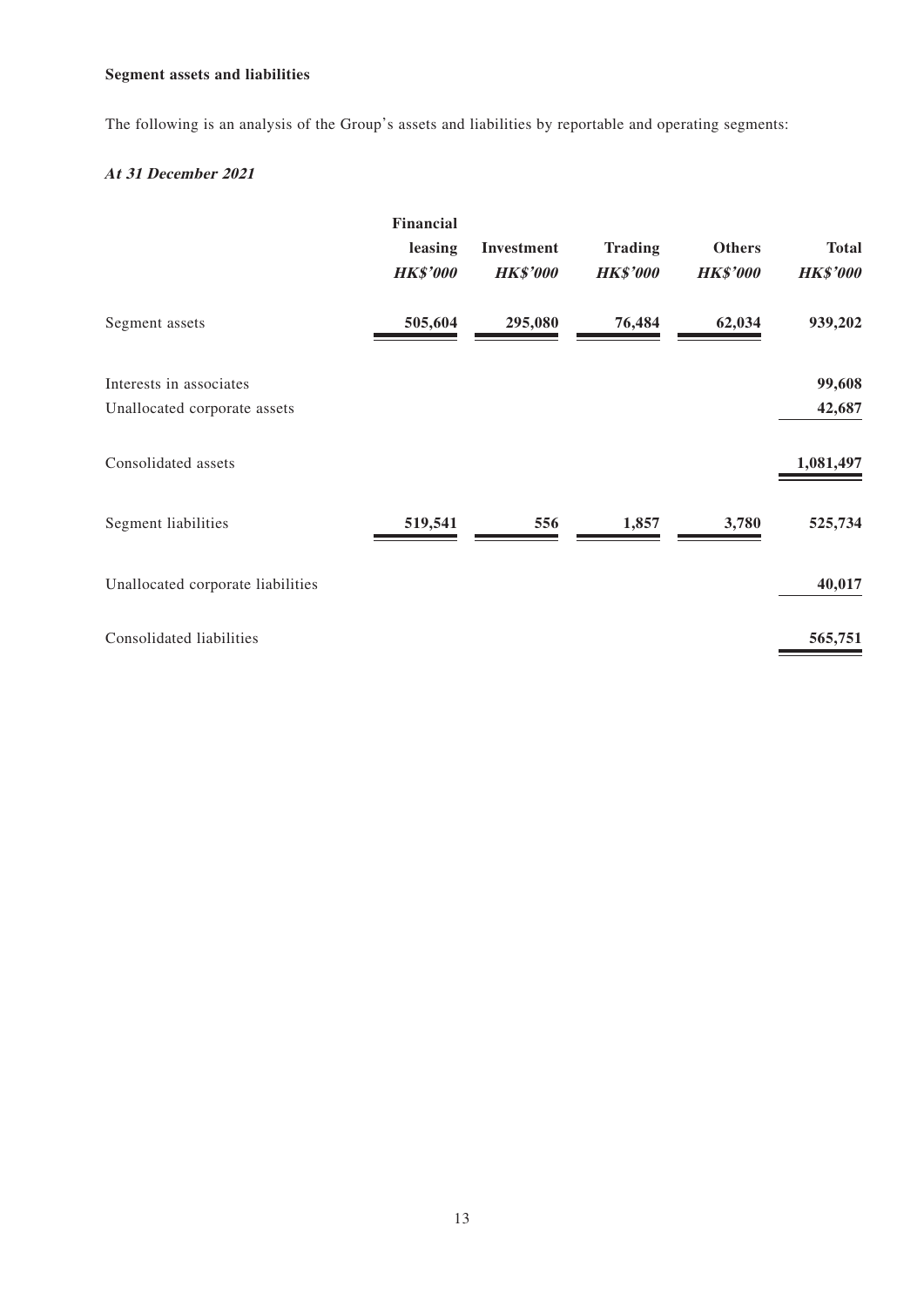|                                   | Financial<br>leasing<br>HK\$'000 | Investment<br><b>HK\$'000</b> | Trading<br><b>HK\$'000</b> | Others<br>HK\$'000 | Total<br>HK\$'000 |
|-----------------------------------|----------------------------------|-------------------------------|----------------------------|--------------------|-------------------|
| Segment assets                    | 549,226                          | 238,850                       | 88,483                     | 96,924             | 973,483           |
| Interests in associates           |                                  |                               |                            |                    | 95,111            |
| Unallocated corporate assets      |                                  |                               |                            |                    | 117,122           |
| Consolidated assets               |                                  |                               |                            |                    | 1,185,716         |
| Segment liabilities               | 534,539                          | 31,741                        | 2,262                      | 624                | 569,166           |
| Unallocated corporate liabilities |                                  |                               |                            |                    | 41,932            |
| Consolidated liabilities          |                                  |                               |                            |                    | 611,098           |

For the purposes of monitoring segment performances and allocating resources among segments:

- all assets are allocated to reportable and operating segments other than an office premise for administrative purpose, certain other receivables, certain deposits placed in non-bank financial institutions and certain cash and cash equivalents; and
- all liabilities are allocated to reportable and operating segments other than certain other payables, certain tax payables and deferred tax liabilities.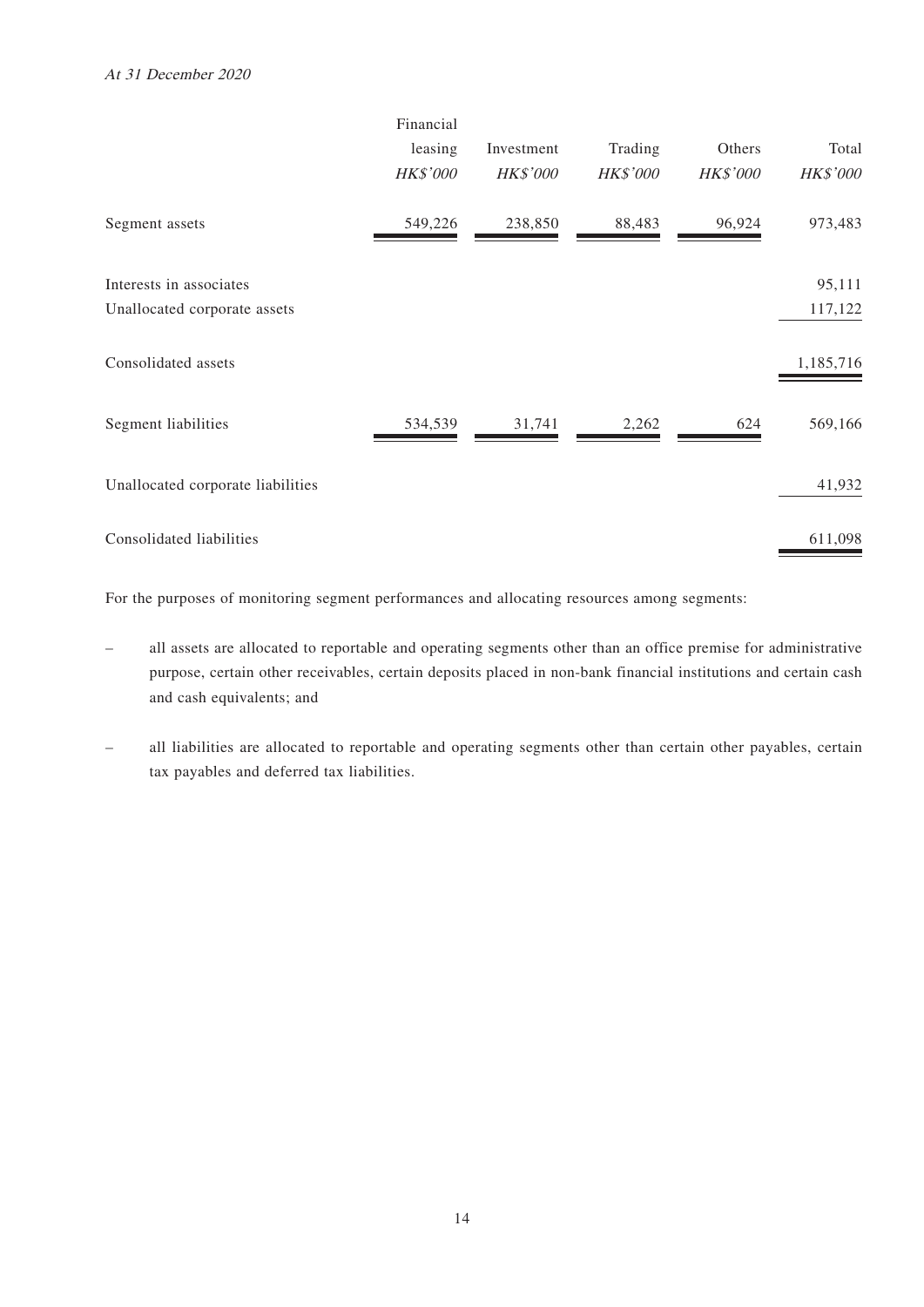## **Other segment information**

## **For the year ended 31 December 2021**

|                                                                   | Financial<br>leasing<br><b>HK\$'000</b> | Investment<br><b>HK\$'000</b> | <b>Trading</b><br><b>HK\$'000</b> | <b>Others</b><br><b>HK\$'000</b> | Consolidated<br><b>HK\$'000</b> |
|-------------------------------------------------------------------|-----------------------------------------|-------------------------------|-----------------------------------|----------------------------------|---------------------------------|
|                                                                   |                                         |                               |                                   |                                  |                                 |
| Amounts charged/(credited) in<br>the measure of segment profit or |                                         |                               |                                   |                                  |                                 |
| loss or segment assets:                                           |                                         |                               |                                   |                                  |                                 |
| Additions to property, plant and equipment                        | 726                                     |                               |                                   | 909                              | 1,635                           |
| Depreciation of property,                                         |                                         |                               |                                   |                                  |                                 |
| plant and equipment                                               | 757                                     |                               |                                   | 3,104                            | 3,861                           |
| Prepayment for acquisition of property,                           |                                         |                               |                                   |                                  |                                 |
| plant and equipment                                               | 17,847                                  |                               |                                   |                                  | 17,847                          |
| Change in fair value of equity investments                        |                                         |                               |                                   |                                  |                                 |
| at fair value through profit or loss                              | 5,706                                   | (5, 723)                      |                                   |                                  | (17)                            |
| Change in fair value on                                           |                                         |                               |                                   |                                  |                                 |
| investment properties                                             |                                         | 9,493                         |                                   | 1,208                            | 10,701                          |
| Interest income from loan receivables                             | (3,099)                                 | (5, 469)                      |                                   |                                  | (8,568)                         |
| Finance lease interest income                                     | (2,844)                                 |                               |                                   |                                  | (2, 844)                        |
| Interest expenses (included in                                    |                                         |                               |                                   |                                  |                                 |
| cost of revenue)                                                  | 31,317                                  |                               | 87                                |                                  | 31,404                          |
| Written-off of inventories                                        |                                         |                               |                                   | 725                              | 725                             |
| Reversal of impairment loss on receivable                         |                                         |                               |                                   |                                  |                                 |
| from sales-leaseback transaction                                  | (8, 455)                                |                               |                                   |                                  | (8, 455)                        |
| Reversal of impairment loss on loan                               |                                         |                               |                                   |                                  |                                 |
| receivables                                                       | (1,208)                                 |                               |                                   |                                  | (1,208)                         |
| Impairment loss on finance                                        |                                         |                               |                                   |                                  |                                 |
| lease receivables                                                 | 1,208                                   |                               |                                   |                                  | 1,208                           |
| Impairment loss on other receivables                              | 8,817                                   |                               |                                   |                                  | 8,817                           |
| Amounts regularly provided to the                                 |                                         |                               |                                   |                                  |                                 |
| chief operating decision maker                                    |                                         |                               |                                   |                                  |                                 |
| but not included in the measure of                                |                                         |                               |                                   |                                  |                                 |
| segment profit or loss:                                           |                                         |                               |                                   |                                  |                                 |
| Income tax expense/(credit)                                       | 3,288                                   | (255)                         | 1,099                             |                                  | 4,132                           |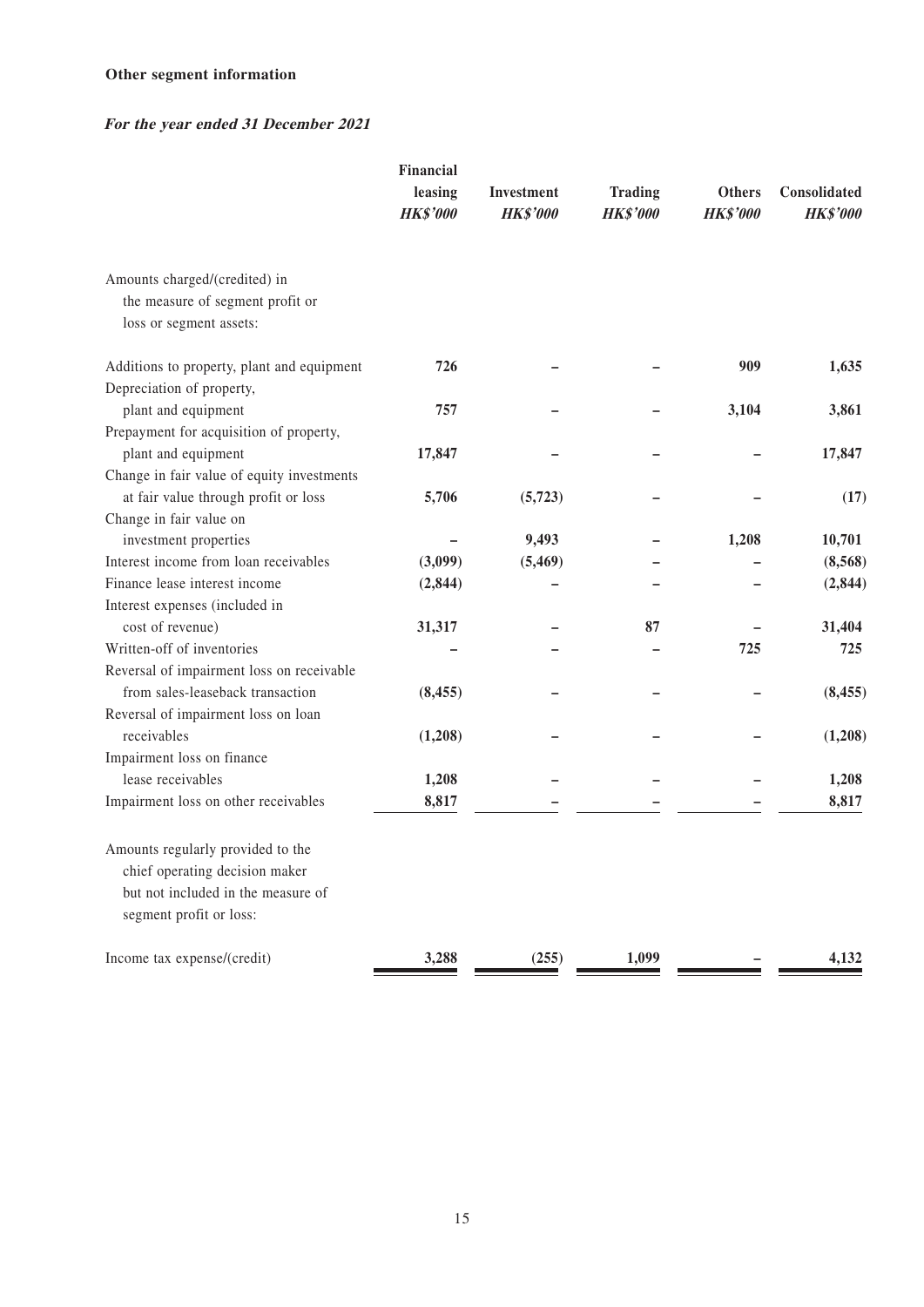### For the year ended 31 December 2020

|                                            | Financial<br>leasing<br>HK\$'000 | Investment<br>HK\$'000 | Trading<br>HK\$'000 | Others<br>HK\$'000 | Consolidated<br>HK\$'000 |
|--------------------------------------------|----------------------------------|------------------------|---------------------|--------------------|--------------------------|
| Amounts charged/(credited) in              |                                  |                        |                     |                    |                          |
| the measure of segment profit or           |                                  |                        |                     |                    |                          |
| loss or segment assets:                    |                                  |                        |                     |                    |                          |
| Additions of property, plant and equipment |                                  |                        |                     |                    |                          |
| and investment properties                  | 23                               | 64,133                 |                     | 511                | 64,667                   |
| Depreciation of property, plant            |                                  |                        |                     |                    |                          |
| and equipment                              | 698                              |                        |                     | 3,374              | 4,072                    |
| Write-off of property, plant and equipment | 11                               |                        |                     |                    | 11                       |
| Change in fair value of equity investments |                                  |                        |                     |                    |                          |
| at fair value through profit or loss       | 7,530                            | (5,951)                |                     |                    | 1,579                    |
| Interest income from loan receivables      | (7, 782)                         | (401)                  |                     |                    | (8,183)                  |
| Finance lease interest income              | (14, 190)                        |                        |                     |                    | (14, 190)                |
| Sale-leaseback transaction                 |                                  |                        |                     |                    |                          |
| interest income                            | (706)                            |                        |                     |                    | (706)                    |
| Interest expenses (included in             |                                  |                        |                     |                    |                          |
| cost of revenue)                           | 39,714                           |                        | 40                  |                    | 39,754                   |
| Written-off of inventories                 |                                  |                        | $\overline{2}$      | 417                | 419                      |
| Impairment loss on loan receivables        | 3,380                            |                        |                     |                    | 3,380                    |
| Impairment loss on property,               |                                  |                        |                     |                    |                          |
| plant and equipment                        |                                  |                        |                     | 5,089              | 5,089                    |
| Impairment loss on finance                 |                                  |                        |                     |                    |                          |
| lease receivables                          | 102,530                          |                        |                     |                    | 102,530                  |
| Impairment loss receivable from            |                                  |                        |                     |                    |                          |
| sale-leaseback transaction                 | 96,896                           |                        |                     |                    | 96,896                   |
| Amounts regularly provided to the          |                                  |                        |                     |                    |                          |
| chief operating decision maker but not     |                                  |                        |                     |                    |                          |
| included in the measure of segment         |                                  |                        |                     |                    |                          |
| profit or loss:                            |                                  |                        |                     |                    |                          |
| Income tax (credit)/expense                | (199)                            |                        | 168                 |                    | (31)                     |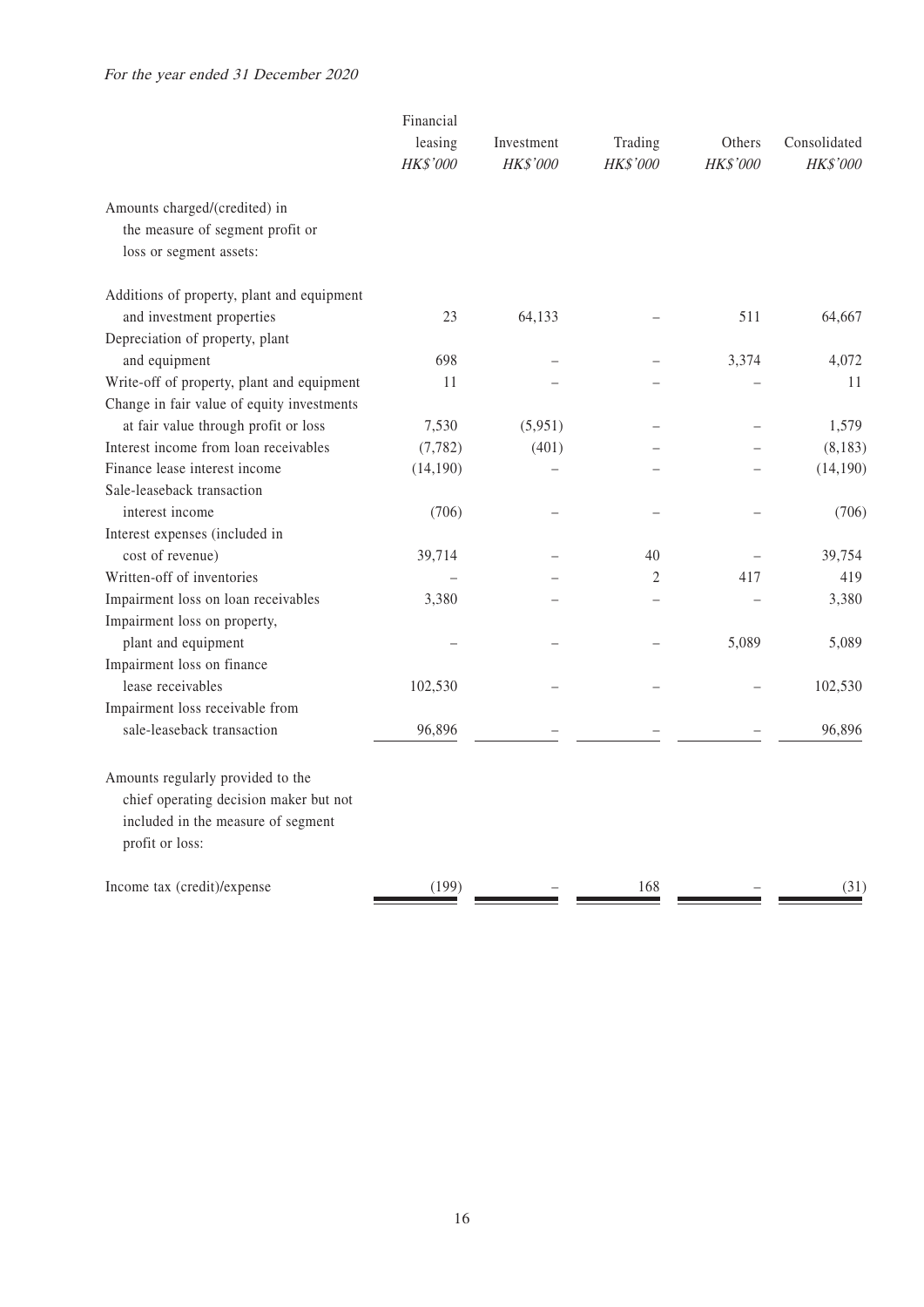#### **Information about major customers**

Revenue from customers of the financial leasing segment and trading segment of both years contributing over 10% of total sales of the Group are as follows:

|                            | 2021            | 2020     |
|----------------------------|-----------------|----------|
|                            | <b>HK\$'000</b> | HK\$'000 |
| Financial leasing segment: |                 |          |
| Customer A                 |                 | 10,939   |
| Trading segment:           |                 |          |
| Customer B                 |                 | 11,198   |
| Customer C                 |                 | 10,837   |
| Customer D                 |                 | 7,406    |
| Customer E                 | 48,252          |          |
| Customer F                 | 21,942          |          |

#### **Geographical information**

The Group's financial leasing and food additives business are located in the PRC. Trading division is located in Hong Kong. Investment division comprises of investment properties and leasing business in the PRC and Hong Kong, while its money lending and investment in securities businesses are carried out in Hong Kong. Investment and trading division is located in Hong Kong. Locations are determined according to principal place of operating the businesses. Except for a revenue amount of HK\$108,971,000 that was generated in Hong Kong during the current year (2020: HK\$38,379,000), the remaining amount of HK\$14,659,000 (2020: HK\$27,805,000) was generated in the PRC.

The following is an analysis of the carrying amount of non-current assets (note) analysed by the geographical location in which the assets are located:

|            | 2021<br><b>HK\$'000</b> | 2020<br>HK\$'000 |
|------------|-------------------------|------------------|
| <b>PRC</b> | 210,802                 | 217,044          |
| Hong Kong  | 145,251                 | 142,066          |
|            | 356,053                 | 359,110          |

Note: Non-current assets excluded finance lease receivables, other financial instruments and deferred tax assets.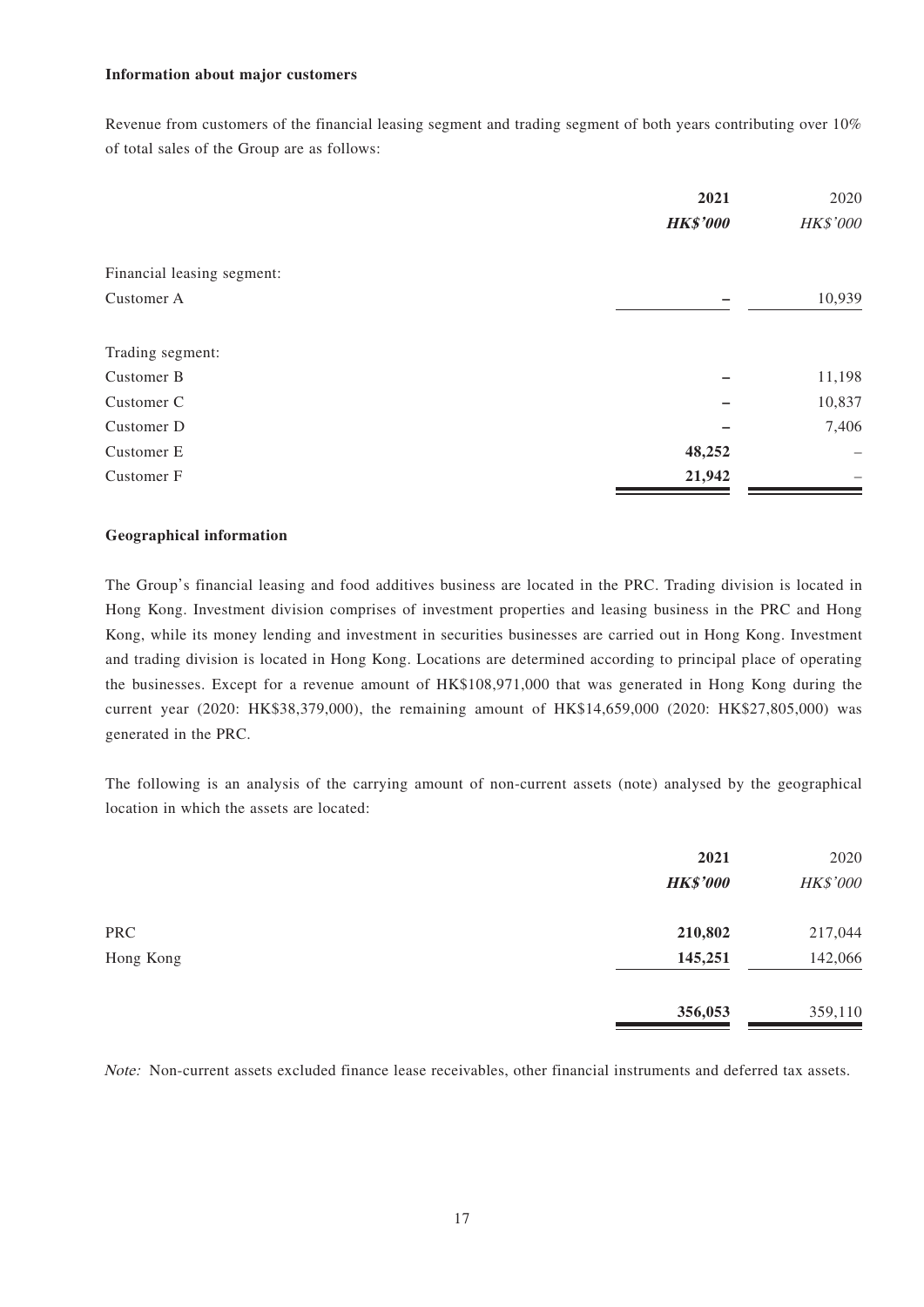### **6. OTHER INCOME, GAINS AND LOSSES**

|                                                                | 2021            | 2020     |
|----------------------------------------------------------------|-----------------|----------|
|                                                                | <b>HK\$'000</b> | HK\$'000 |
| Other income                                                   |                 |          |
| Interest income from other loan receivables                    | 3,099           | 5,944    |
| Interest income from banks and non-bank financial institutions | 264             | 395      |
| Dividend income                                                |                 | 969      |
| Government grants (note)                                       |                 | 926      |
| Sundry income                                                  | 28              | 11       |
|                                                                | 3,391           | 8,245    |

Note: The amount represented government grants obtained from Employment Support Scheme ("ESS") under the Anti-epidemic Fund launched by the Hong Kong SAR Government supporting the payroll of the Group's employees. Under the ESS, the Group had to commit to spend these grants on payroll expenses, and not reduce employee head count below prescribed levels for a specified period of time. The Group does not have other unfulfilled obligations relating to this program.

|                                                              | 2021            | 2020            |
|--------------------------------------------------------------|-----------------|-----------------|
|                                                              | <b>HK\$'000</b> | <b>HK\$'000</b> |
| Other gains and (losses)                                     |                 |                 |
| Change in fair value in financial assets at fair value       |                 |                 |
| through profit or loss                                       | 17              | (2,548)         |
| Change in fair value in financial liability at fair value    |                 |                 |
| through profit or loss                                       |                 | 15,660          |
| Change in fair value on contingent consideration receivables | (2, 553)        | (2, 498)        |
| Change in fair value on investment properties                | (10,701)        | 4,091           |
| Gain on derecognition of a subsidiary                        |                 | 2,742           |
| Gain on deemed disposal of an associate                      | 1,151           |                 |
| Net foreign exchange gains                                   | 179             | 17,784          |
| Write-off of property, plant and equipment                   |                 | (11)            |
| Write-off of inventories                                     | (725)           | (419)           |
| Others                                                       | 158             |                 |
|                                                              | (12, 474)       | 34,801          |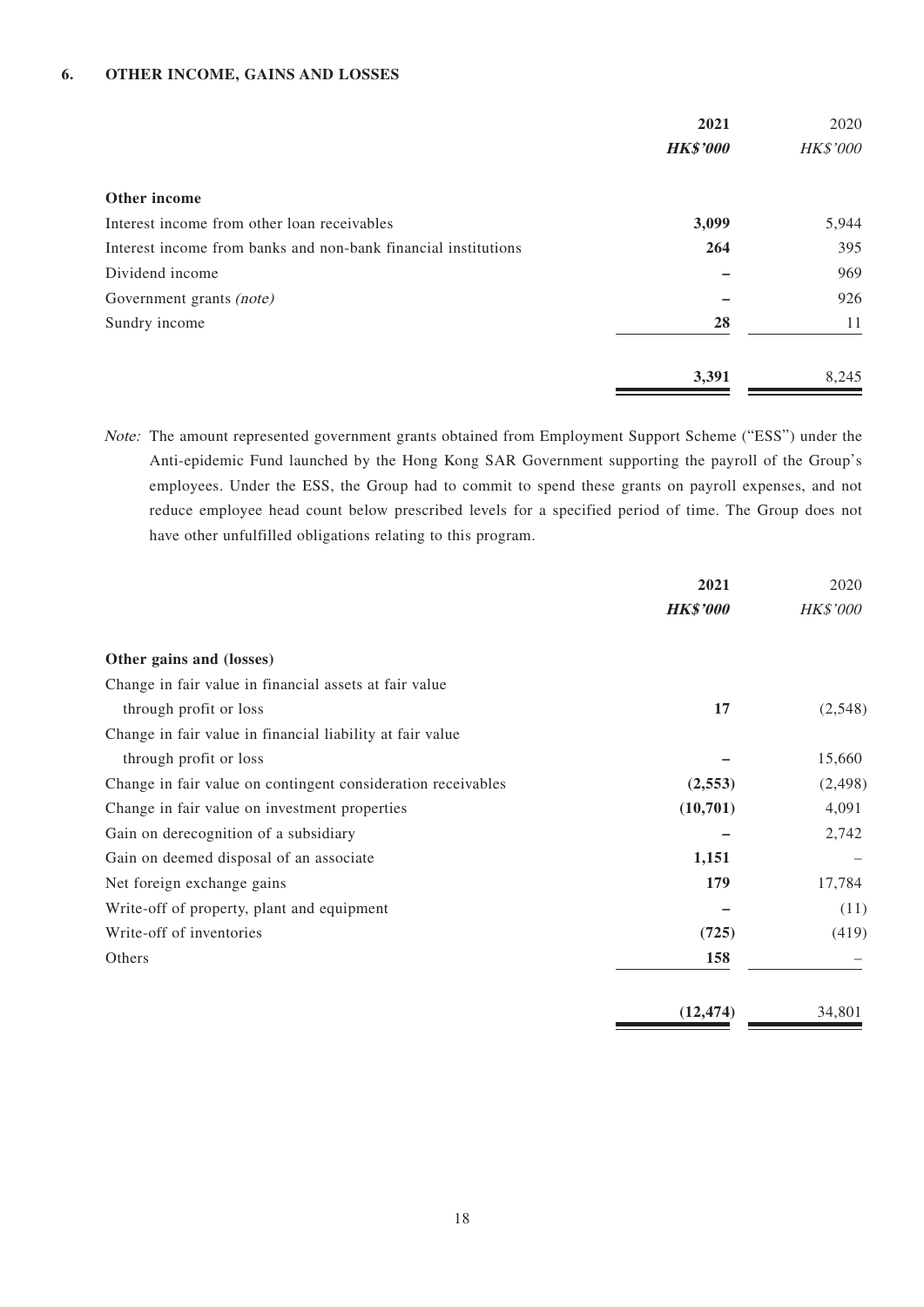### **7. TAXATION**

|                                               | 2021<br><b>HK\$'000</b> | 2020<br>HK\$'000 |
|-----------------------------------------------|-------------------------|------------------|
| Current tax for the current year:             |                         |                  |
| Hong Kong Profits Tax                         | 1,099                   | 168              |
| PRC withholding tax                           |                         | 19,584           |
|                                               | 1,099                   | 19,752           |
| Under/(Over) provision in prior year:         |                         |                  |
| PRC EIT                                       | 453                     | (35)             |
| Deferred tax charge/(credit) for current year | 2,580                   | (5,742)          |
| Taxation for the year                         | 4,132                   | 13,975           |

Hong Kong Profits Tax is calculated at 16.5% of the estimated assessable profit.

Two-tiered profits tax rate was introduced in 2018 and applies to years of assessment commencing on or after 1 April 2018. Under the regime, the first HK\$2 million of the estimated assessable profits of qualifying corporation will be taxed at 8.25%, and the estimated assessable profits above HK\$2 million will be taxed at 16.5%. The two tiered profits tax rates regime was applicable to the Group for the years ended 31 December 2021 and 2020.

Enterprise Income Tax ("EIT") is calculated at 25% of the estimated assessable profits of subsidiaries operating in the PRC.

PRC withholding tax represents withholding tax on the estimated capital gain tax arising from the disposal of interest in an associate.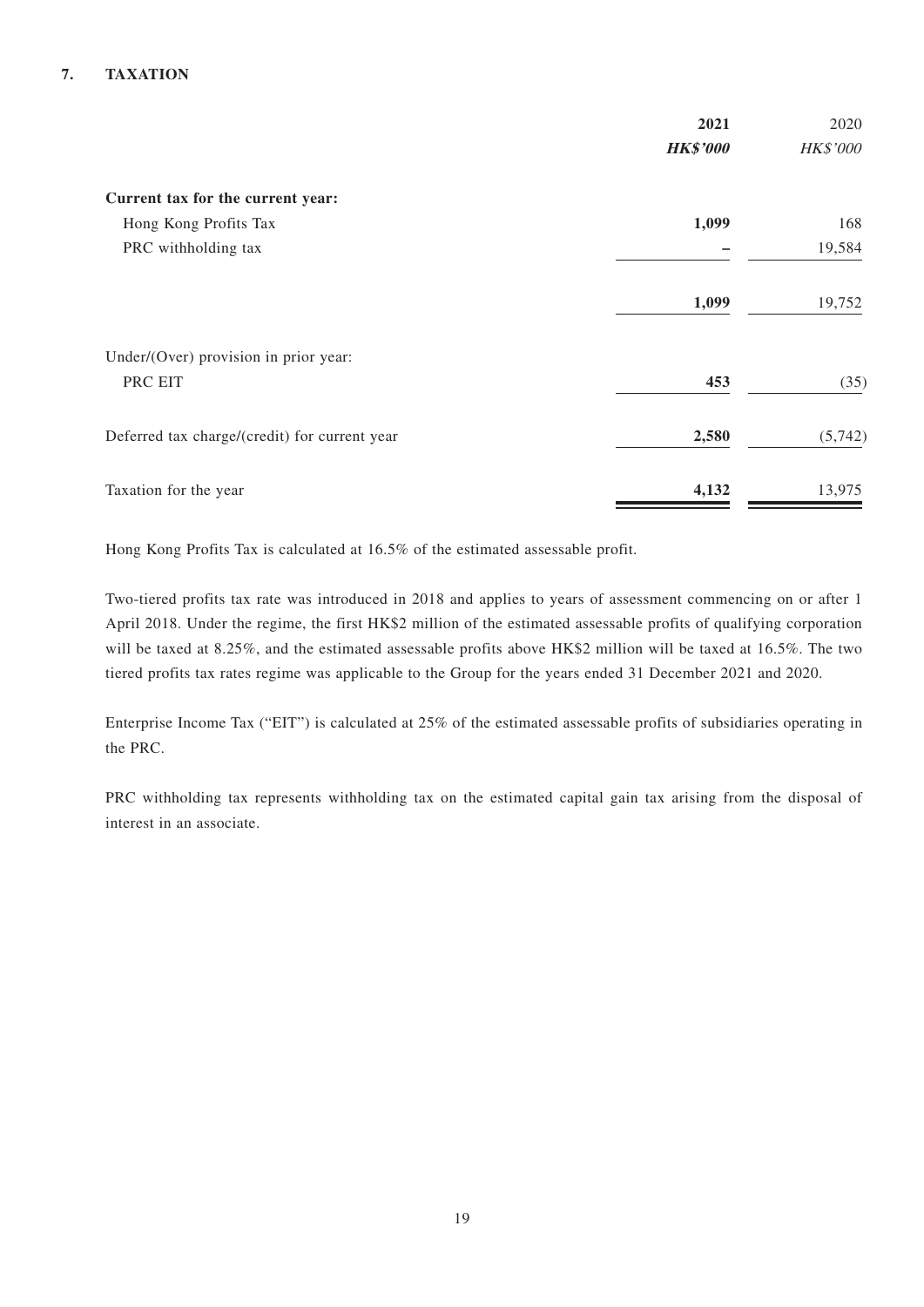### **8. LOSS FOR THE YEAR**

|                                                        | 2021            | 2020     |
|--------------------------------------------------------|-----------------|----------|
|                                                        | <b>HK\$'000</b> | HK\$'000 |
|                                                        |                 |          |
| Auditor's remuneration                                 | 1,500           | 1,600    |
| Depreciation of property, plant and equipment          | 385             | 909      |
| Depreciation of right-of-use assets                    | 4,790           | 4,482    |
|                                                        |                 |          |
|                                                        | 5,175           | 5,391    |
|                                                        |                 |          |
| Interest expenses (included in cost of revenue)        | 31,404          | 40,105   |
| Cost of inventories sold (included in cost of revenue) | 96,736          | 38,934   |
| Write-off of inventories                               | 725             | 419      |
| Short-term lease expenses                              | 2,726           | 2,302    |
| Staff costs:                                           |                 |          |
| Directors' and chief executive's emoluments            | 15,902          | 70,270   |
| Other staff costs                                      |                 |          |
| - Salaries and other benefits                          | 20,107          | 16,896   |
| - Discretionary bonus                                  | 2,144           | 5,936    |
| - Retirement benefits scheme contributions             | 1,955           | 1,209    |
|                                                        |                 |          |
|                                                        | 40,108          | 94,311   |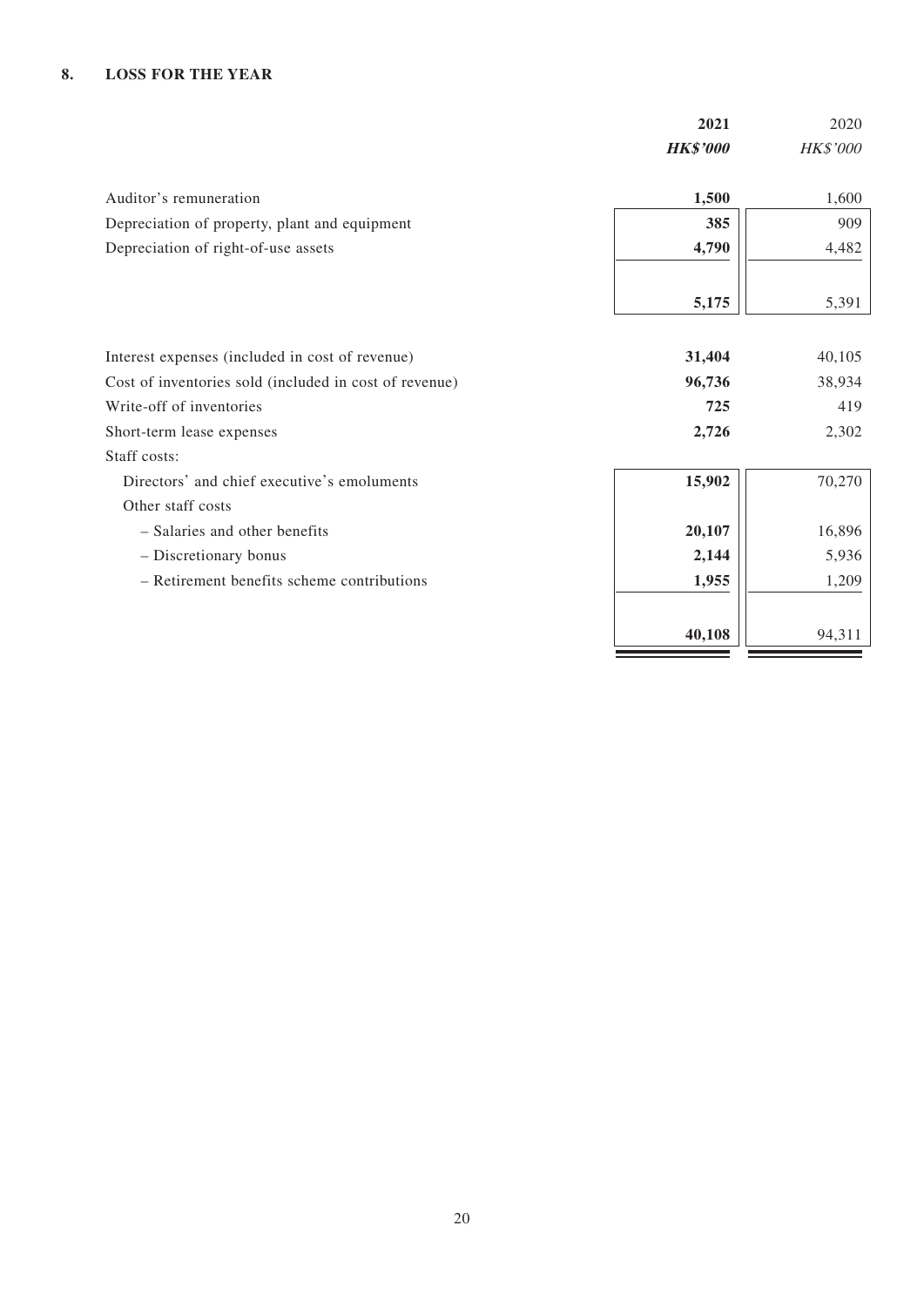### **9. LOSS PER SHARE**

The calculation of the basic and diluted loss per share attributable to the owners of the Company is based on the following data:

|                                                               | 2021<br><b>HK\$'000</b> | 2020<br><b>HK\$'000</b> |
|---------------------------------------------------------------|-------------------------|-------------------------|
| Loss                                                          |                         |                         |
| Loss for the year attributable to the owners of the Company   | (40, 619)               | (242, 933)              |
|                                                               | 2021                    | 2020                    |
|                                                               | $\boldsymbol{v}$        | $^{\prime} 000$         |
| <b>Number of shares</b>                                       |                         |                         |
| Weighted average number of ordinary shares for the purpose of |                         |                         |
| basic loss per share                                          | 1,687,303               | 1,509,530               |
| Weighted average number of ordinary shares for the purpose of |                         |                         |
| diluted loss per share                                        | 1,687,303               | 1,509,530               |

The computation of diluted loss per share for the years ended 31 December 2021 and 2020 does not assume the exercise of share options granted by the Company as the exercise price of those options was higher than the average market price for shares.

The weighted average number of ordinary shares for the purposes of calculating basic and diluted loss per share for the year ended 31 December 2020 have been retrospectively adjusted for the effects of share consolidation completed on 26 March 2020.

### **10. DIVIDENDS**

No dividend was paid, declared or proposed for ordinary shareholders of the Company during the year ended 31 December 2021, nor had any dividend been declared or proposed since the end of the reporting period (2020: Nil).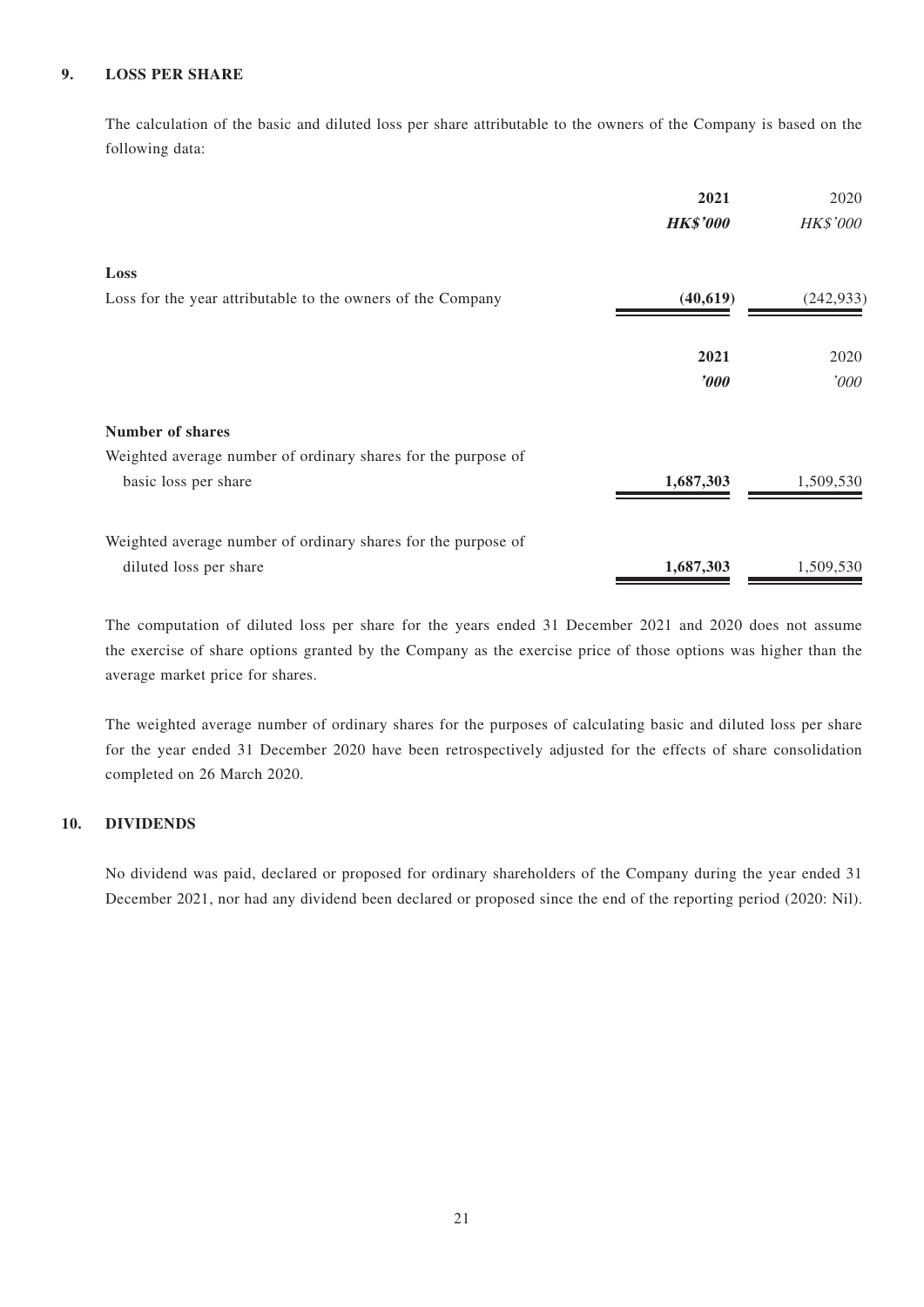### **11. FINANCE LEASE RECEIVABLES/DEPOSITS RECEIVED FROM CUSTOMERS**

|                                       | 2021<br><b>HK\$'000</b> | 2020<br><b>HK\$'000</b> |
|---------------------------------------|-------------------------|-------------------------|
| Finance lease receivables             | 303,044                 | 311,745                 |
| Less: Provision for impairment losses | (149, 682)              | (143,700)               |
|                                       | 153,362                 | 168,045                 |

#### **Leasing arrangements**

Certain of the Group's machinery and equipment are leased out under finance leases. All leases are denominated in RMB. The average term of finance leases entered into is 3 years (2020: 5 years).

|                                          | 2021<br><b>HK\$'000</b> | 2020<br>HK\$'000 |
|------------------------------------------|-------------------------|------------------|
| Non-current finance lease receivables    | 30,580                  | 14,132           |
| Current finance lease receivables (note) | 122,782                 | 153,913          |
|                                          | 153,362                 | 168,045          |

### Note:

As at 31 December 2021, current finance lease receivable amounting to RMB82,000,000 (equivalent to approximately to HK\$100,606,000) relates to a finance lease lessee under a reorganisation process, a provisional restructuring plan of which had been approved by its creditors and a provincial court but still subject to selections of different compensation schemes by some common creditors before execution.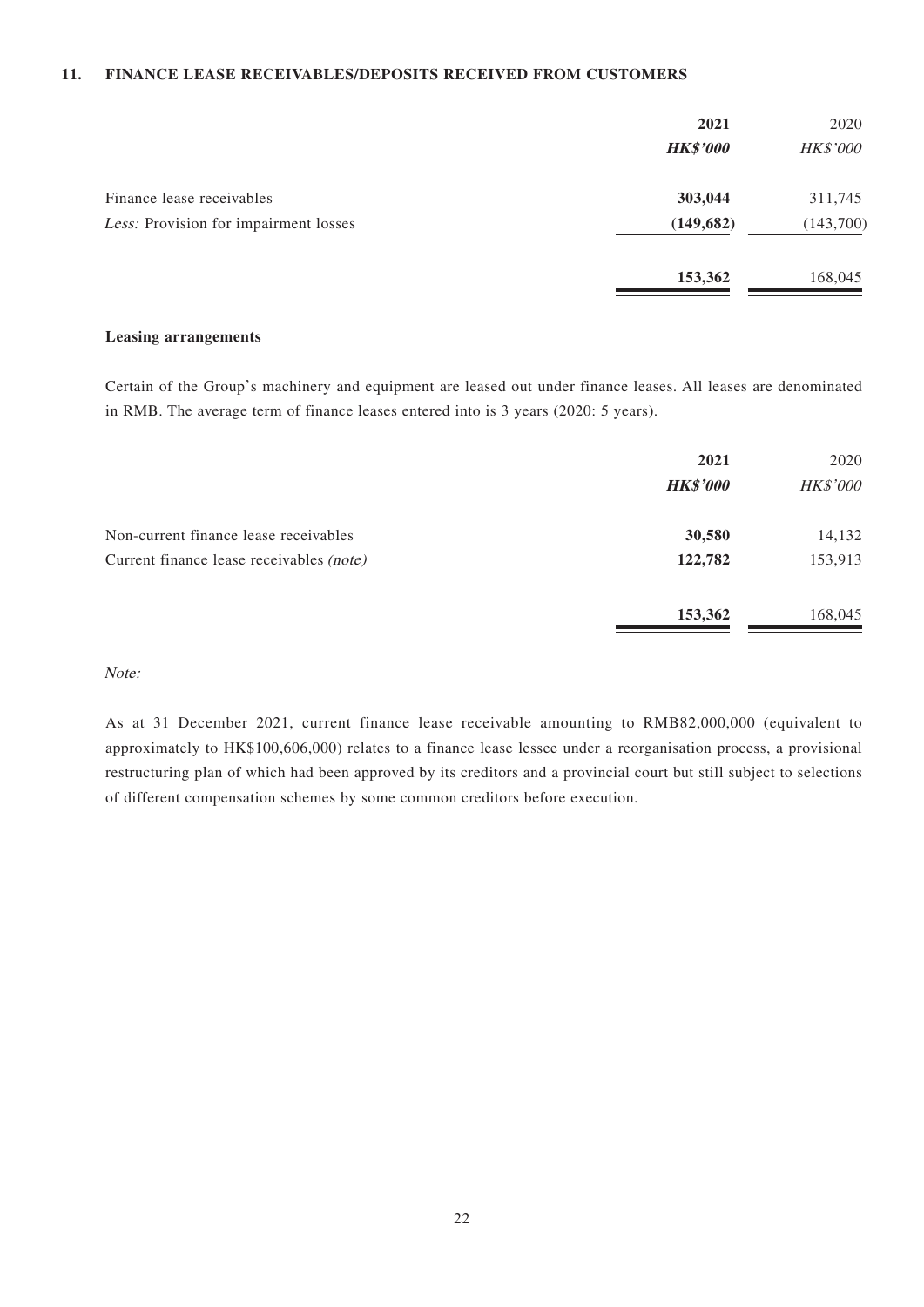#### **Amounts receivable under finance leases**

|                                                    | <b>Minimum</b><br>lease payments |                 | <b>Present value of</b><br>lease payments |                 |
|----------------------------------------------------|----------------------------------|-----------------|-------------------------------------------|-----------------|
|                                                    |                                  |                 |                                           |                 |
|                                                    | 2021                             | 2020            | 2021                                      | 2020            |
|                                                    | <b>HK\$'000</b>                  | <b>HK\$'000</b> | <b>HK\$'000</b>                           | <b>HK\$'000</b> |
| Not later than one year                            | 273,806                          | 299,318         | 268,783                                   | 296,900         |
| Later than one year and not later than two years   | 31,219                           | 15,018          | 28,200                                    | 14,845          |
| Later than two years and not later than five years | 6,402                            |                 | 6,061                                     |                 |
|                                                    | 311,427                          | 314,336         | 303,044                                   | 311,745         |
| Less: unearned finance income                      | (8,383)                          | (2,591)         |                                           |                 |
|                                                    | 303,044                          | 311,745         | 303,044                                   | 311,745         |
| Less: impairment allowance                         | (149, 682)                       | (143,700)       | (149, 682)                                | (143,700)       |
|                                                    | 153,362                          | 168,045         | 153,362                                   | 168,045         |

The Group's finance lease receivables are denominated in RMB. The effective interest rates of the finance leases as at 31 December 2021 range from 4.75% to 11.00% (2020: 4.28% to 5.50%) per annum.

As at 31 December 2021, finance lease receivables amounting to HK\$144,774,000 (2020: HK\$112,228,000) were guaranteed by related parties of customers and/or customers' deposits.

There was no unguaranteed residual value in connection with finance lease arrangements or contingent lease arrangements that needed to be recorded as at the end of the reporting period.

As at 31 December 2021, the finance lease receivables with carrying amounts of HK\$100,606,000 (2020: HK\$97,383,000) were pledged as security for the Group's borrowings.

Estimates of fair value of collateral are made during the credit approval process. These estimates of valuations are made at the inception of finance lease, and generally not updated except when the receivable is individually impaired. When a finance lease receivable is identified as impaired, the corresponding fair value of collateral of that receivable is updated by reference to market value such as recent transaction price of the assets.

At the end of the reporting period, with the consent from the relevant lessees, certain of the assets underlying the finance leases have been re-pledged to secure borrowings of the Group.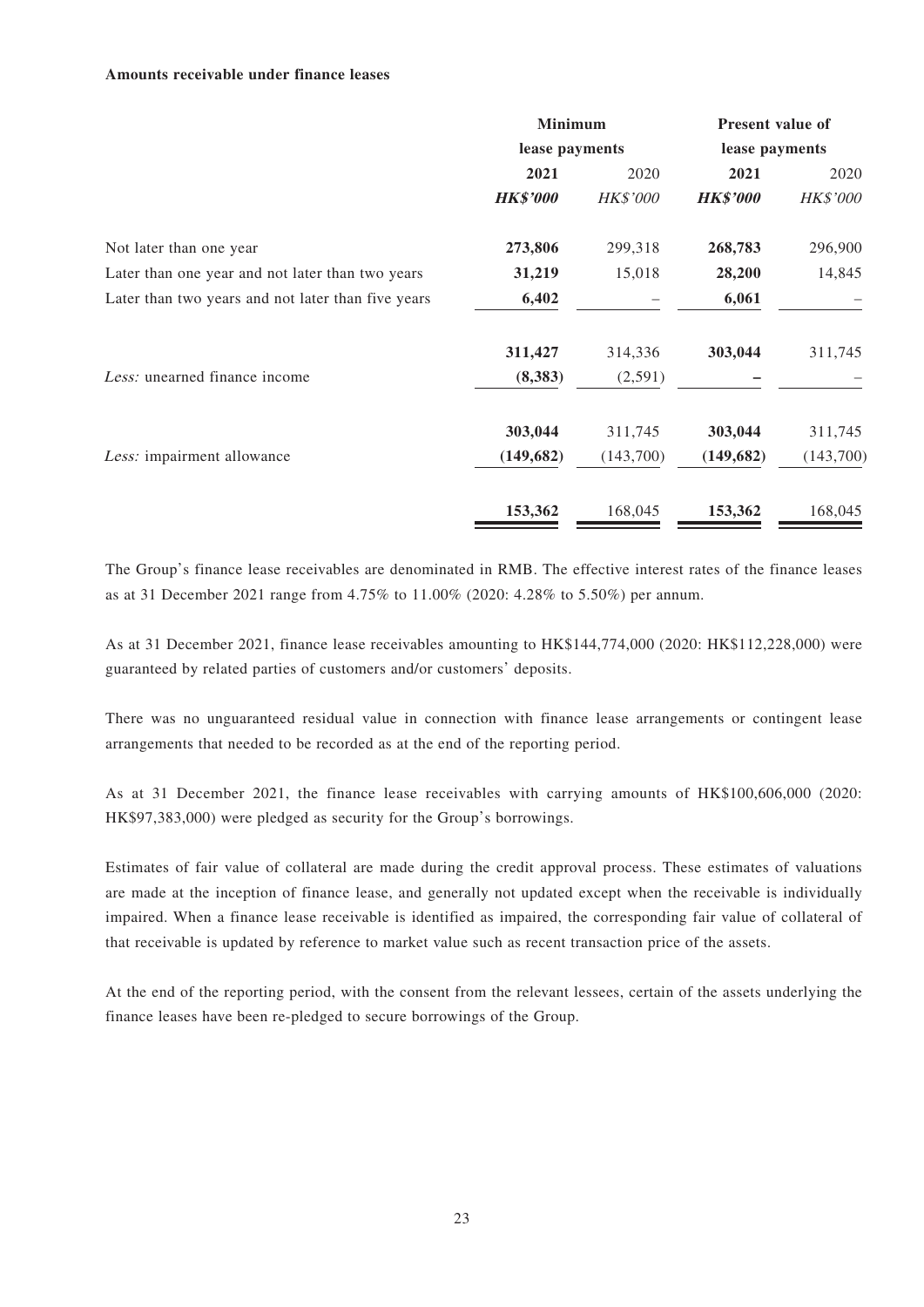Movements in the provision for impairment loss are as follows:

|                                                |                 | Lifetime        | Lifetime        |                 |
|------------------------------------------------|-----------------|-----------------|-----------------|-----------------|
|                                                |                 | <b>ECL</b> not  | <b>ECL</b>      |                 |
|                                                | 12-month        | credit          | credit          |                 |
|                                                | <b>ECL</b>      | impaired        | impaired        | <b>Total</b>    |
|                                                | <b>HK\$'000</b> | <b>HK\$'000</b> | <b>HK\$'000</b> | <b>HK\$'000</b> |
| Balance at 1 January 2020                      |                 |                 | 33,558          | 33,558          |
| New financial assets                           |                 | 3,380           |                 | 3,380           |
| Remeasurement of ECL (i)                       |                 |                 | 99,150          | 99,150          |
| Exchange difference                            |                 | 183             | 7,429           | 7,612           |
| Balance at 31 December 2020 and 1 January 2021 |                 | 3,563           | 140,137         | 143,700         |
| New financial assets originated                | 4,831           |                 |                 | 4,831           |
| Remeasurement of ECL                           |                 | (3,623)         |                 | (3,623)         |
| Exchange difference                            | 77              | 60              | 4,637           | 4,774           |
| Balance at 31 December 2021                    | 4,908           |                 | 144,774         | 149,682         |

Note:

(i) It was caused by a worsening credit-impaired receivable from the finance lease customer being subject to a reorganisation process during the year.

Security deposits received from customers at the end of the reporting period represent finance lease deposits received from customers which are repayable by end of the lease period of the respective finance leases.

Deposits of HK\$28,746,000 (2020: HK\$27,100,000) have been received by the Group to secure certain finance lease receivables and classified into current or non-current liabilities based on the final lease instalment due date stipulated in the finance lease agreements. The deposits are non-interest bearing, carried effective interest rate at 4.75% (2020: 4.75%) per annum. In addition, the finance lease receivables are secured over the leased assets, mainly plant and machinery leased, at the end of the reporting period. The Group is not permitted to sell, or repledge the collateral of the finance lease receivables without consent from the lessee in the absence of default by the lessee.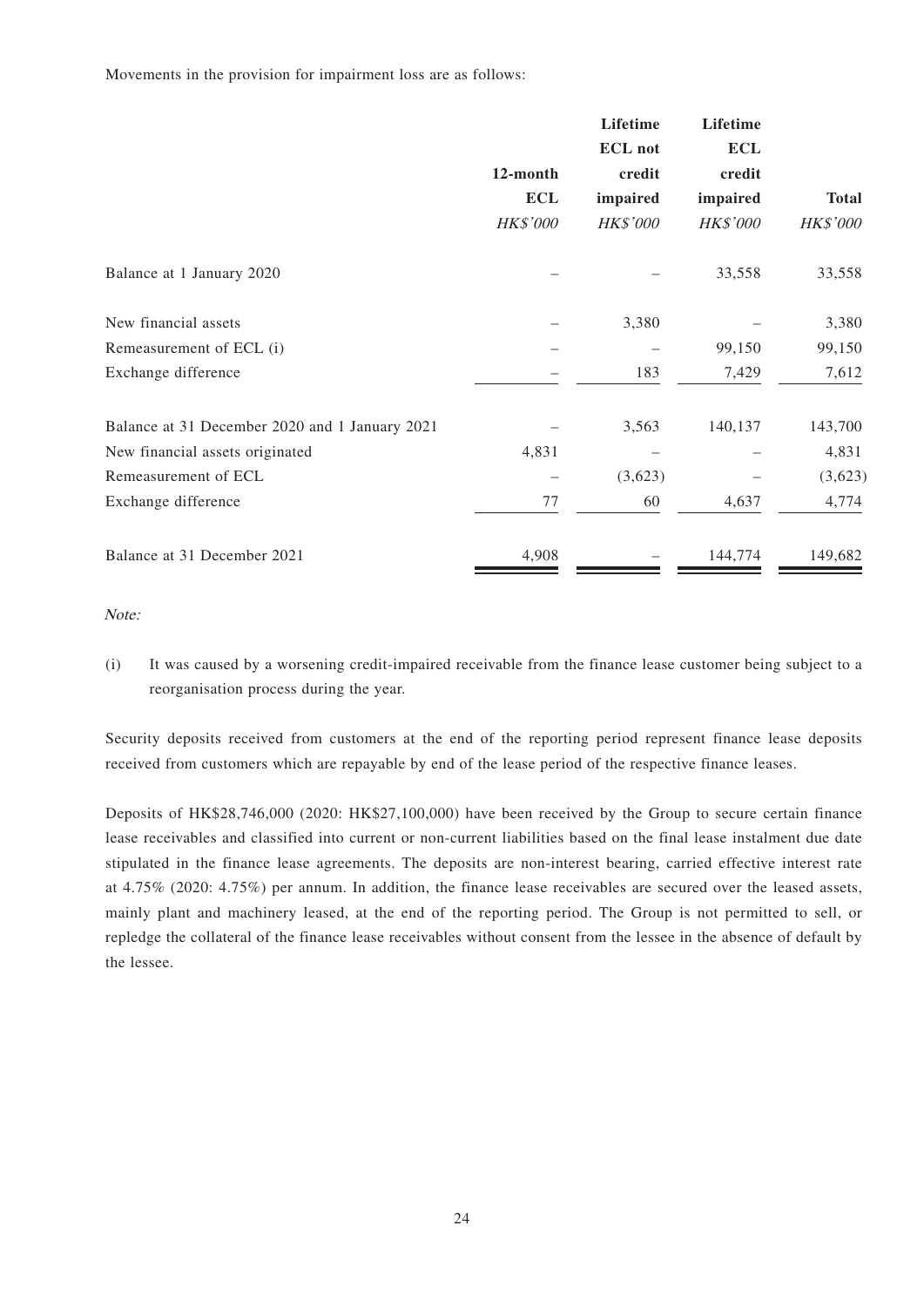### **12. LOAN RECEIVABLES**

|                                                                                                | <b>Notes</b> | 2021<br><b>HK\$'000</b> | 2020<br>HK\$'000      |
|------------------------------------------------------------------------------------------------|--------------|-------------------------|-----------------------|
|                                                                                                |              |                         |                       |
| Carrying amount of loan receivables based on maturity dates<br>set out in the loan agreements: |              |                         |                       |
| Receivable from a sale-leaseback transaction due                                               |              |                         |                       |
| within one year (note)<br>Less: Provision for impairment losses                                | (b)          | 165,631<br>(103, 059)   | 160,326<br>(108, 071) |
|                                                                                                |              |                         |                       |
|                                                                                                |              | 62,572                  | 52,255                |
| Other loan receivables                                                                         |              |                         |                       |
| Due within one year                                                                            |              |                         |                       |
| - Loan A<br>- Loan B                                                                           | (a)          |                         | 25,509<br>2,500       |
| - Loan C                                                                                       |              |                         | 2,500                 |
| - Trust loans                                                                                  | (c)          | 36,807                  | 26,902                |
|                                                                                                |              | 36,807                  | 57,411                |
| Due more than one year but less than two years                                                 |              |                         |                       |
| - Trust loans                                                                                  | (c)          | 5,644                   | 23,752                |
| - Loan D                                                                                       | (d)          | 56,000                  |                       |
|                                                                                                |              | 61,644                  | 23,752                |
|                                                                                                |              | 98,451                  | 81,163                |
| Less: Provision for impairment losses                                                          |              | (2, 454)                | (29,071)              |
|                                                                                                |              | 95,997                  | 52,092                |
|                                                                                                |              | 158,569                 | 104,347               |
|                                                                                                |              | 2021                    | 2020                  |
|                                                                                                |              | <b>HK\$'000</b>         | HK\$'000              |
| Within one year                                                                                |              | 97,539                  | 82,614                |
| Within a period of more than one year but not exceeding two years                              |              | 61,030                  | 21,733                |
|                                                                                                |              | 158,569                 | 104,347               |

Note:

As at 31 December 2021, current loan receivable amounting to RMB51,000,000 (equivalent to approximately to HK\$62,572,000) relates to a sale-leaseback transaction lessee under a reorganization process, a final restructuring plan of which had been approved by its creditors and a provincial court and was in process of execution.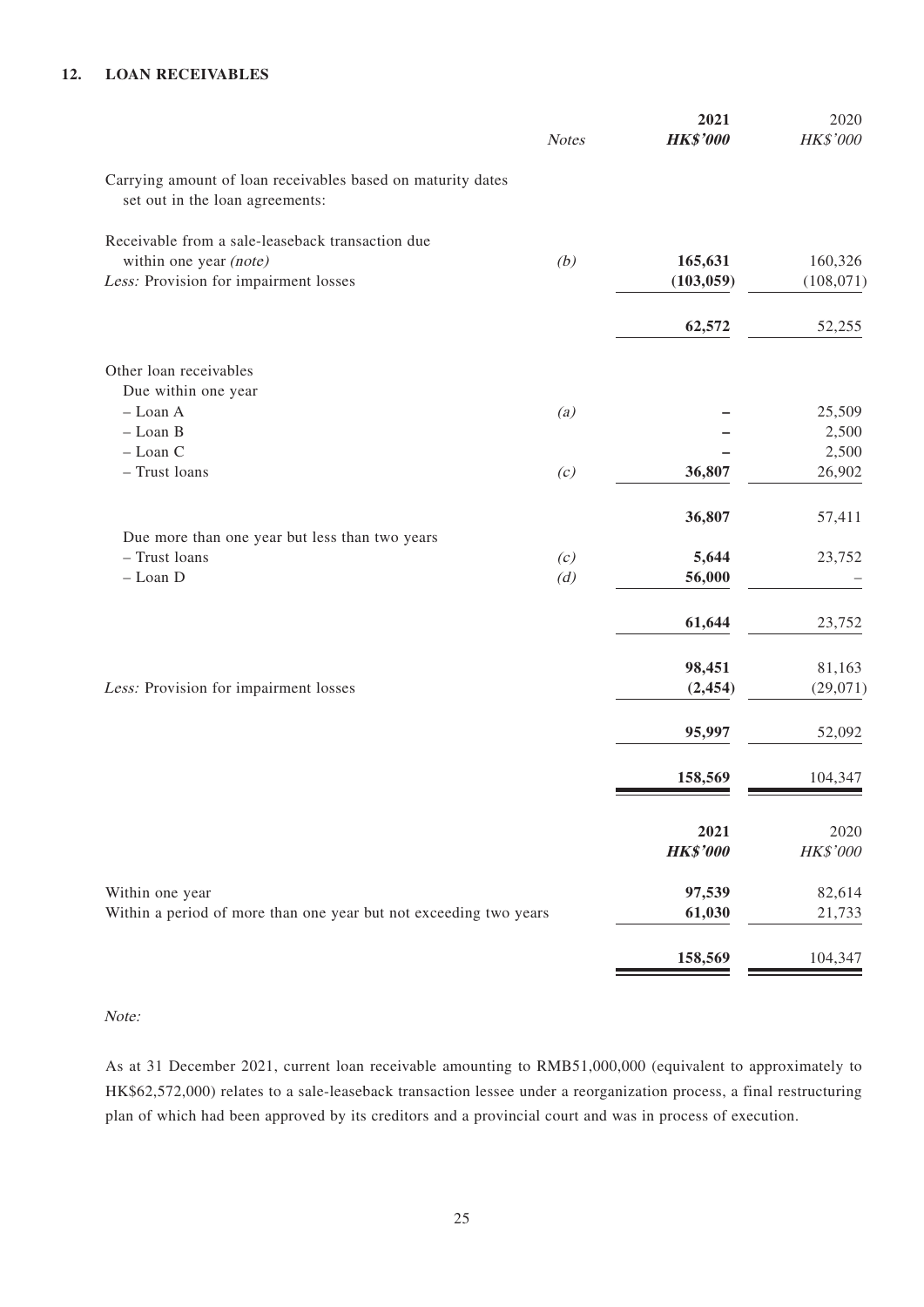The Group's loan receivables included 3 major loans were as follows:

- (a) During the year ended 31 December 2016, the Group entered into a loan agreement with an individual borrower (the "Borrower") who is an independent third party. The loan of HK\$30,000,000 is unsecured, interest bearing at a fixed interest rate of 10% per annum, repayable on 3 February 2017 and guaranteed by another individual guarantor (the "Guarantor"). The Borrower and the Guarantor are the directors and substantial shareholders of a listed company in Hong Kong. On 7 February 2017, the Group entered into a loan extension agreement with the Borrower and the Guarantor, pursuant to which half of the loan receivable was repayable on 5 July 2017 and the other half was repayable on 29 December 2017. As at 31 December 2017, the total principal of the loan of HK\$30,000,000, together with any accrued interest, have been past due. In March and July 2018, the Borrower made two partial repayments totaling HK\$4,491,000 of the overdue amount. Since then, no repayment was received from the Borrower. The directors assessed that the loan receivable has been past due and credit impaired based on the default history and amount of HK\$25,509,000 has fully been impaired based on lifetime ECL, and was recognised in profit or loss for the year ended 2018 and no repayment of principal thereafter. During the year ended 31 December 2021, the Board is of the view that there was no realistic prospect of recovery after considering, amongst others, declaration of bankruptcy by the guarantor and the length of past due and no further repayment since the last one even after legal and out-of-court negotiation activities taken during the period. As such, a fully impaired amount of HK\$25,509,000 was written off.
- (b) During the year ended 31 December 2019, the Group entered into a sale-leaseback transaction agreement with a borrower who is an independent third party. The loan under the sale-leaseback transaction with gross carrying amount of RMB135,000,000 (approximately HK\$165,631,000) (2020: RMB135,000,00 equivalently to approximately HK\$160,326,000) were guaranteed by related parties of the borrower and secured by the leased assets with interest bearing at a fixed interest rate of 9% per annum and became default on 8 January 2020. The directors assessed that the credit risk of the sale-leaseback transaction and a reversal of impairment loss on lifetime ECLs of RMB7,000,000 (approximately HK\$8,454,600) (2020: additional impairment loss of RMB86,000,000 equivalent to approximately HK\$96,896,000) was recognised in profit or loss during the year.
- (c) As at 31 December 2021, the Group's subsidiary, 恒嘉(天津)融資租賃有限公司 (Ever Grand (Tianjin) Finance Lease PRC Co., Ltd., "TJ Ever Grand") has provided loan receivables with total principal amount of RMB34,600,000 (equivalent to approximately HK\$42,451,000) (2020: RMB42,654,000 equivalent to approximately HK\$50,654,000) to certain sizeable corporations in the PRC through financial institutions in the PRC. Such loan receivables carried fixed interest rates ranging from 5.2% to 8.2% (2020: 7.1% to 9.2%) per annum with specified date of maturities in June 2022 to June 2024 (2020: in March 2021 to June 2022).

As at 31 December 2020, a loan receivable granted by a Group's subsidiary 北京恒嘉國際融資租賃 有限公司 (Beijing Ever Grand International Finance Lease Co., Ltd., "BJ Ever Grand") relating to a trust product with a principal amount of RMB5,000,000 (or equivalent to approximately HK\$5,720,000) was fully impaired and written off by a Group's subsidiary 北京恒嘉國際融資租賃有限公司. As at 31 December 2021, the management of the Group assessed that the credit risk of other loan receivables except for aforesaid mentioned had not significantly increased from initial recognition.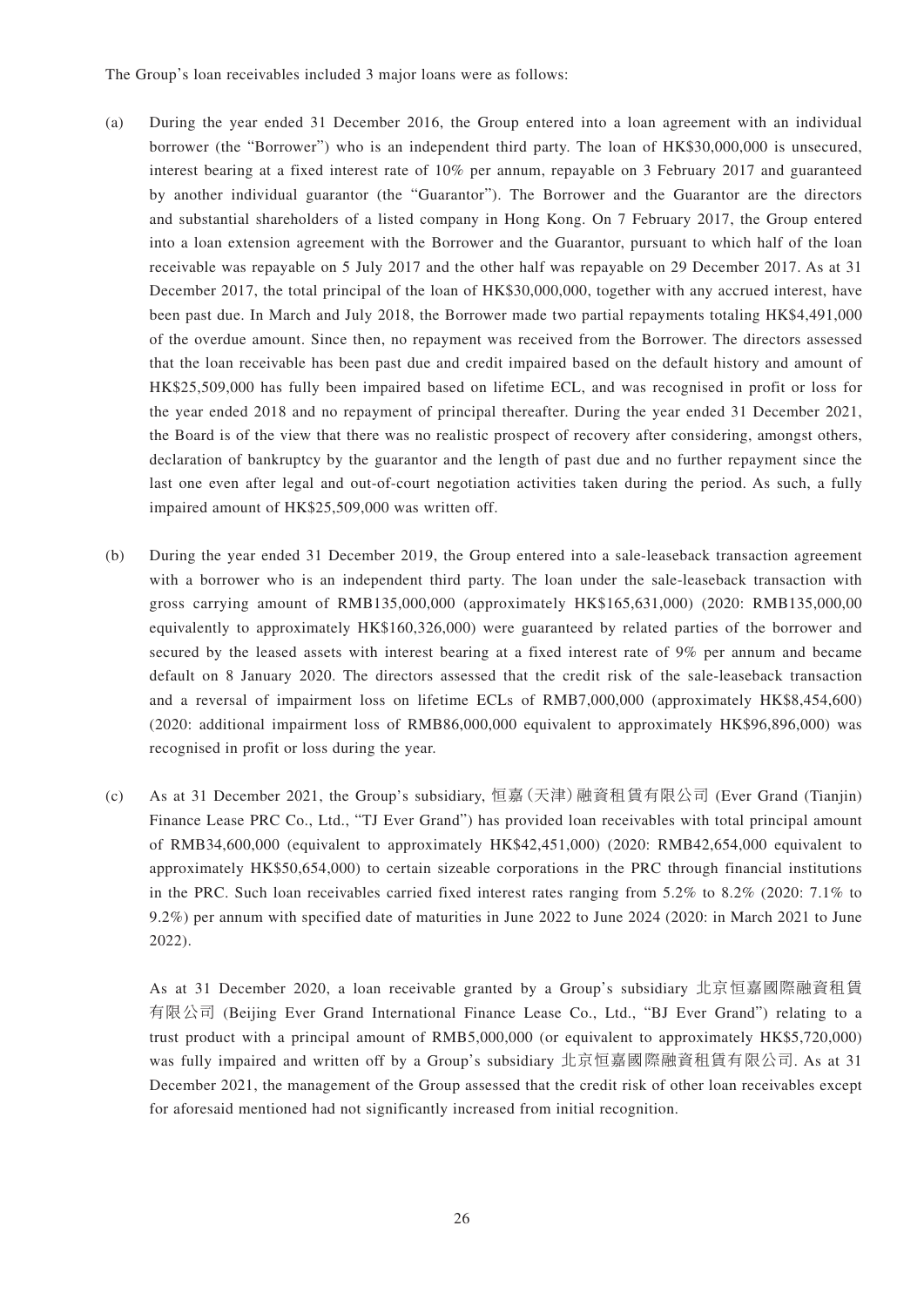During the year ended 31 December 2021, the Group received interest income of HK\$3,099,000 (2020: HK\$5,944,000) and recognised as other income in consolidated statement of profit or loss.

(d) On 12 January 2021, the Group's subsidiary, TF Advances Limited entered into a loan agreement with an individual borrower (the "Borrower") who is an independent third party. The loan of HK\$56,000,000 is secured by share charge deed and charging of shares of Newgate International Limited, a private company incorporated in Hong Kong. The interest bearing at a fixed interest rate of 10% per annum, repayable on 12 January 2022. On 30 December 2021, the Group entered into a loan extension agreement with the Borrower, pursuant to which the Group agreed to extend the repayment date by 12 months to 11 January 2023.

A debtor of the Group served a letter on 1 March 2022 and confirmed to make an early repayment of a loan receivable amounting to HK\$56,000,000 by 1 July 2022.

Loan receivables and allowance for impairment losses:

#### **As at 31 December 2021**

|                                              |                 | <b>Lifetime</b> |                   |                 |
|----------------------------------------------|-----------------|-----------------|-------------------|-----------------|
|                                              |                 | <b>ECL</b> not  | <b>Lifetime</b>   |                 |
|                                              | 12-month        | credit          | <b>ECL</b> credit |                 |
|                                              | <b>ECL</b>      | impaired        | impaired          | <b>Total</b>    |
|                                              | <b>HK\$'000</b> | <b>HK\$'000</b> | <b>HK\$'000</b>   | <b>HK\$'000</b> |
| Gross amount of loan receivables             | 98,451          |                 | 165,631           | 264,082         |
| <i>Less:</i> Allowance for impairment losses | (2, 454)        |                 | (103, 059)        | (105, 513)      |
| Carrying amount of loan receivables          | 95,997          |                 | 62,572            | 158,569         |

As at 31 December 2020

|                                       |                 | Lifetime        |                 |                 |
|---------------------------------------|-----------------|-----------------|-----------------|-----------------|
|                                       |                 | ECL not         | Lifetime        |                 |
|                                       | $12$ -month     | credit          | ECL credit      |                 |
|                                       | <b>ECL</b>      | impaired        | impaired        | Total           |
|                                       | <b>HK\$'000</b> | <b>HK\$'000</b> | <b>HK\$'000</b> | <b>HK\$'000</b> |
| Gross amount of loan receivables      | 55,654          |                 | 191,555         | 247,209         |
| Less: Allowance for impairment losses | (3,562)         |                 | (133,580)       | (137, 142)      |
| Write off of impairment losses        |                 |                 | (5,720)         | (5,720)         |
| Carrying amount of loan receivables   | 52,092          |                 | 52,255          | 104,347         |
|                                       |                 |                 |                 |                 |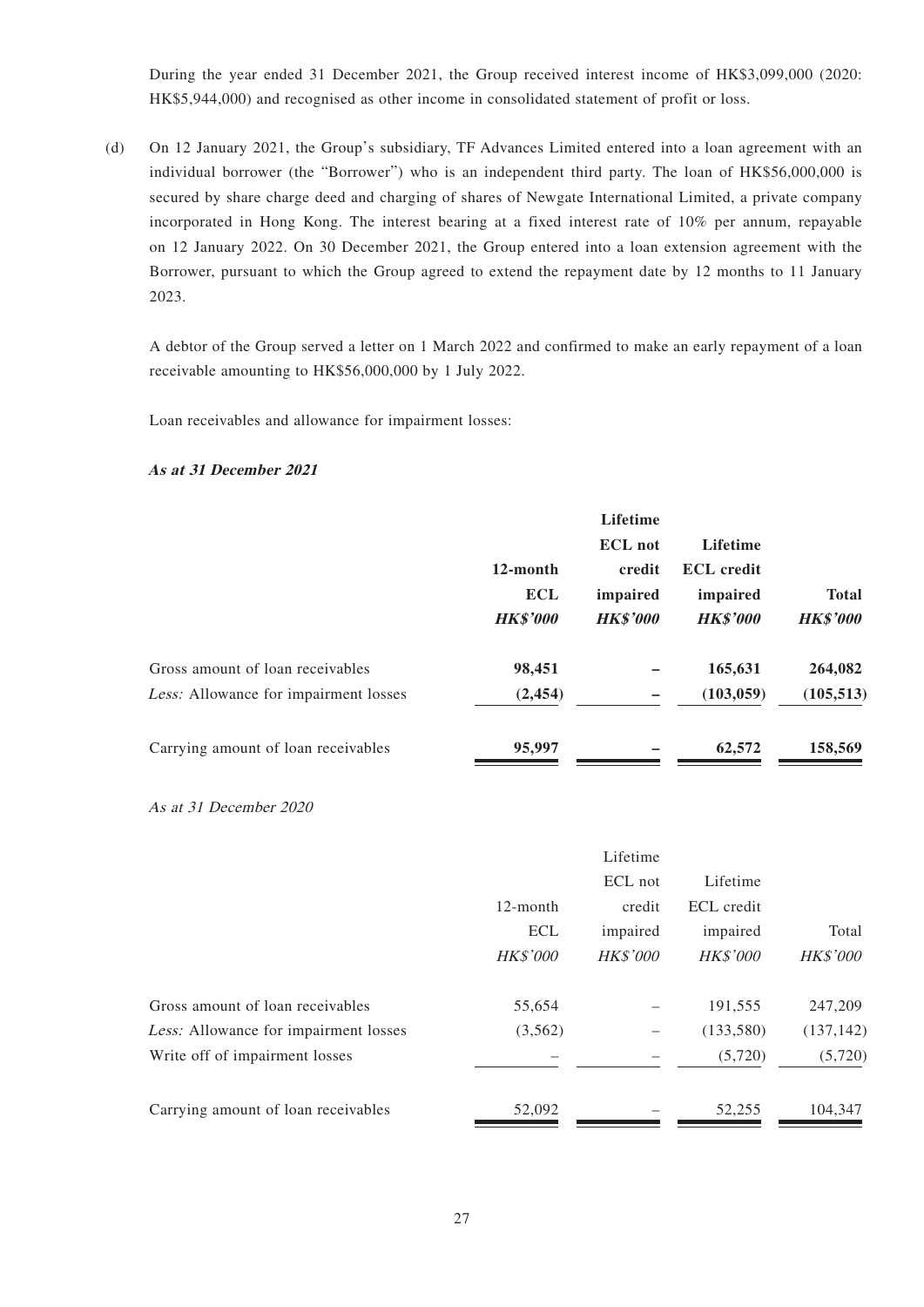|                                    |                 | Lifetime        |                   |              |
|------------------------------------|-----------------|-----------------|-------------------|--------------|
|                                    |                 | <b>ECL</b> not  | Lifetime          |              |
|                                    | 12-month        | credit          | <b>ECL</b> credit |              |
|                                    | <b>ECL</b>      | impaired        | impaired          | <b>Total</b> |
|                                    | <b>HK\$'000</b> | <b>HK\$'000</b> | <b>HK\$'000</b>   | HK\$'000     |
| Balance at 1 January 2020          |                 | 5,593           | 30,896            | 36,489       |
| New financial assets               | 3,380           |                 |                   | 3,380        |
| Transfer of stage                  |                 | (5,634)         | 5,634             |              |
| Remeasurement of ECL (i)           |                 |                 | 96,896            | 96,896       |
| Bad debt allowance written off and |                 |                 |                   |              |
| transferred out                    |                 |                 | (5,720)           | (5,720)      |
| Exchange difference                | 182             | 41              | 5,874             | 6,097        |
| Balance at 31 December 2020 and    |                 |                 |                   |              |
| 1 January 2021                     | 3,562           |                 | 133,580           | 137,142      |
| Remeasurement of ECL               | (1,208)         |                 | (8, 455)          | (9,663)      |
| Bad debt allowance written off and |                 |                 |                   |              |
| transferred out (note $12(a)$ )    |                 |                 | (25,509)          | (25,509)     |
| Exchange difference                | 100             |                 | 3,443             | 3,543        |
| Balance at 31 December 2021        | 2,454           |                 | 103,059           | 105,513      |

### Note:

(i) During the year ended 31 December 2020, given that a receivable from sale-leaseback transaction remained defaulted and even subject to a reorganization proceeding, an additional impairment allowance was provided.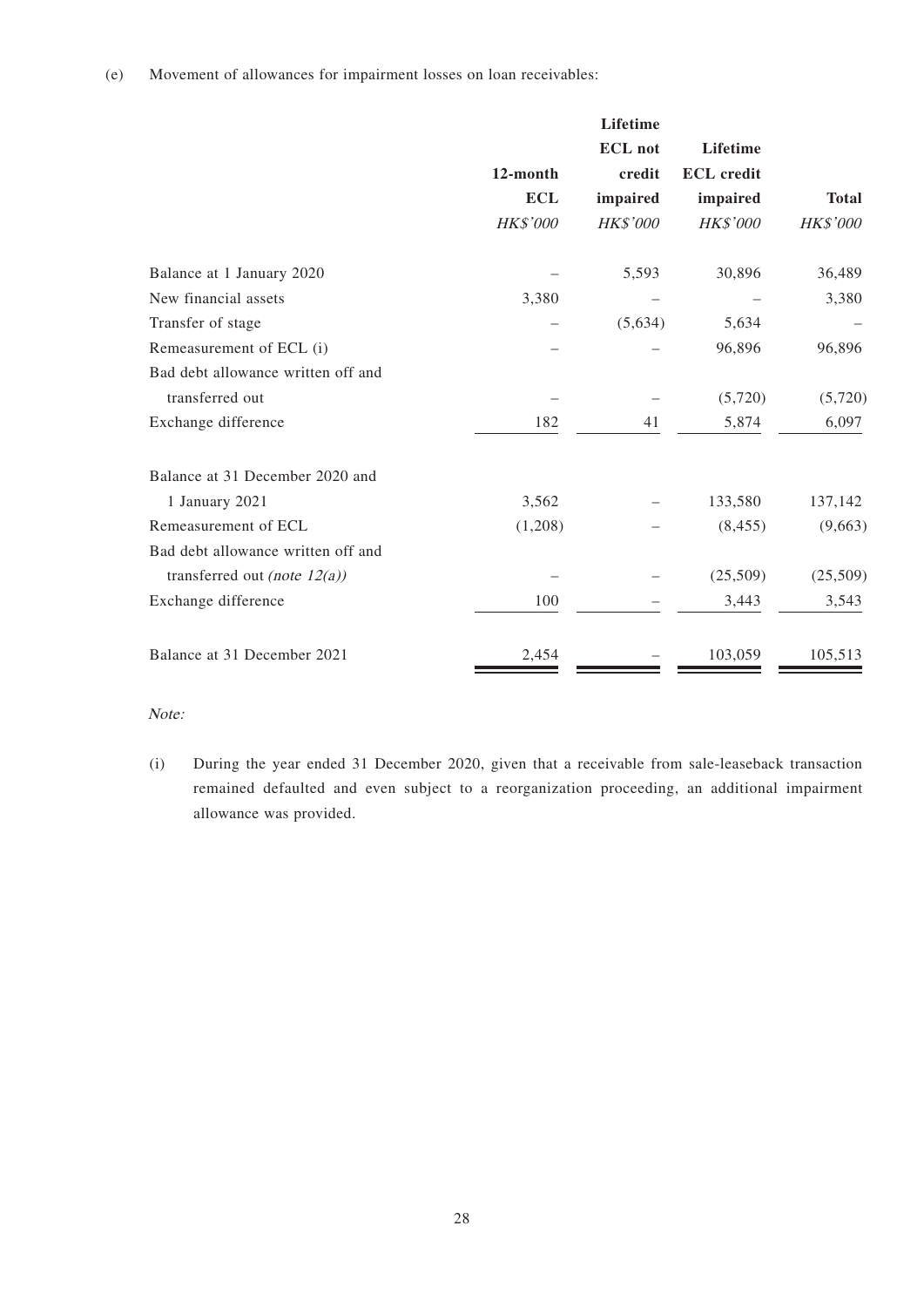### **13. TRADE RECEIVABLES**

|                                | 2021            | 2020            |
|--------------------------------|-----------------|-----------------|
|                                | <b>HK\$'000</b> | <b>HK\$'000</b> |
| Trade receivables              | 14,386          | 3,127           |
| Less: allowance for impairment | (752)           | (151)           |
| Trade receivables, net         | 13,634          | 2,976           |

The credit period granted to customers ranged from 0 to 60 days.

As at 31 December 2021 and 2020, the allowance for impairment on trade receivables has been recognised in accordance with the simplified approach, i.e. lifetime ECLs set out in HKFRS 9.

The ageing analysis of the trade receivables (net), based on invoice date, as of the end of the reporting period is as follows:

|                                                    | 2021            | 2020     |
|----------------------------------------------------|-----------------|----------|
|                                                    | <b>HK\$'000</b> | HK\$'000 |
| $0 - 30$ days                                      | 13,271          | 1,853    |
| $31-90$ days                                       | 302             | 872      |
| Over 90 days                                       | 61              | 251      |
|                                                    | 13,634          | 2,976    |
| <b>OTHER RECEIVABLES, DEPOSITS AND PREPAYMENTS</b> |                 |          |

#### **14. OTHER RECEIVABLES, DEPOSITS AND PREPAYMENTS**

|                                                                               | 2021            | 2020            |
|-------------------------------------------------------------------------------|-----------------|-----------------|
|                                                                               | <b>HK\$'000</b> | <b>HK\$'000</b> |
| Other receivables, deposit and prepayments                                    | 54,121          | 55,779          |
| Less: Amount not receivable within one year shown<br>under non-current assets |                 | (11, 876)       |
|                                                                               | 54,121          | 43,903          |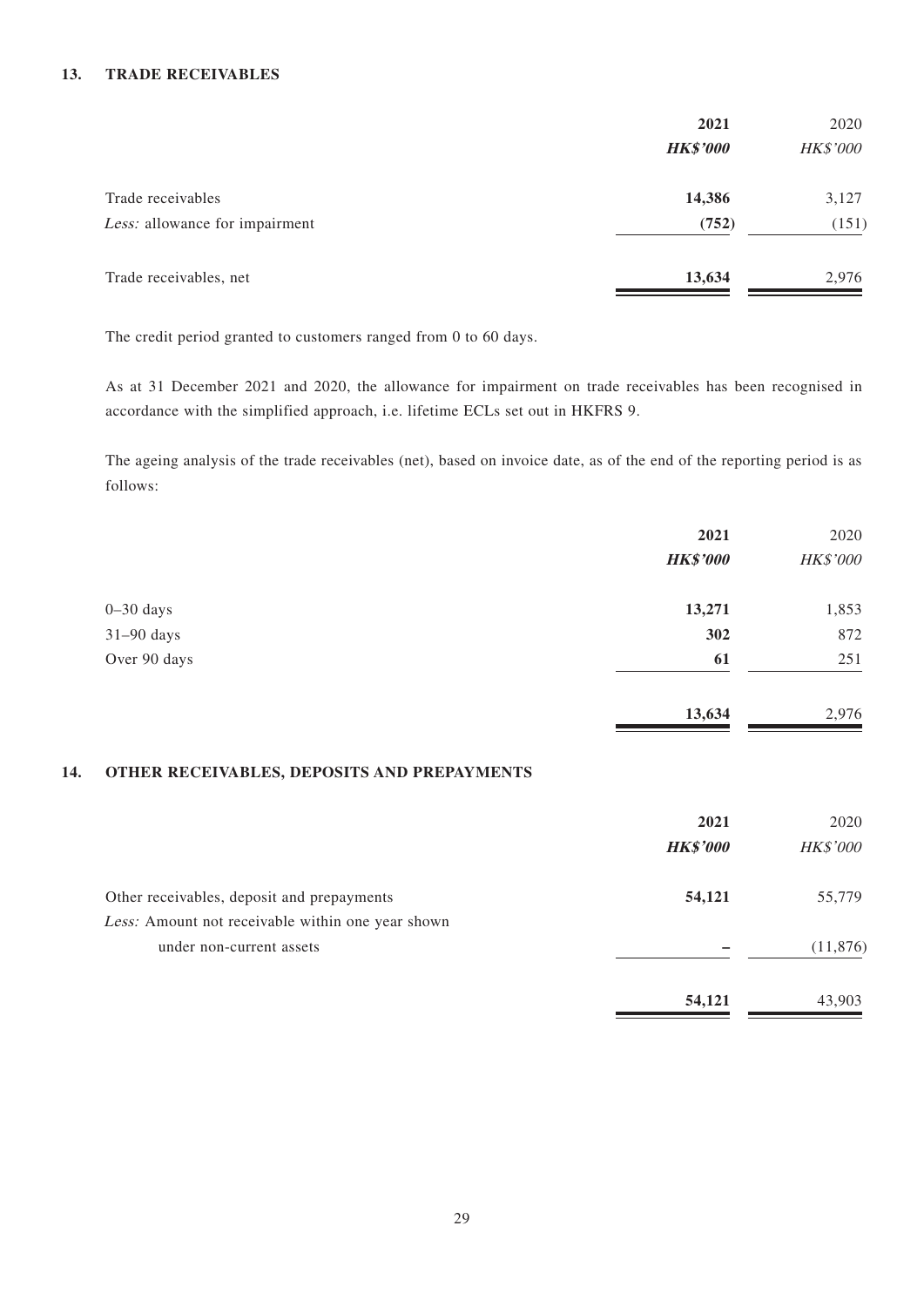The following is the breakdown of other receivables, deposits and prepayments:

|                                               | 2021            | 2020            |
|-----------------------------------------------|-----------------|-----------------|
|                                               | <b>HK\$'000</b> | <b>HK\$'000</b> |
| Prepayments                                   | 9,245           | 8,231           |
| Prepayments for purchases of goods (note iii) | 17,412          |                 |
| Deposits (note $i$ )                          | 13,236          | 13,433          |
| Other receivables <i>(note ii)</i>            | 14,228          | 34,115          |
|                                               | 54,121          | 55,779          |

### Note:

- (i) Deposits mainly represented an amount of HK\$12,269,000 (2020: HK\$11,876,000) paid to a non-bank financial institution which was backed by a deposit of the same amount received from a customer for the underlying finance lease arrangements pursuant to the requirement from the non-bank financial institution. As at 31 December 2020, such deposit were classified as a non-current asset as the underlying finance lease has a term of over 1 year from the end of the reporting period. The remaining amounts of deposits represented deposits paid to third parties in the ordinary course of business.
- (ii) As at 31 December 2021, the amount mainly represented an amount due from an individual third party of RMB6,700,000 (equivalent to approximately to HK\$8,200,000). Other receivables are unsecured, interestfree and will be settled within twelve months after the end of reporting period.
- (iii) Due to the shortage of the supply, the supplier was unable to deliver the goods. The Group received refund amounted to HK\$6,700,000 and the supplier delivered other goods amounted to HK\$5,289,000 up to the date of this announcement. The remaining balance will be settled/offset either in cash or by subsequent purchases of other goods.

#### **Movement of allowance for other receivables and deposits**

|                                 | 2021            | 2020              |
|---------------------------------|-----------------|-------------------|
|                                 | <b>HK\$'000</b> | HK\$'000          |
| Balance at beginning of year    | 800             | 800               |
| Written off and transferred out | (800)           | $\qquad \qquad -$ |
| Impairment loss for the year    | 8,817           |                   |
| Balance at end of year          | 8,817           | 800               |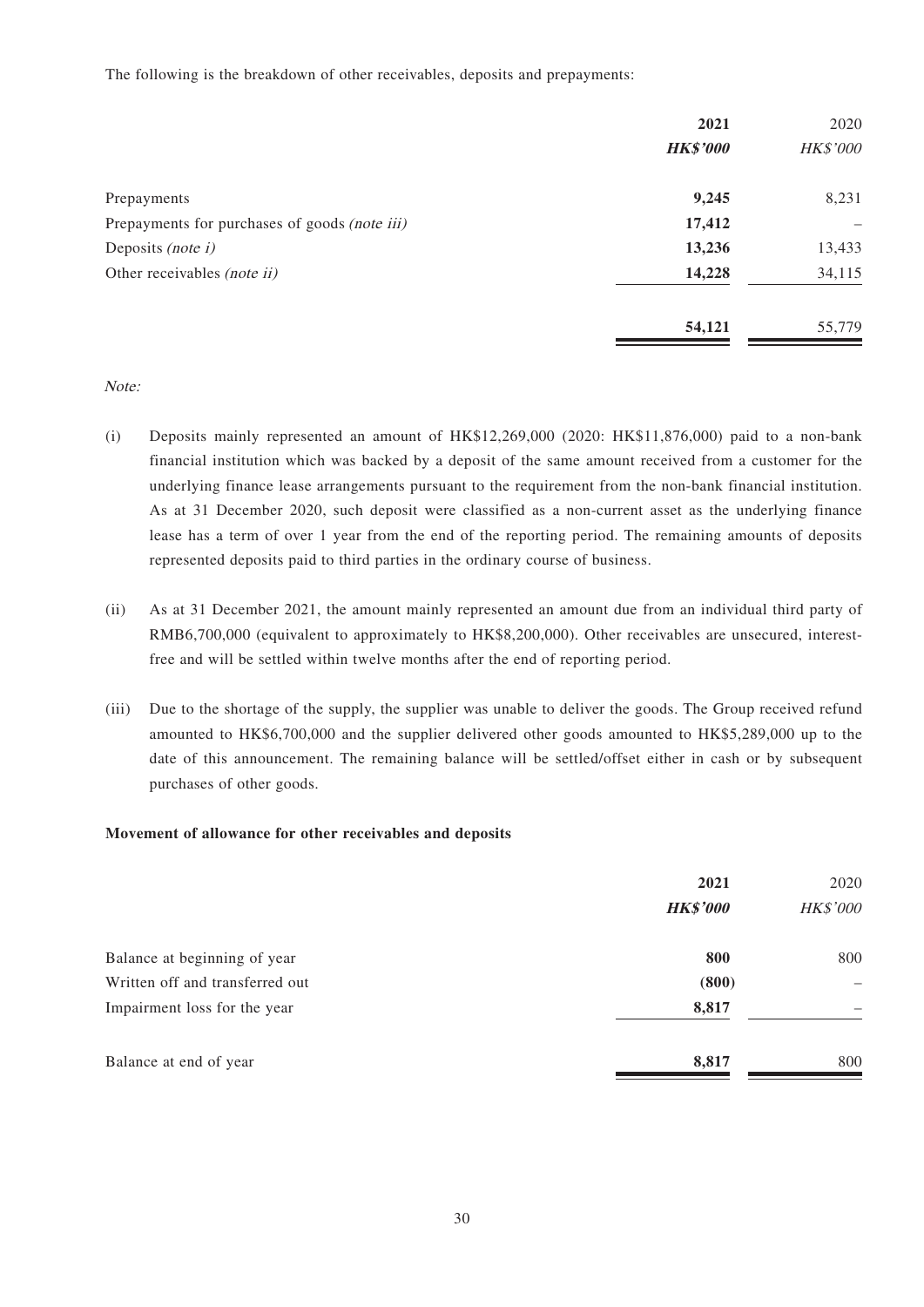#### **15. SERVICE COST PAYABLES, OTHER PAYABLES AND ACCRUALS**

|                          | 2021            | 2020     |
|--------------------------|-----------------|----------|
|                          | <b>HK\$'000</b> | HK\$'000 |
| Accruals                 | 14,645          | 15,889   |
| Interest payable (i)     | 63,799          | 34,135   |
| Value-added tax payables |                 | 418      |
| Other payables           | 7,116           | 37,841   |
| Receipt in advance       | 4,127           | -        |
|                          | 89,687          | 88,283   |

Note:

(i) As at 31 December 2021 and 2020, the balances mainly represented accrued interest cost of two back-toback borrowings in which the leveraged finance lease transactions were defaulted.

#### **16. SHARE CAPITAL**

|                                                              | <b>Number</b><br>of ordinary<br>shares of<br><b>HK\$0.01</b> each | <b>Number</b><br>of ordinary<br>shares of<br>HK\$0.1 each | <b>Nominal</b><br>value |
|--------------------------------------------------------------|-------------------------------------------------------------------|-----------------------------------------------------------|-------------------------|
|                                                              | '000                                                              | '000                                                      | <b>HK\$'000</b>         |
| Authorised:                                                  |                                                                   |                                                           |                         |
| At 1 January 2020                                            | 40,000,000                                                        |                                                           | 400,000                 |
| Share consolidation (note b)                                 | (40,000,000)                                                      | 4,000,000                                                 |                         |
| At 31 December 2020 and 2021                                 |                                                                   | 4,000,000                                                 | 400,000                 |
| Issued and fully paid:                                       |                                                                   |                                                           |                         |
| At 1 January 2020                                            | 11,919,198                                                        |                                                           | 119,192                 |
| Shares issued upon completion of share placement (note a)    | 2,383,830                                                         |                                                           | 23,838                  |
| Share consolidation (note $b$ )                              | (14,303,028)                                                      | 1,430,303                                                 |                         |
| Issue of shares upon acquisition of a subsidiary (note $c$ ) |                                                                   | 257,000                                                   | 25,700                  |
| At 31 December 2020 and 2021                                 |                                                                   | 1,687,303                                                 | 168,730                 |

- (a) Pursuant to the placing agreement on 30 December 2019, the Company has conditionally agreed to place, through placing agents, up to 2,383,830,000 new shares to not less than 6 placees at the placing price HK\$0.014 per share. The placing of entire number of new shares was completed on 22 January 2020.
- (b) With effect from 26 March 2020, every ten (10) issued and unissued shares of the Company of HK0.01 each was consolidated into one (1) consolidated share of the Company of HK\$0.1 each (the "Share Consolidation"). Further details of the Share Consolidation are set out in the announcements dated 14 February 2020 and 24 March 2020 and circular of the Company dated 4 March 2020.
- (c) On 21 August 2020, 257,000,000 shares of HK\$0.1 each in the capital of the Company were issued and allotted to the vendor under the acquisition which 108,000,000 new shares were subjected to the escrow arrangement according to the profit guarantee requirement as indicated in the acquisition agreement. These shares rank pari passu in all respect with other shares in issue.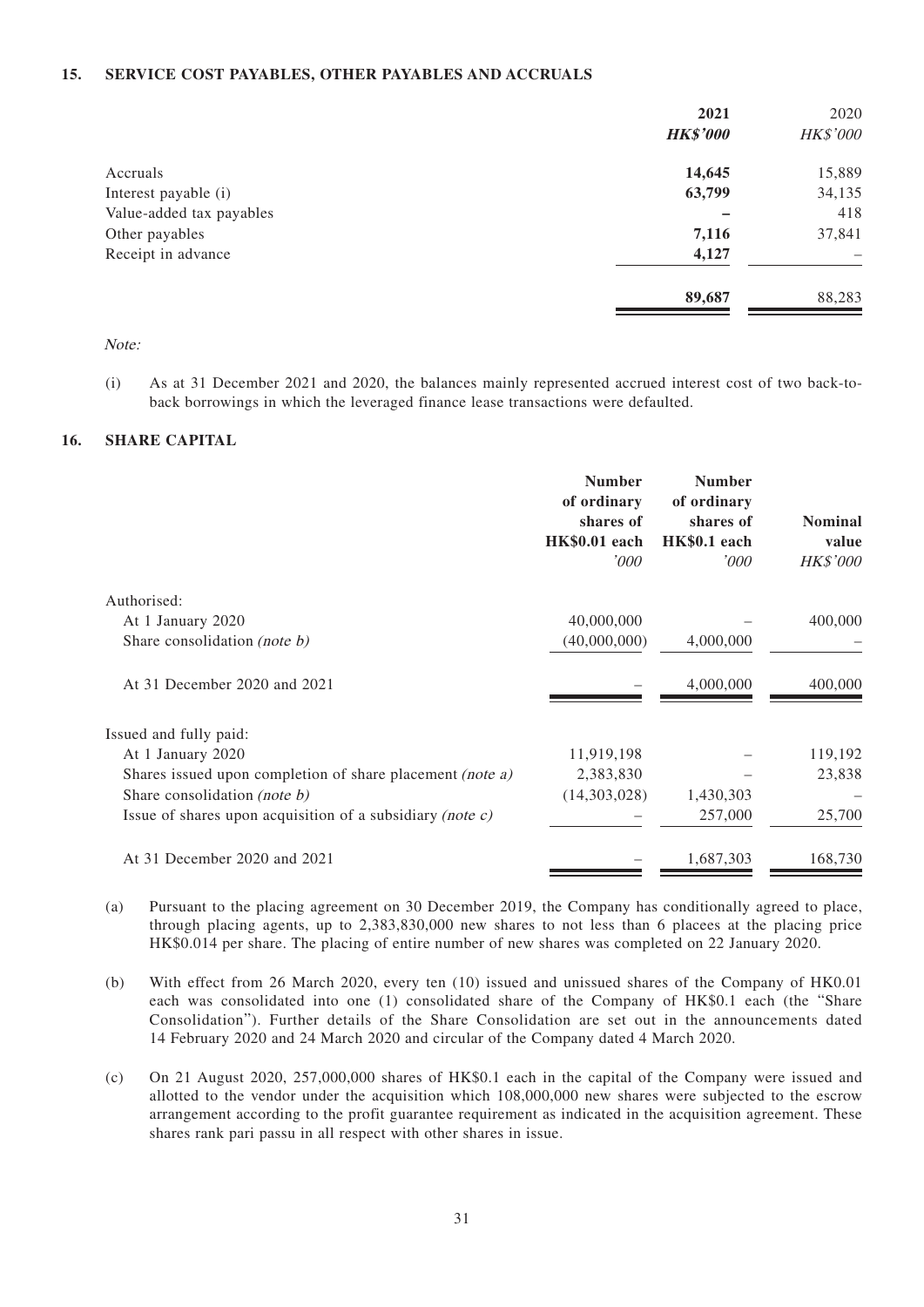# **MANAGEMENT DISCUSSION AND ANALYSIS**

# **BUSINESS REVIEW**

The Group recorded revenue of HK\$123.6 million in the year ended 31 December 2021 ("2021") as compared to that of HK\$66.2 million in the year ended 31 December 2020 ("2020"). The Group recorded a gross loss of HK\$3.8 million in 2021 as compared to the gross loss of HK\$16.4 million in 2020 and net loss of HK\$62.7 million in 2021 as compared to the net loss of HK\$\$356.6 million in 2020.

For the year under review, the financial leasing segment of the Group (the "Financial Leasing Segment") has contributed a segment loss of HK\$42.2 million, as compared to a segment loss of HK\$234.0 million in 2020. For the definition of segment profit or loss and detailed analysis, please refer to note 5 in the consolidated financial statements of the Group for 2021. The decrease in loss is mainly due to the decrease in impairment loss on finance lease and loan receivables in 2021.

During 2021, the Group operated the business of manufacturing and sale of solid sorbitol and compound food additives in its food additives business (the "Food Additives Segment"). The Group also engaged in research and development of new products such as Advantame, highly extreme sweeteners and EPS, clinic diagnostic reagent. During the year under review, the segment recorded a net loss of HK\$11.6 million in 2021, representing a decrease of HK\$5.5 million from a net loss of HK\$17.1 million in 2020. The decrease in loss is mainly attributable to absence of an one-off impairment loss on the property, plant and equipment of HK\$5.1 million recorded in 2020.

The investment segment of the Group (the "Investment Segment") recorded a net profit of HK\$2.5 million in 2021 as compared to a net profit of HK\$12.1 million in 2020. With rental income of HK\$5.7 million (2020: HK\$3.8 million) from investment properties in the PRC and loan interest income from provision of loan facilities in Hong Kong of HK\$5.5 million (2020: HK\$0.4 million), the decrease in net profit was mainly due to an adverse change of fair value in investment properties by HK\$14.8 million, as a result of a change from a gain of HK\$4.1 million in 2020 to a loss of HK\$10.7 million in 2021.

During the year under review, the Group engaged in trading business. The trading segment of the Group includes (i) a recently acquired business in August 2020 which carries out production, wholesale, distribution and trading of daily necessities, including personal care and sanitising products as well as face masks under its own brand or as original equipment manufacturer (OEM) for other brands and related commercial activities in Hong Kong (the "New Business") and (ii) sale of medical and health products in Hong Kong that commenced in the first half of 2020. Due to a full year of consolidation of profit contribution from the New Business in 2021 as compared with only four months in 2020, the trading segment recorded a net profit of HK\$6.6 million (2020: net loss of HK\$3.0 million).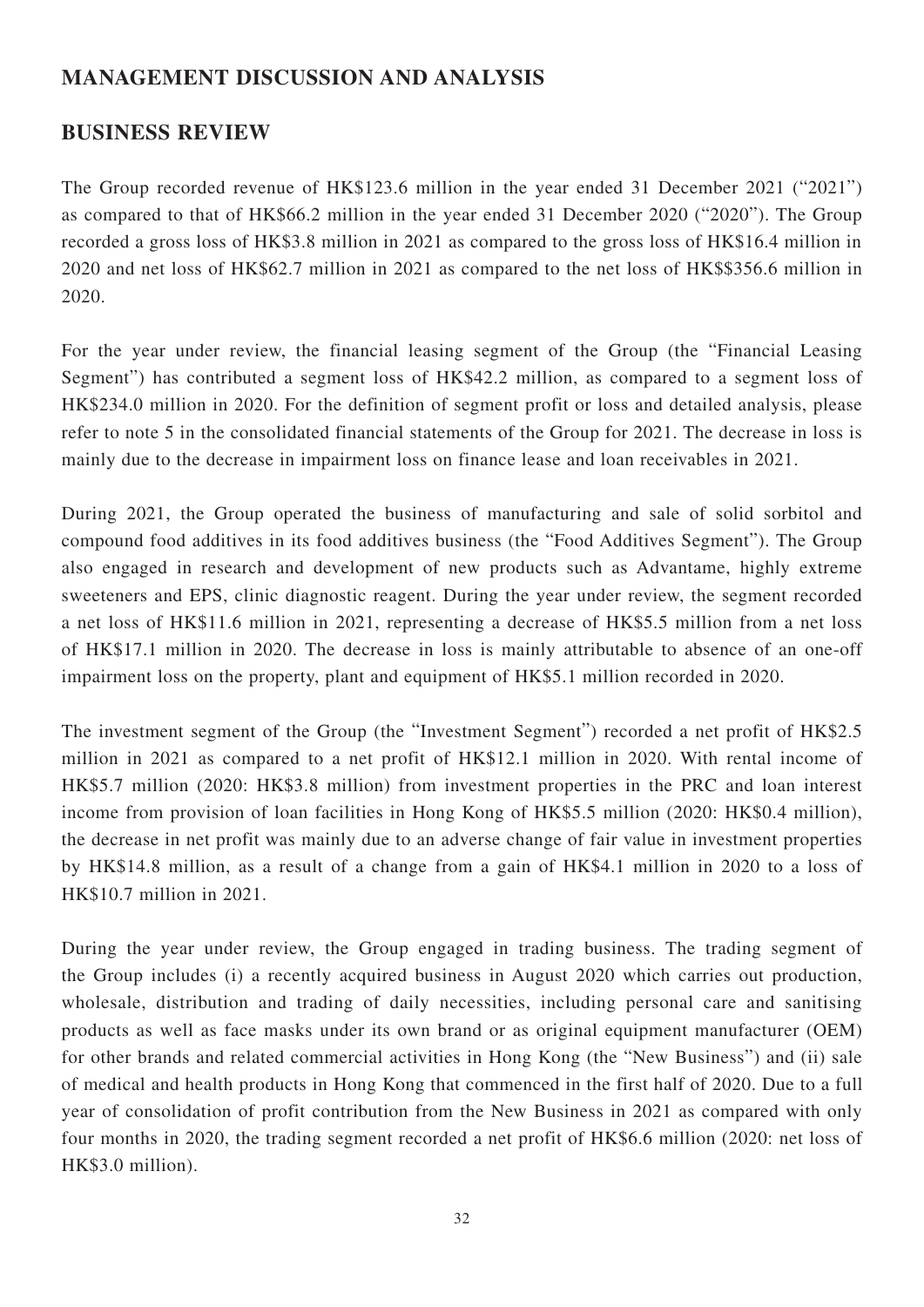After taking into account of the corporate and other expenses and finance cost of HK\$33.9 million in 2021 (2020: HK\$98.8 million), a net profit arising from share of results of associates in 2021 of HK\$21.3 million (2020: net losses of HK\$5.7 million), certain unallocated other income, gains and losses (2021: loss of HK\$1.2 million; 2020: gain of HK\$34.8 million), income taxation expense of HK\$4.1 million in 2021 (2020: HK\$14.0 million), absence of a prior-year impairment loss on reclassification of interest in an associate as asset held for sales of HK\$31.0 million, the Group recorded a net loss of HK62.7 million (2020: net loss of HK356.6 million) and a net loss attributable to the owners of the Company of HK\$40.6 million in 2021 (2020: net loss of HK\$242.9 million).

A significant decrease in net loss from HK\$356.6 million in 2020 to HK\$62.7 million in 2021 was primarily due to the decrease in impairment loss on the finance lease and loan receivables of HK\$211.3 million and the decrease in staff cost, in particular, on management incentive expenses.

### **Revenue and gross profit**

During the year, the Financial Leasing Segment recorded revenue and gross loss of HK\$3.2 million and HK\$27.5 million respectively (2020: revenue of HK\$21.6 million and gross loss of HK\$22.0 million), representing a decrease of 85% in revenue and an increase of 25% in gross loss as compared to the previous year. The revenue of this segment mainly represents (i) service fee income for financing arrangement and consultancy services and (ii) interest income generated from financial leasing and provision of loan facilities. The cost of sales mainly represents (i) service cost to banks and other non-bank financial institutions on various kinds of factoring and consultancy services and (ii) interest expenses on back-to-back borrowings from banks and other non-bank financial institutions. The main customer base primarily includes large corporations covering industries of energy resources, manufacturing, transportation and public utility construction, property management and education sectors.

During the year, the segment revenue continued to shrink as a result of lack of completed conventional finance lease transactions and the service fee income therefrom under an unfavorable operating environment in the People's Republic of China (the "PRC"). Against the backdrop of the stringent regulatory oversight of the finance lease industry and its resulting difficulties to source back-to-back credit from banks to leverage prospective transactions, the Group has cautiously applied its own capital to finance the business in this segment and thus reduced the business volume. The gross loss was incurred primarily because of the negative net interest spread of two financial leasing projects on recourse basis where the interest cost accrued from the borrowings was greater than the income from the respective defaulted receivables. The magnitude of such outnumbered the gross profit of the segment and even the Group's and consequently turned them into a gross loss position.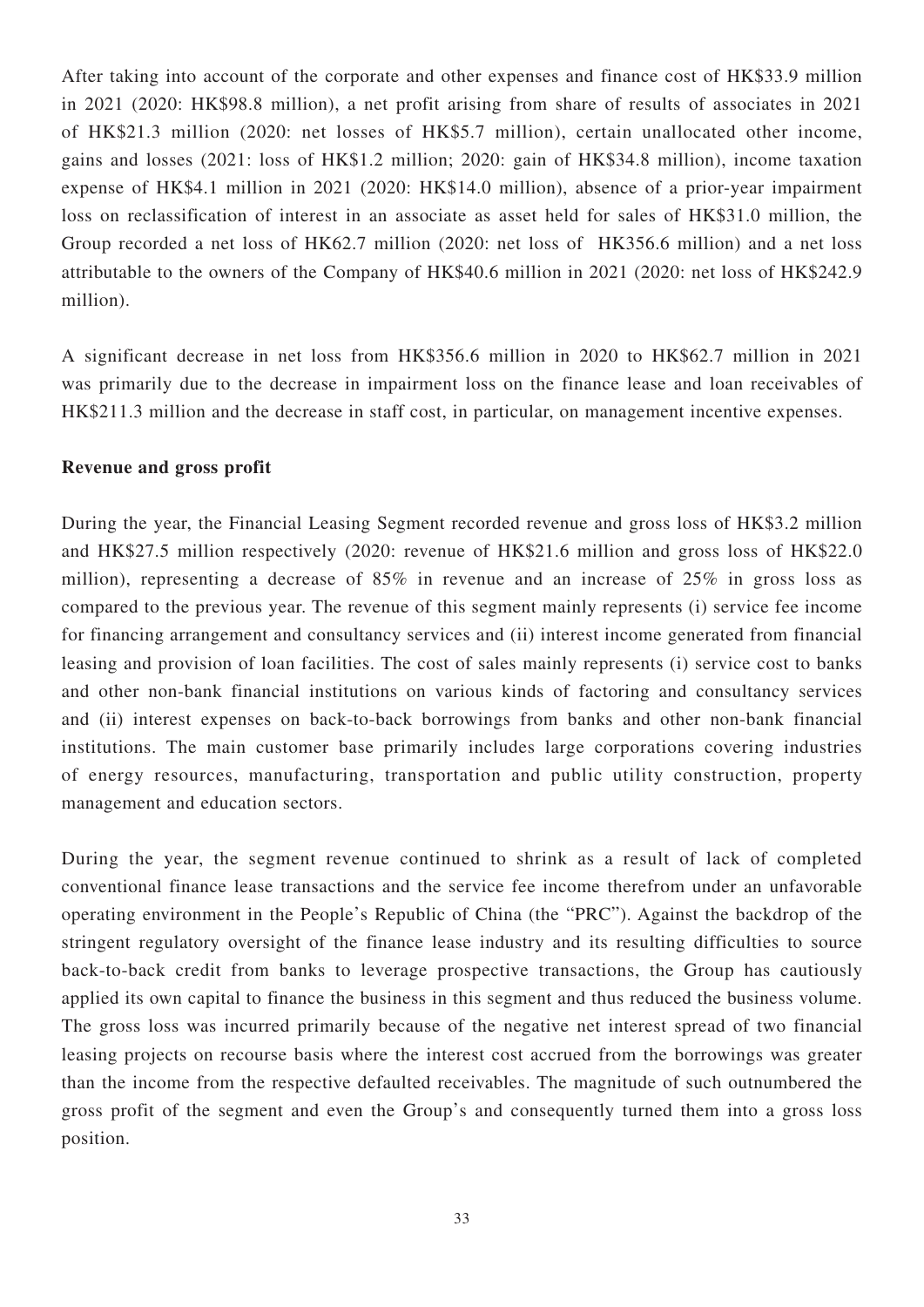Under the Investment Segment, the money lending business and property development recorded revenue and gross profit both at HK\$11.2 million in 2021 (2020: both at HK\$4.2 million), representing an increase of 167% and 167% from those of 2020, respectively.

The revenue in this segment represents loan interest income from the provision of loan facilities carried out by a licensed subsidiary of the Company in Hong Kong and rental income from letting out office properties in Hong Kong, Shanghai and Liaoning in the PRC. The increase in the segment revenue and gross profit is mainly due to increase in loan interest as a result of the increase in provision of loan volume in 2021.

The business from the Food Additives Segment recorded revenue of HK\$5.7 million (2020: HK\$3.5 million) and gross loss of HK\$3.2 million in 2021 (2020: gross loss of HK\$1.8 million). The revenue and cost of sales of the business mainly represent the sales income and manufacturing cost of solid sorbitol from the production base in the Liaoning province, the PRC respectively. Due to lack of economy of scale as a result of delayed expansion plan for increasing its capability and surge in raw material cost, the Food Additives Segment incurred an increasing gross loss in 2021.

The Trading Segment was a new segment of the Group started from 2020. It recorded revenue and gross profit of HK\$103.5 million and HK\$15.7 million in 2021 (2020: revenue of HK\$36.8 million and gross profit of HK\$3.2 million), out of which HK\$31.8 million in revenue and HK\$14.6 million in gross profit were contributed by the New Business. The increase in the segment revenue in 2021 was mainly due to a significant increase in trading volume of medical and health products and a whole year revenue contribution from the New Business as compared with only 4 months contribution in 2020. The increase in the segment gross profit in 2021 mainly stemmed from the New Business as a result of the different length of consolidation months of results over the reporting periods and also its sales of new products with higher gross profit ratio in 2021.

The increase in the Group's revenue was mainly due to the significant increase in the revenue of the Trading Segment that substantially offset the persistent slump in the revenue of the Financial Leasing Segment. Due to the increase in gross profit from the Trading Segment partially offsetting the abovementioned negative net interest spread from the two financial leasing projects, the Group's gross loss significantly reduced in 2021.

## **Other income**

The other income of the Group in 2021 mainly comprised of interest income from trust products and highly liquid wealth management investments issued by non-bank financial institutions in the PRC and bank interest income. The decrease was primarily due to the decrease in interest income from trust products and banks.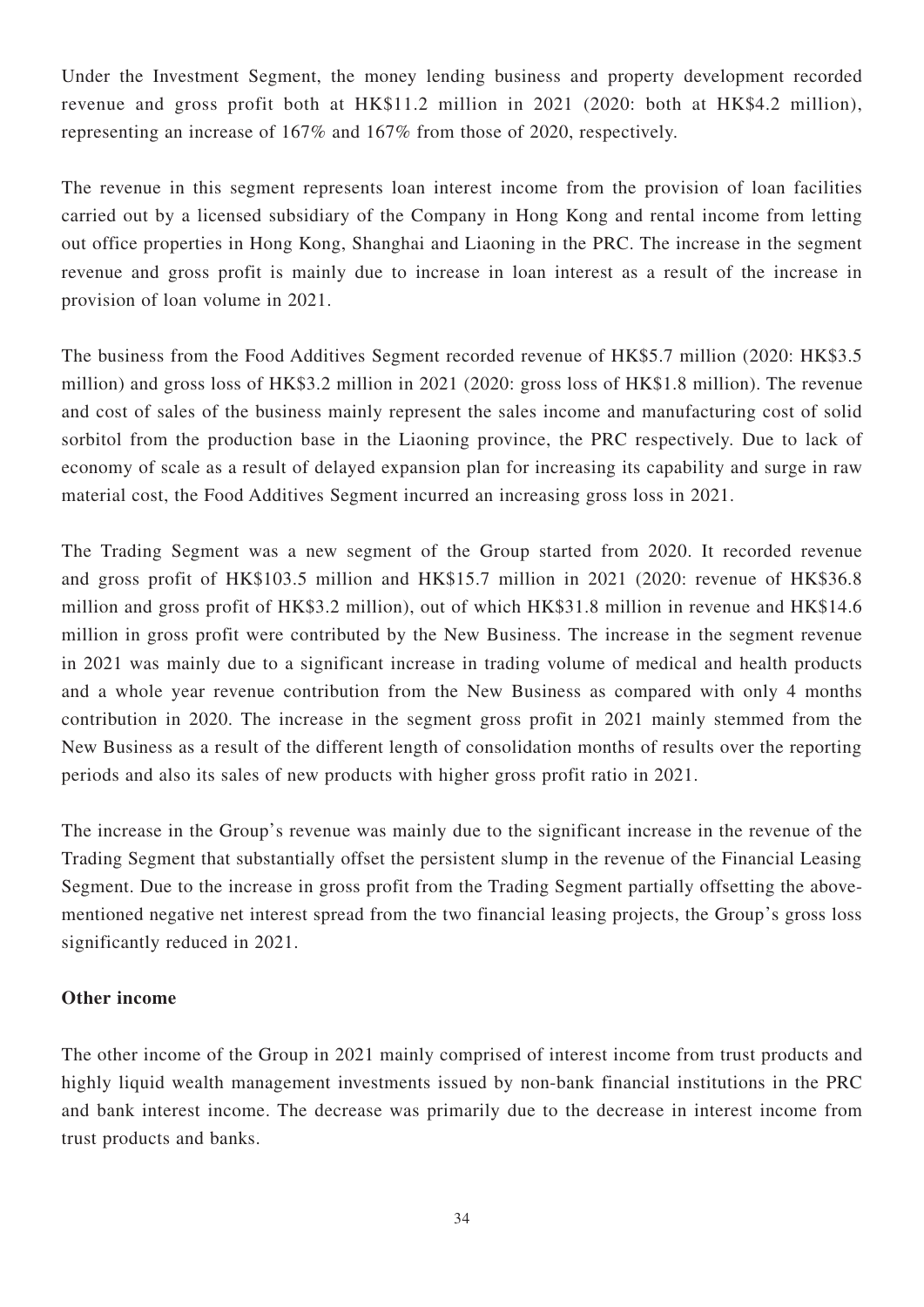### **Other gains and losses**

The other gains and losses in 2021 amounted to a net loss of HK\$12.5 million (2020: net gain of HK\$34.8 million), mainly comprising of fair value loss on investment properties of HK\$10.7 million, a fair value loss on a contingent consideration receivable of HK\$2.6 million and further being offset by a gain on deemed disposal of an associate of HK\$1.2 million. Please refer to note 6 to the consolidated financial statements for breakdown and their changes for the 2021 and the comparative figures in 2020.

### **Administrative expenses and other operating expenses**

The Group's administrative and other operating expenses for the year mainly included staff costs (including directors and chief executive's emoluments) of HK\$40.1 million (2020: HK\$94.3 million), legal and professional, depreciation of property, plant and equipment and various administrative expenses. The decrease was primarily due to decrease in staff costs, in particular, on discretionary management incentive expenses in 2021.

## **Share of associates' results**

The share of results of associates amounted to a net profit of HK\$21.3 million as compared with a net loss of HK\$5.7 million in 2020. The turnaround of result from loss to profit in 2021 was mainly due to (i) the sharing of profits of Top Insight and Simagi of HK\$18.8 million and HK\$0.3 million as compared with that of losses of HK1.8 million and HK\$21.2 million in 2020 respectively; and (ii) further offset by absence of the sharing of profit of Rizhao Lanshan Wansheng Harbour Co. Ltd. of HK\$17.8 million in 2021 as a result of the disposal of the equity interest held by the Group in 2020.

## **Income taxation**

Income tax expense for the year amounted to HK\$4.1 million (2020: HK\$14.0 million), mainly comprising of (i) a deferred tax expense of HK\$2.6 million and (ii) a provision for current tax for current and prior years of HK\$1.5 million in Hong Kong.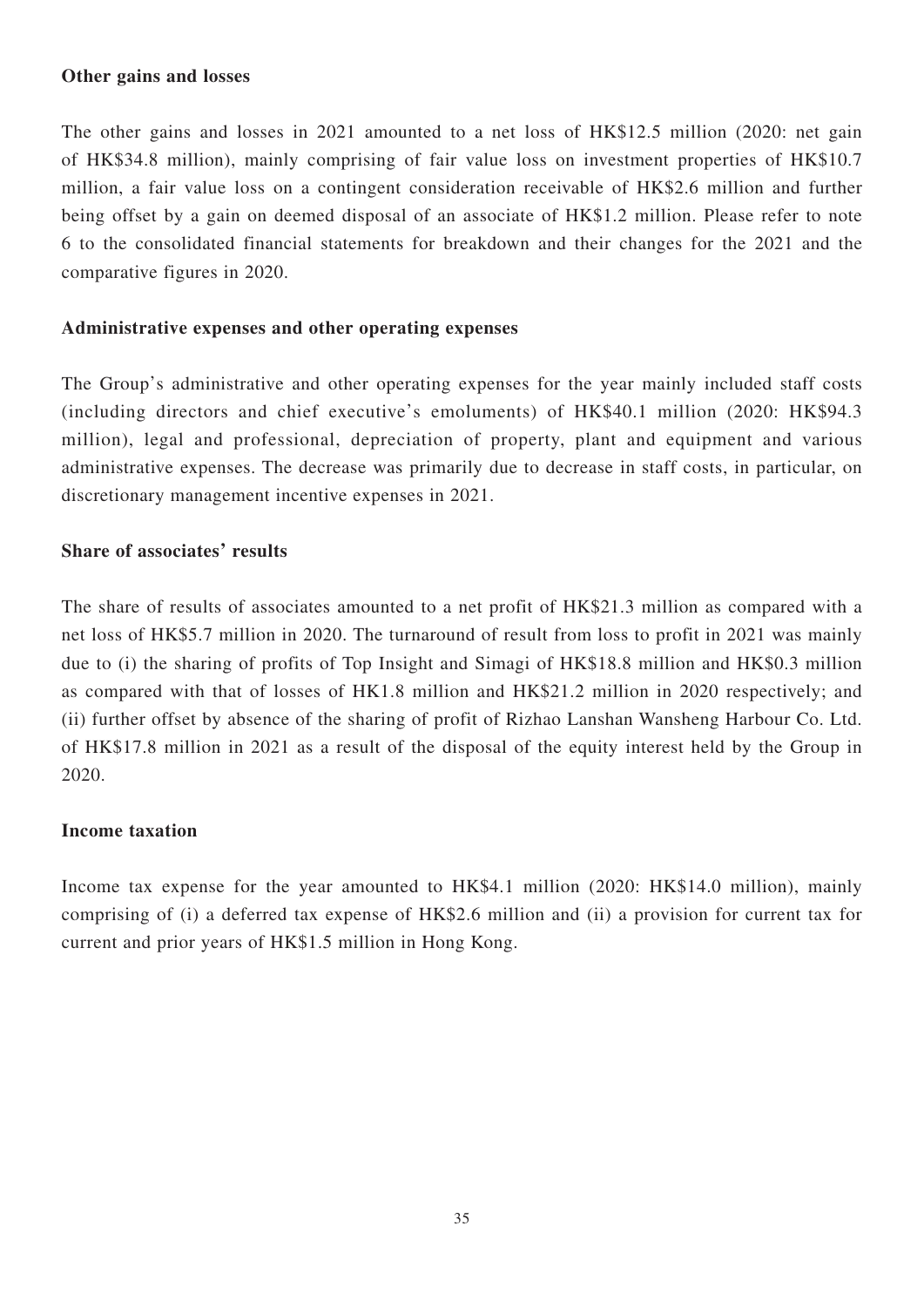# **FINANCIAL POSITION**

The total asset amount of the Group as at 31 December 2021 amounted to HK\$1,081.5 million, representing a decrease of HK\$104.2 million as compared with HK\$1,185.7 million as at 31 December 2020. The decrease in total asset was mainly due to the repayment of finance lease receivables from the existing finance lease projects and fair value losses on equity investments at FVOCI and investment properties. As at 31 December 2021, the Group's total liabilities dropped by HK\$45.3 million to HK\$565.8 million from HK\$611.1 million as at 31 December 2020, while the Group's total borrowings dropped by HK\$49.7 million to HK\$423.7 million from HK\$473.4 million as at 31 December 2020.

The gearing ratios (which is calculated from the total liabilities over total asset) slightly increased from 51.5% as at 31 December 2020 to 52.3% as at 31 December 2021. The current ratios (which is calculated from total current assets over total current liabilities) decreased from 1.1 as at 31 December 2020 to 0.9 as at 31 December 2021.

# **LIQUIDITY AND FINANCIAL RESOURCES**

As at 31 December 2021, the Group had cash and cash equivalents, restricted bank deposits, deposits placed with non-bank financial institutions and cash of approximately HK\$55.3 million (of which HK\$18.4 million was pledged to the banks to secure bank borrowings granted to the Group for financial leasing business (2020: HK\$20.7 million)) as compared to HK\$192.4 million as at 31 December 2020. As at 31 December 2021, the Group had bank and other borrowings amounting to HK\$423.7 million (2020: HK\$458.6 million), HK\$ nil (2020: HK\$14.8 million) which are due within one year and one to two years at interest rates from 4.75% to 9.0% (2020: 1.54% to 9.0%) respectively.

For the year under review, the Group has financed its operations with facilities provided by banks and other non-bank financial institutions, capital injection from a non-controlling shareholder of a non-wholly-owned subsidiary of the Company and internally generated cash flows.

# **FOREIGN EXCHANGE EXPOSURE**

During the year ended 31 December 2021, the Group had no material exposure to fluctuation in exchange rates in foreign currency as material transactions such as revenue and cost of sales were denominated in local currencies in which the relevant entities operated. The Group did not enter into any foreign exchange hedging transactions or instruments during 2021.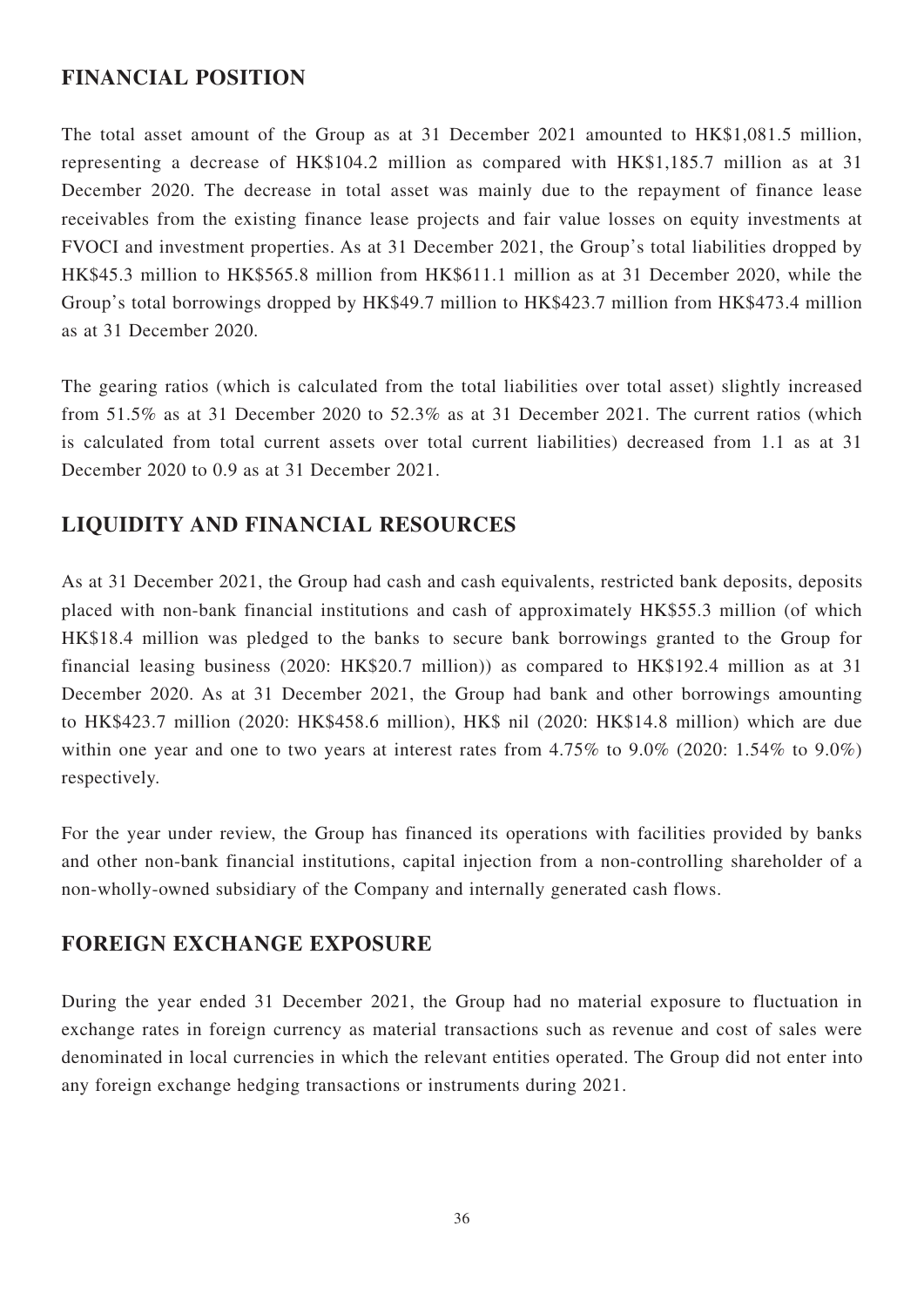# **FINANCING BUSINESS AND CREDIT EXPOSURE**

The Group's major credit risk is primarily attributable to finance lease receivables and loan receivables.

They are mostly derived from two kinds of money lending services, namely the financial leasing services in the PRC carried out by non-wholly owned subsidiaries (namely, Beijing Ever Grand International Financial Leasing Co. Limited ("BJEG") and its subsidiaries (collectively, "BJEG Group")) and the loan financing services carried out by TF Advances Limited ("TF Advances") in Hong Kong.

## **The financial leasing service in the PRC**

## **Business model**

BJEG Group principally engages in the provision of finance lease and related consultancy services in the PRC. The principal mode of finance lease offered is the sale-and-leaseback model. The principal loan amounts are back-to-back sourced from peers or banks to the customers on recourse or non-recourse basis. For recourse financing, the financing agreement contains a recourse clause pursuant to which, upon occurrence of events (the "Recourse Events") specified under the recourse clause, the ultimate lender has the right to transfer the outstanding receivable of periodic lease payments due from the lessee during the lease term back to the BJEG Group, and the BJEG Group will pay the ultimate lender an amount equal to such outstanding receivable of periodic lease payments transferred. For non-recourse financing, upon occurrence of the Recourse Events, the BJEG Group would not be liable for any damages and losses suffered by the ultimate lender. Due to difficulty to source back-to-back borrowing to finance finance leases under the tightening regulatory requirements, they have been recently funded by the Group's own capital.

BJEG Group's target customers in the PRC mainly include sizable and asset-intensive institutional customers covering industries ranging from the energy resources, manufacturing, transportation, public utility construction, property management and education sectors. Most customers of BJEG Group in the PRC are sought after through (a) referrals from business partners of existing customers, banks or peers, (b) marketing and sales effort from BJEG Group's operation division in the PRC, and (c) business connections from the Group's senior management.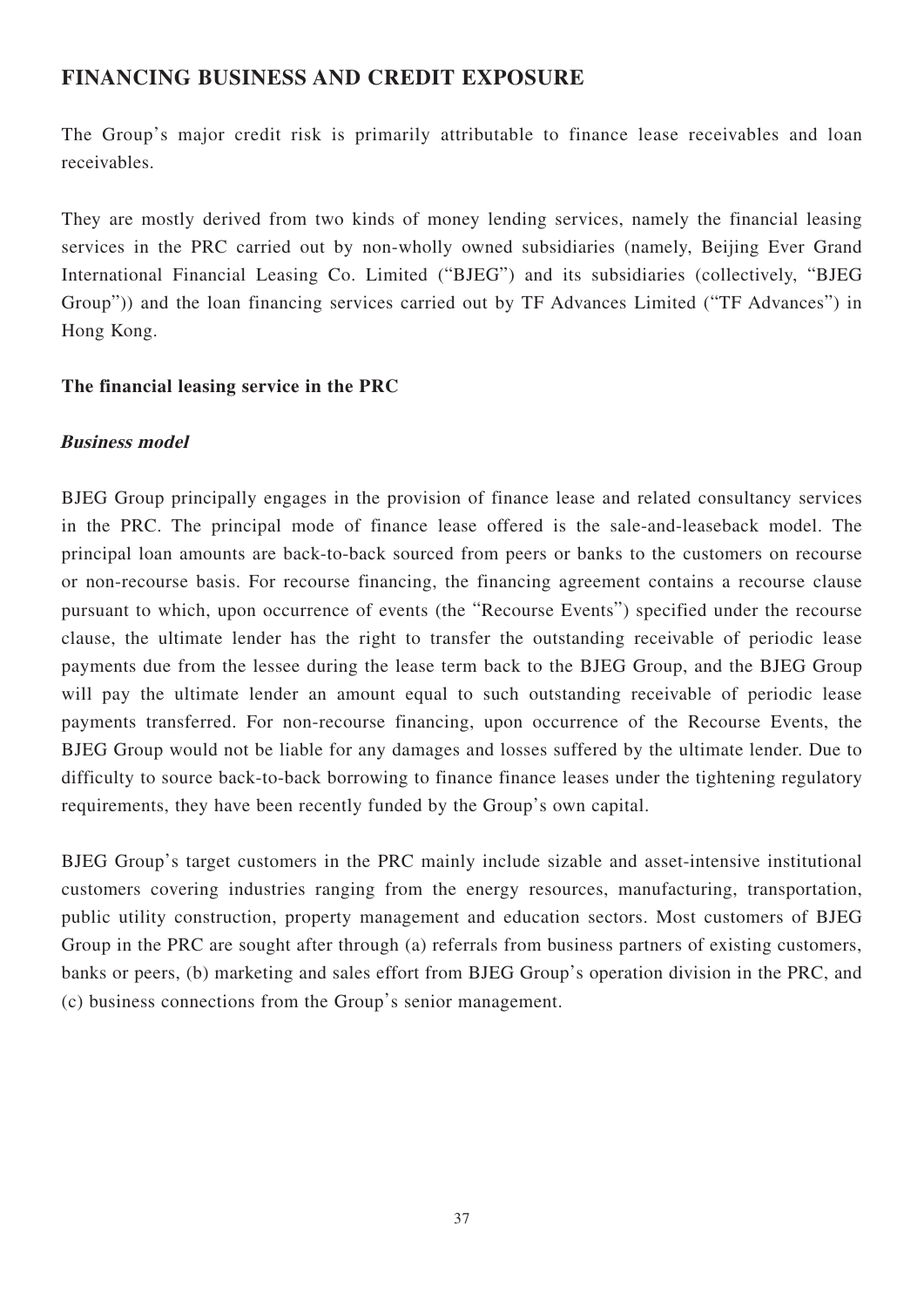## **Internal control procedures**

BJEG Group has taken the following internal control measures in carrying out the financial leasing business:

## **Credit risk assessment of customers**

(i) The operation division of the BJEG Group evaluates the background and the credit worthiness of any new customers by considering its financial position, market share, background of shareholders and business reputation. The BJEG Group also takes into consideration their business strategies in the future and their expansion plan. After assessment, the Operation Division will make application and the management of the BJEG Group will decide whether to make quotation and the proposed terms of the finance lease based on the application, source of funding, preliminary risk of the application and assessment of costs to be incurred by the Finance and Treasury Division.

## **Mechanism in determining loan terms**

(ii) After preliminary approval by the management, the operation division of the BJEG Group will carry out due diligence and checks on creditworthiness. The BJEG Group studies and analyses the background of the customer including its operating history and shareholders and other financial information. Specific needs in respect of the type and specification requirements of the assets will also be studied and compared with the BJEG Group's historical and market records. After due diligence, the operation division of the BJEG Group will provide preliminary quotation for client's consideration based on the estimated cost of capital, return assessment and approval by the management.

The BJEG Group will also evaluate different transaction structures and the relevant leasing and financing options. Lease terms including time frame, the amount of the lease payment, the payment schedule, and financing terms including interest rate, duration and the amount of financing will also be considered for the purpose of making an overall assessment of the legal and operational risks of a particular transaction. Interest rate risk, counterparty and credit risk, the level of debt, and the residual value risk of the subject assets will also be assessed at this stage. Cash flow analysis will also be performed to assess the financial impact of the transaction.

In evaluating a finance lease transaction, the BJEG Group will assess the profitability and the return on investment, the counter-party risk, leverage risk, and the residual value risk.

The BJEG Group will proceed to obtain preliminary indications from the financial institutions for the financing arrangements (if any). The BJEG Group will generally require indications from at least two financial institutions on the proposed financing arrangements.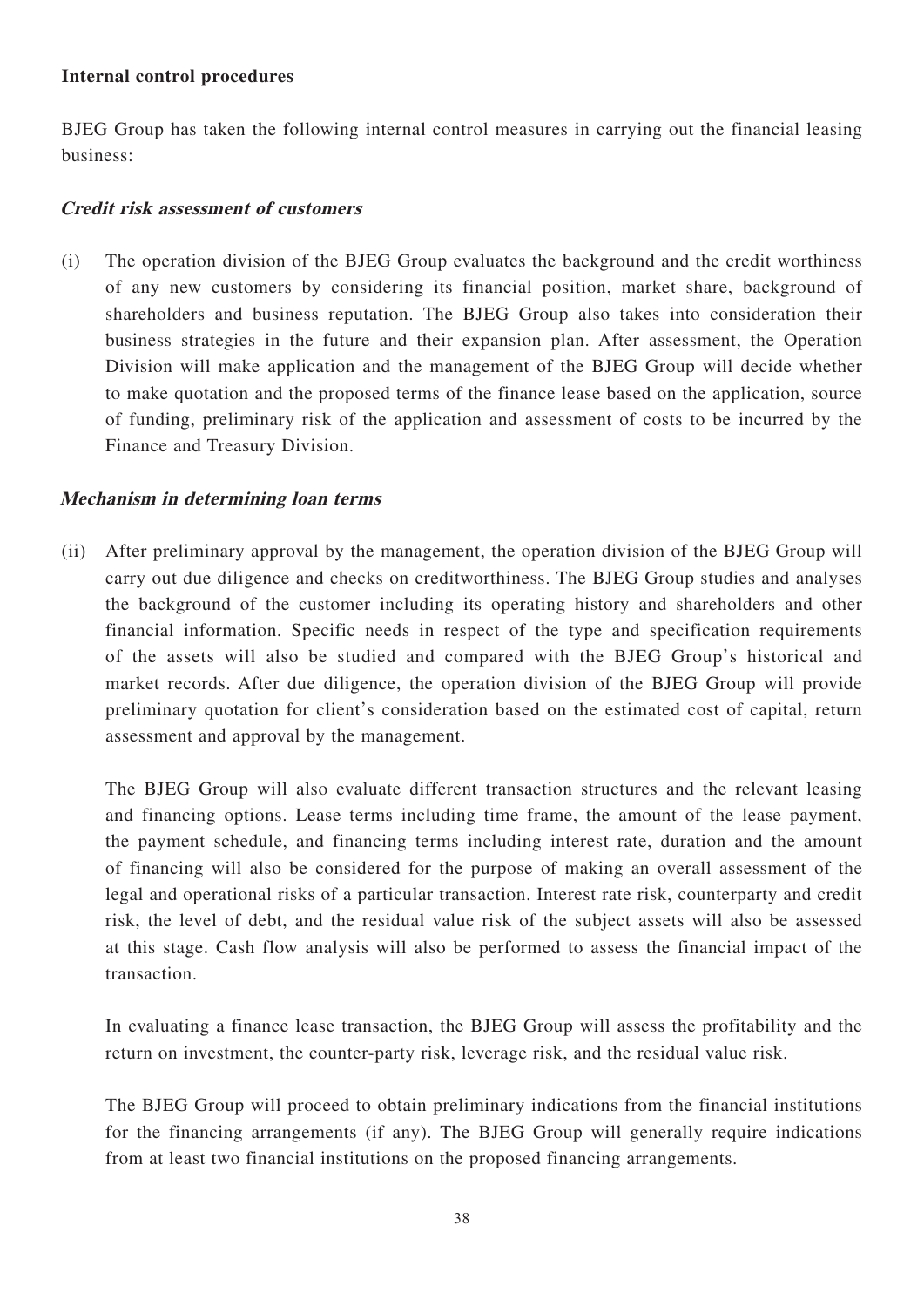## **Approval process for granting loans**

(iii) After confirmation of principal terms with the customers, the operation division of the BJEG Group will make a final application and notify the finance and treasury division of the BJEG Group. With reference to the opinion from external legal adviser, the general manager will conduct the final assessment of the risk of the finance lease application and consider recommending it or not to the board of BJEG, the legal representative of TJ Ever Grand to approve it accordingly.

After the approval by the board of BJEG, the legal representative of TJ Ever Grand, the operation division of the BJEG Group will then proceed to prepare the agreement and relevant document on the basis of the negotiated and approved terms of the asset acquisition, lease and the financing of the finance lease (if any). The relevant documents will be reviewed by the finance and treasury division of the BJEG Group and external legal adviser for comments.

Following the determination of the specifications and the detailed terms of the financing arrangements (if any), the BJEG Group will proceed to coordinate with different parties for the finance lease and financing. The process represents the collaborative efforts of different departments to ensure that all the related arrangements will be completed according to the planned schedule.

The finance and treasury division of the BJEG Group grants financing according to the financing conditions and timetable of the signed finance lease agreement and the financing of the finance lease agreement (if any).

All the finance leases will be subject to a further approval by the board of the Company if an applied amount triggers the disclosure or shareholder's approval obligation of the Company under the Chapter 13, 14 or 14A of the Rules Governing the Listing of Securities on The Stock Exchange of Hong Kong Limited (the "Listing Rules").

### **Monitoring loan repayment and recovery**

(iv) The operation division and finance and treasury division of the BJEG Group monitors the receipt of the lease payment from the customers, and closely monitors if there is any delay in the lease payment by the customers and follow-up actions to be taken promptly in case of such delay. The BJEG Group will monitor if there is any breach of covenant and assess the consequential impact in case of the occurrence of any breach of covenant.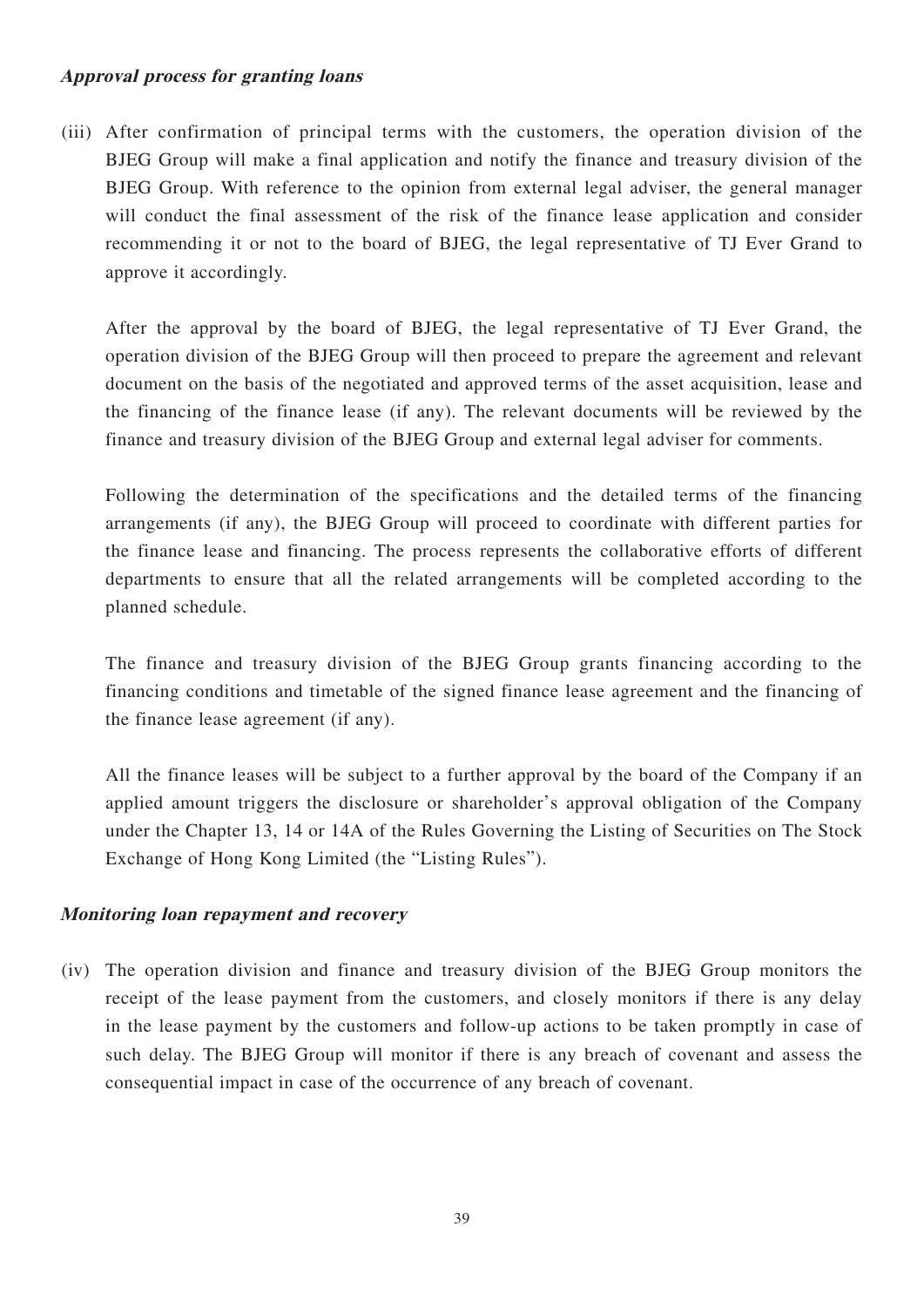The operation division of the BJEG Group will closely monitor the financial condition of the lessees and the guarantors (collectively, the "Obligors"), requesting financial statements of the Obligor semi-annually and keeping track of the Obligors in public domain for analysis, in order to monitor the financial position and the operating condition of the Obligors. If and when there are some adverse changes in credit risk in the Obligors based on internal risk evaluation and/or occurrence of delayed payments, on-site checks at the Obligors' premise will be carried out to check the operating condition of the Obligors, project progress and condition of the leased assets, all of which will be documented accordingly. The BJEG Group will obtain the relevant information on the operating and credit condition of the lessee and condition of the leased assets through ongoing monitoring, industry analysis, online information, newspaper and research report, in order to evaluate the creditability of the lessees and identify any potential default risk and based on the result of such evaluations, to timely implement measures such as on-site checks (if and when necessary), replenishment of leased assets, amendments to the terms of the lease agreement, seizure of the leased assets or termination of the lease agreement.

In addition, the BJEG Group also closely monitors the operating and credit condition of the customers in order to assess the creditworthiness of the customer and to identify any potential risk of default.

As part of the on-going monitoring process, the BJEG Group also explores opportunities to realise their investments in finance lease receivable through different financing strategies.

### **Taking actions on delinquent loans**

(v) If the customer of leasing project is overdue, the operation division, finance and treasury division and the project leaders of the BJEG Group will keep a close contact with customers and creditors to keep the relevant parties informed of the current development and seek a proper solution to resolve or mitigate the risk exposure of the BJEG Group.

Upon the enquiry to the customer, the BJEG Group may at its own discretion grant a limited time extension, usually not exceeding three months to the customer. Upon passing the time extension period, the BJEG Group will send demand letters to the defaulting customers.

In the event of a default, the BJEG Group may also negotiate settlement proposals with the customer. Where settlement proposals cannot be agreed, or where the customer fails to honour the commitments under the settlement proposals, or the customer lost contact with the BJEG Group, the BJEG Group may institute legal proceedings against the customer, seeking to realise the property for public auction to recover the principal and outstanding interest. In determining the time extension, the settlement proposals and the possible enforcement action, we will have regard to, amongst other things, (i) the loan-to-value ratio of the loan (including interest), (ii) the costs of legal action, and (iii) the probability and ability of realizing the underlying securities.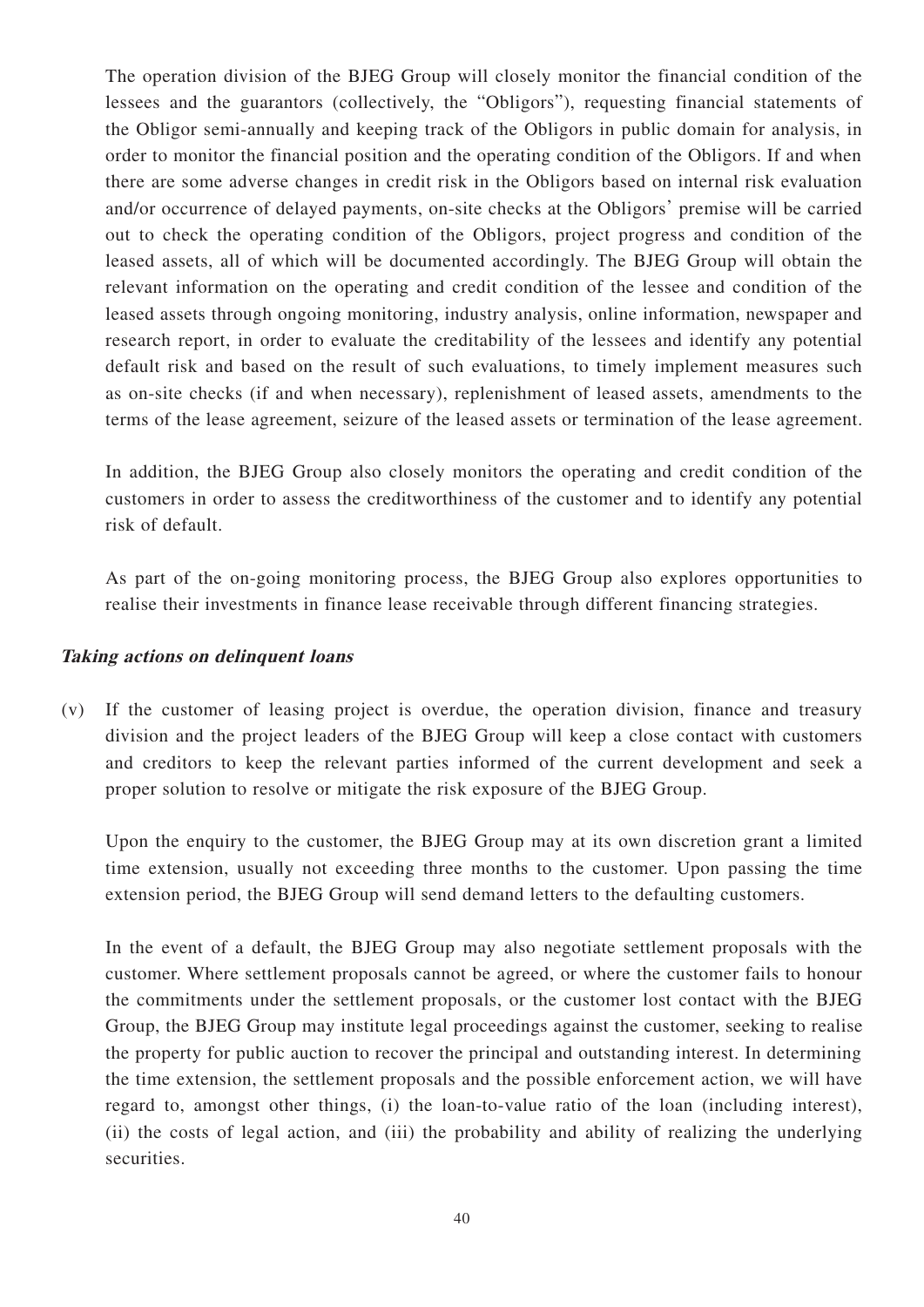## **The loan financing services in Hong Kong**

## **Business model**

TF Advances is a company incorporated in Hong Kong and a licenced money lender under the Money Lender Ordinance (Chapter 163 of the Laws of Hong Kong), which principally engages in the provision of loan financing service in Hong Kong by providing unsecured or secured loan to its customers. TF Advances generally utilises its internal working capital as the loan principal. TF Advances's target customers in Hong Kong include individuals and institutional clients. Most loan transactions of TF Advances in Hong Kong are sought after through (a) referrals from its existing customers or business partners, and (b) business connections of the Group's senior management.

## **Internal control procedures**

## **Credit risk assessment of customers**

TF Advances has taken the following internal control measures in carrying out the loan financing business:

(i) An eligible client could be a corporate or an individual whose creditworthiness and loan collateral are evaluated and approved by the finance department, legal department and the chief executive officer of TF Advances (collectively, the "Management Team"). All the loans will be required to be further approved by the board of the Company if an applied loan amount is over HK\$25 million or an amount that would trigger the disclosure or shareholder's approval obligation of the Company under the Chapter 13, 14 or 14A of the Listing Rules, whichever is the lower (collectively, the "Threshold").

Upon receiving the applicant's particulars and loan terms documented in a loan application form, TF Advances will obtain proof of identity, background and contact details from the applicant for verification. TF Advances will also conduct background search and credit search against the applicants and guarantor (in case of any personal or corporate guarantee). TF Advances will also follow the money laundering and terrorist financing prevention procedures in the course of collection and verification of information about their backgrounds. If there is any collateral such as pledge of real estate property, TF Advances will perform preliminary valuation and validity check on the legal titles of the collateral to be pledged. In case of low liquidity of the collateral, we may consider engaging independent surveyor or valuer to conduct a valuation.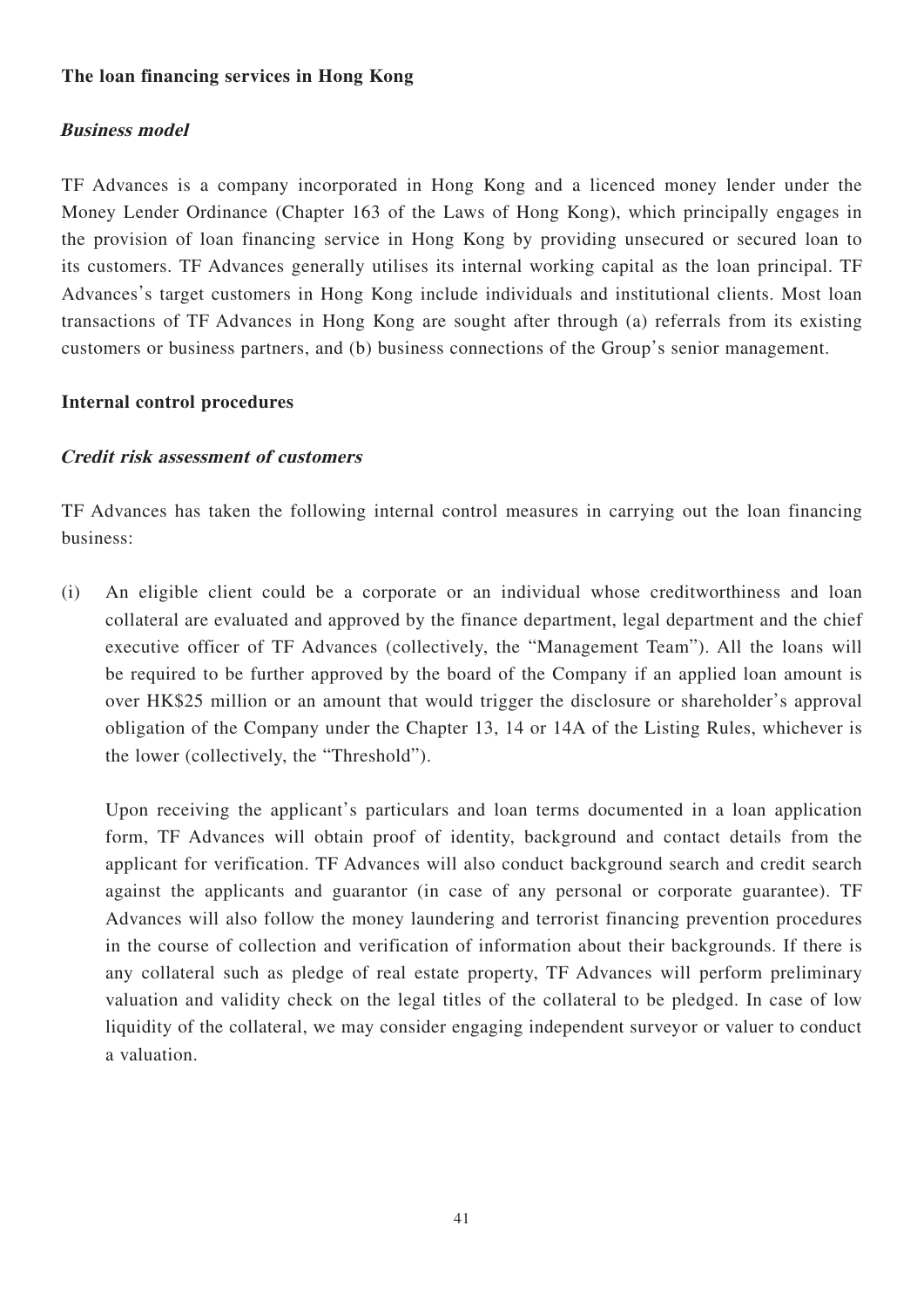## **Mechanism in determining loan terms**

- (ii) The operation team of TF Advances will determine the offer terms of the loan such as the amount and the interest rate of the loan and the period of repayment, on a case-by-case basis considering the applicant's background and other factors (if applicable) such as the following:
	- a) Tenor of the loan;
	- b) Any personal or corporate guarantee;
	- c) Any encumbrances on the collateral and its liquidity and marketability;
	- d) Valuation of the mortgaged real estate (if any);
	- e) Salary income proof, duration of current employment, personal net worth for individual customers;
	- f) Financial position and performance on the latest auditor's report/management accounts;
	- g) Proposed use of proceeds;
	- h) Benchmarking performed by obtaining quotations of the prospective loans in kind by other peers.

After collecting all necessary information about the applicants and the loans, a credit assessment form will be completed and submitted to the Management Team for approval.

### **Approval process for granting loans**

(iii) The Management Team will approve the application if they think fit based on the results of the background checks, borrower's/guarantor's repayment ability, and legal searches and valuation of collateral. Prior to the approval of the application, the Management Team may also consult the independent non-executive directors of the Company for their independent view and professional judgement on the loan application. In addition, the financial controller of the Company will assess the cash position of the Company to ensure the sufficiency of working capital of the Company.

It is a policy of TF Advances that the loan amount should normally not be more than 100% of the market value of the collateral and/or not be more than 5-years of total forecasted salary income/net profits. Should there be any shortfall, TF Advances may request personal guarantees from the borrower's directors and/or ultimate beneficial shareholders (in case the borrower is a company). Additional approval from the Board is required when the applied loan amount exceeds the Threshold.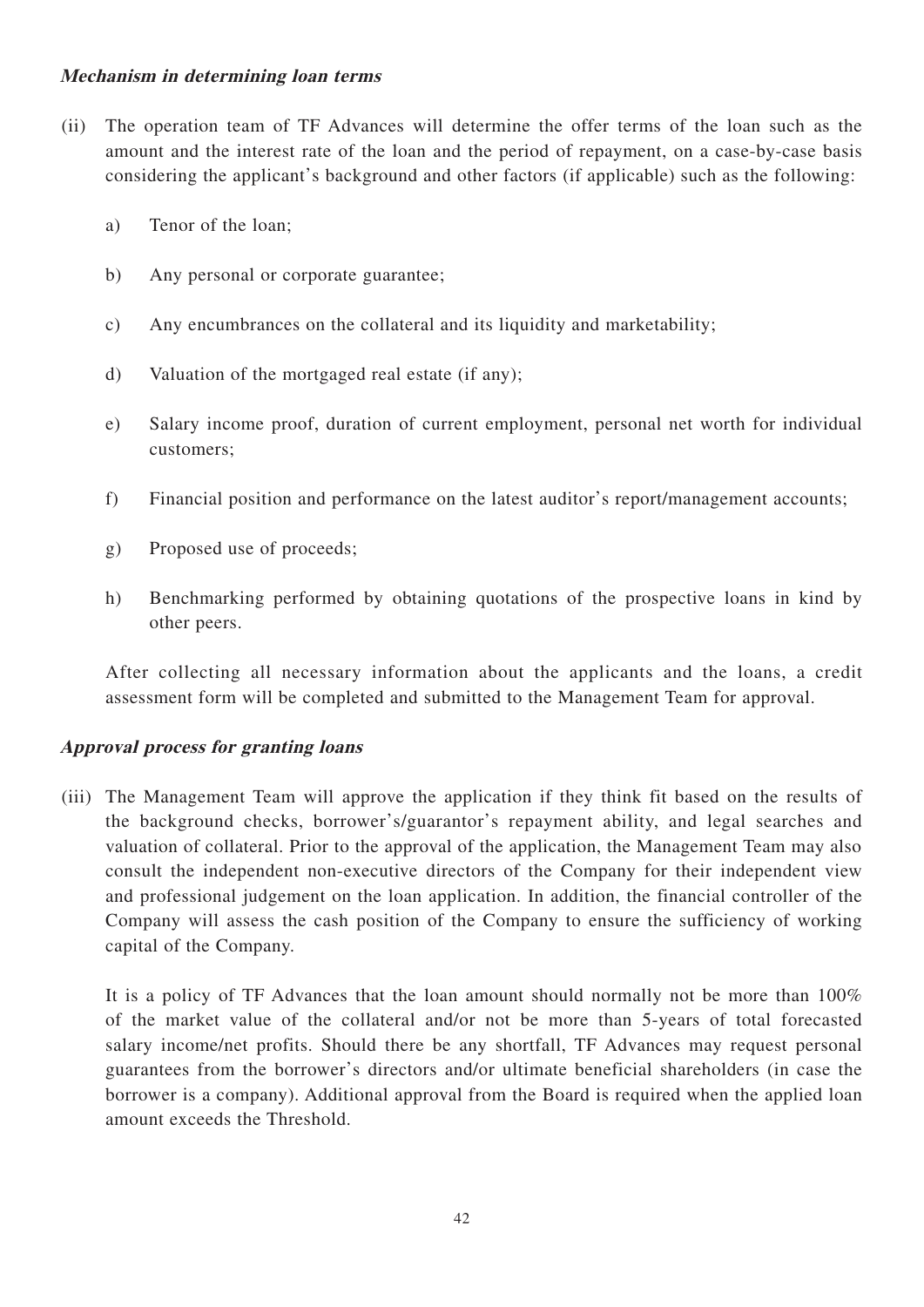After obtaining the internal approval, TF Advances will enter into the loan agreements with the borrowers and/or guarantors. TF Advances may also instruct it external legal consultant for the preparation and execution of the required legal documents.

### **Monitoring loan repayment and recovery**

(iv) Upon the loan agreements being entered into, the finance department of TF Advances will mark the date of repayments of each loan. One week before the payment due date, a notice for demand is served to borrower. When it is overdue, an overdue notice will be brought to the attention of senior management of TF Advances for further consideration.

At each year end, a valuation of collateral is performed to ensure the sufficiency of loan-tovalue ratio at least reaching 100%. At each end date of the bi-annual reporting period on 30 June and 31 December of each year, the finance department of TF Advances will obtain an updated statement of collaterals or financial statements of borrower and guarantors (if any) for evaluation of credit worthiness.

## **Taking actions on delinquent loans**

(v) When the loan is overdue, the finance department of TF Advances will contact the borrower and guarantor (if any) to remind them of the possible enforcement action(s) and timing of repayment and seeking reasons for the delay in payment. Depending on the reasons given by the borrower, TF Advances may at its discretion grant some time extension for a period usually not exceeding 3 months.

When the loan is overdue for more than 1 month, a written notice for demanding repayment will be served to the borrower and guarantor (if any).

When the loan is overdue for more than 3 months, a demand letter will be served to the borrower and guarantor (if any). If no concrete response is received, legal proceedings may be commenced against the borrower and guarantor (if any). TF Advances may also apply to court for freezing and/or disposing of the collaterals.

Normally settlement proposals like rescheduling the repayment schedule would be negotiated between the defaulted customer and TF Advances. However, such repayment schedule shall be approved by the director(s) of TF Advances. Further approval from the Board will be required, if the repayment proposal involves a change in principal terms of any transaction which exceeds the Threshold or triggers any other requirements under the Listing Rules.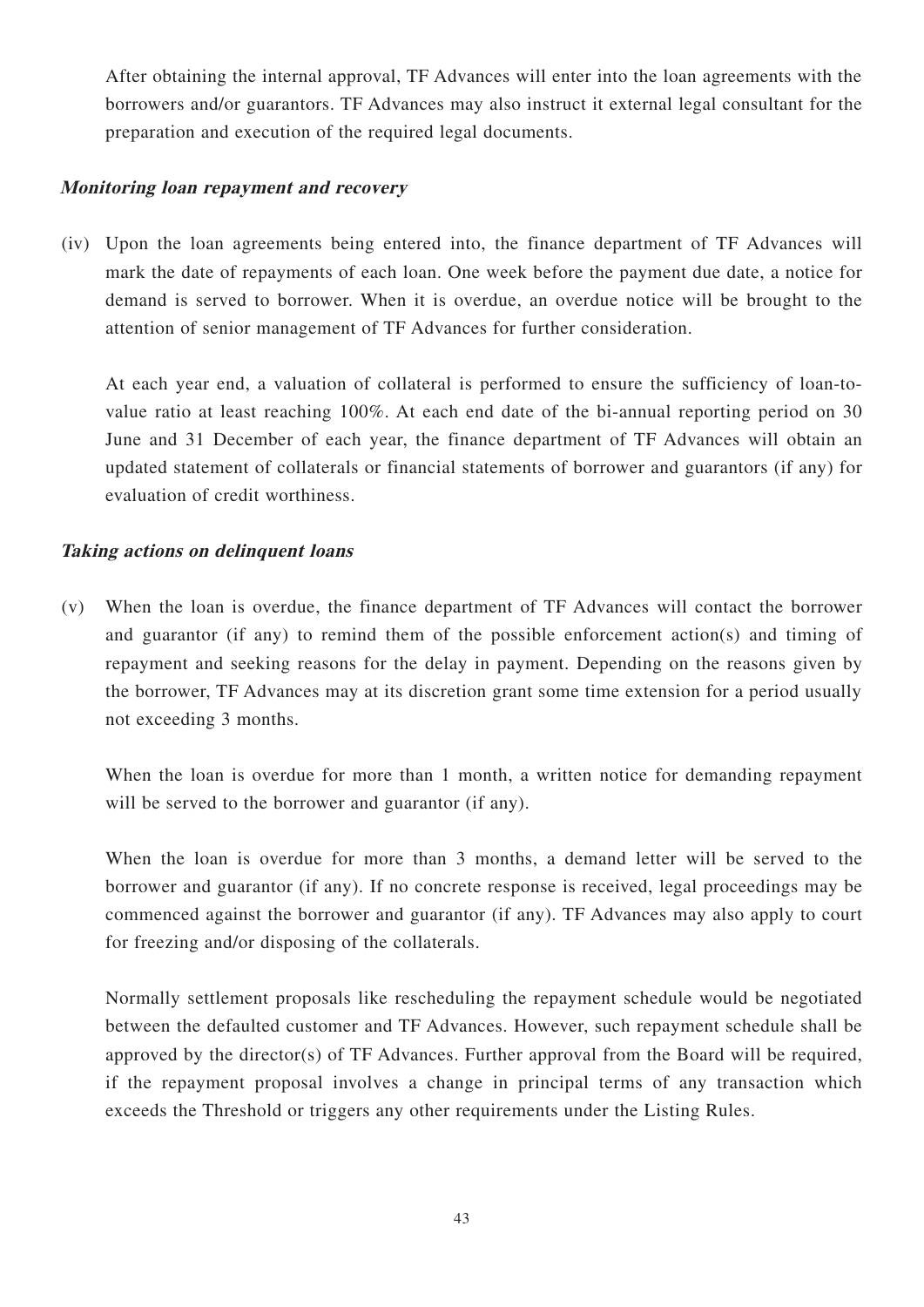# **TOP FIVE BORROWERS**

The following table sets out the top five borrowers and the principal terms of finance lease receivables ("FL") and loan financing ("Loan"):

|                                             | Type of<br>receivable      | Interest rate, term, maturity and<br>securities obtained                                                                                                     | 2021<br>Principal<br>Amount<br><b>HK\$'000</b> | Percentage<br>to the<br>total<br>gross<br>principal<br>amount | 2020<br>Principal<br>Amount<br><b>HK\$'000</b> | Percentage<br>to the<br>total gross<br>principal<br>amount |
|---------------------------------------------|----------------------------|--------------------------------------------------------------------------------------------------------------------------------------------------------------|------------------------------------------------|---------------------------------------------------------------|------------------------------------------------|------------------------------------------------------------|
| Gross:                                      |                            |                                                                                                                                                              |                                                |                                                               |                                                |                                                            |
| Customer 1 – Qinghai                        | FL                         | 5.46% per annum, 5-years ending<br>in April 2023, secured by leased<br>machinery and guaranteed by its<br>ultimate holding company.                          | 245,380                                        | 43.3%                                                         | 237,520                                        | 42.9%                                                      |
| Customer 2 - Sanya                          | Loan                       | 9% per annum, 1-year ended in<br>Jan 2020, secured by leased<br>aviation facilities and others<br>and guaranteed by its holding<br>company.                  | 165,631                                        | 29.2%                                                         | 160,326                                        | 29.0%                                                      |
| Customer 3                                  | Loan                       | 10% per annum, 1-year ending in Jan<br>2023, secured by a share charge<br>by a chargor company in which<br>Customer 3 indirectly owned 90%                   |                                                |                                                               |                                                |                                                            |
| Customer 4                                  | FL                         | equity interest.<br>11.0% per annum, 2 to 3 years ending<br>in Nov 2023 and Apr 2024,<br>secured by leased equipment and<br>guaranteed by its former holding | 56,000                                         | $9.9\%$                                                       |                                                |                                                            |
| Customer 5                                  | FL                         | company.<br>4.75 per annum, 5-years ending<br>Jan 2022, secured by leased                                                                                    | 36,807                                         | $6.5\%$                                                       |                                                |                                                            |
|                                             |                            | machineries and security deposit.                                                                                                                            | 12,269                                         | 2.2%                                                          | 59,380                                         | 10.7%                                                      |
| Others                                      | Loan                       |                                                                                                                                                              |                                                | $\overline{\phantom{0}}$                                      | 30,509                                         | 5.5%                                                       |
| Others                                      | $\mathop{\rm FL}\nolimits$ |                                                                                                                                                              | 8,588                                          | $1.5\%$                                                       | 14,845                                         | 2.7%                                                       |
| Others - treasury<br>investment (note $6$ ) | Loan                       |                                                                                                                                                              | 42,451                                         | 7.4%                                                          | 50,656                                         | 9.2%                                                       |
| Total gross principal amount                |                            |                                                                                                                                                              | 567,126                                        | $100\,\%$                                                     | 553,236                                        | $100\%$                                                    |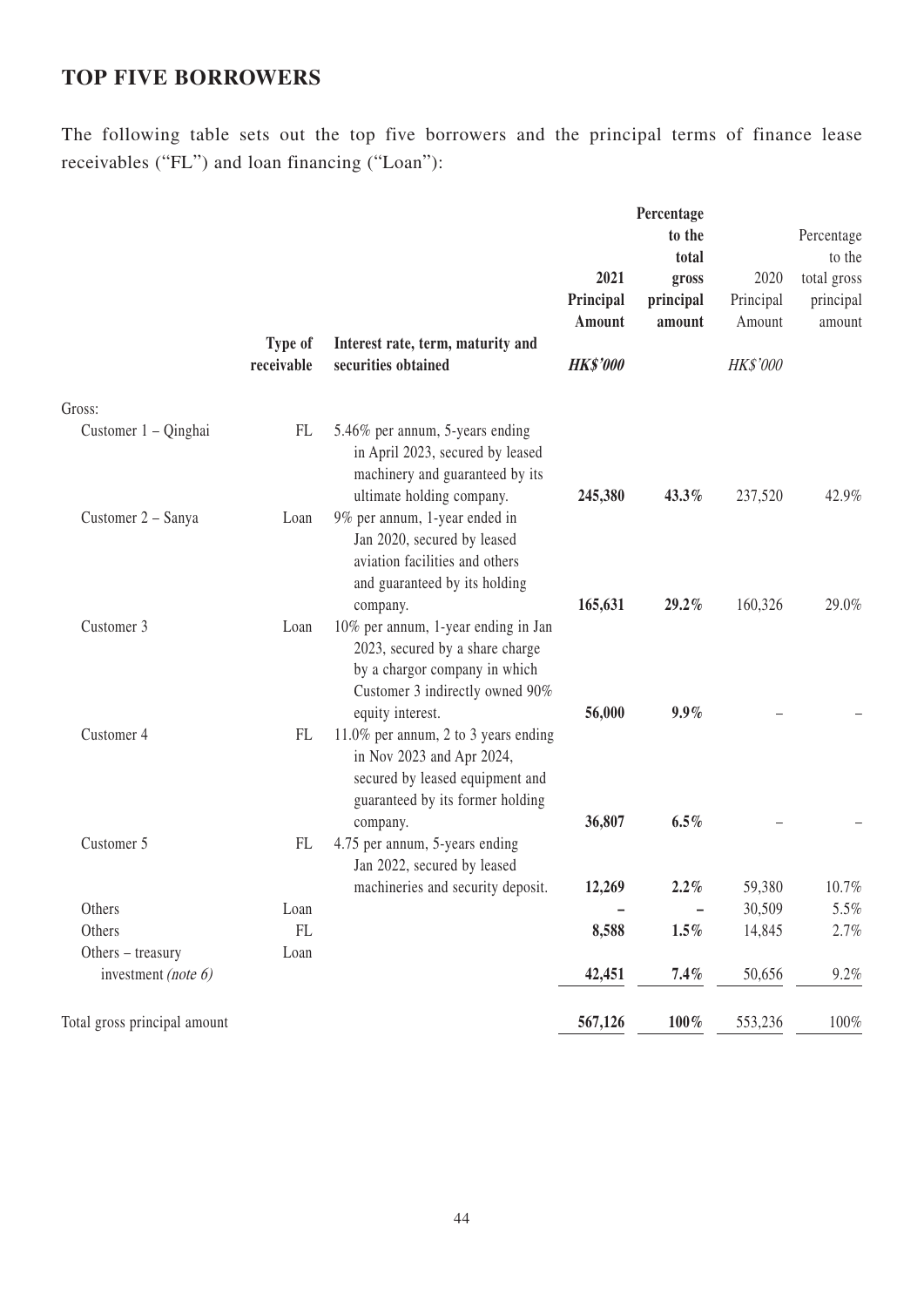|                                          |            |                      |              |                 | Percentage |            | Percentage |
|------------------------------------------|------------|----------------------|--------------|-----------------|------------|------------|------------|
|                                          |            |                      |              | 2021            | to the     | 2020       | to the     |
|                                          |            |                      |              | Amount of       | total      | Amount of  | total      |
|                                          |            |                      |              | Provision       | provision  | Provision  | provision  |
|                                          | Type of    | <b>ECL</b> Stage for |              |                 |            |            |            |
|                                          | receivable | 2021 balance         | <b>Notes</b> | <b>HK\$'000</b> |            | HK\$'000   |            |
| Less: Provision for<br>impairment losses |            |                      |              |                 |            |            |            |
| Customer 1 – Qinghai                     | FL         | 3                    | note 1       | (144, 774)      | 56.7%      | (140, 137) | 49.9%      |
| Customer 2 – Sanya                       | Loan       | 3                    | note 2       | (103, 059)      | 40.4%      | (108,072)  | 38.5%      |
| Customer 3                               | Loan       |                      | note 3       |                 |            | N/A        | N/A        |
| Customer 4                               | FL         |                      | note 4       | (3,681)         | 1.4%       |            |            |
| Customer 5                               | FL         |                      | note 5       |                 | -          | (3,563)    | 1.3%       |
| Others                                   | Loan       | 3                    |              |                 |            | (25,509)   | $9.0\%$    |
| Others                                   | FL         | $\mathbf{1}$         |              | (1,227)         | $0.5\%$    |            |            |
| Others $-$ treasury                      |            |                      |              |                 |            |            |            |
| investment (note $6$ )                   |            |                      |              | (2, 454)        | $1.0\%$    | (3, 563)   | 1.3%       |
| Total provision                          |            |                      |              | (255, 195)      | $100\%$    | (280, 844) | 100%       |
| Total net amount                         |            |                      |              | 311,931         |            | 272,392    |            |

### **Expected Credit Loss ("ECL") of Finance Lease and Loan Receivables**

### **Basis of Assessment of ECL**

ECL assessment on receivables are performed individually based on probability-weighted expected credit losses of multiple possible events ("PWECL") model adopted in accordance with HKFRS 9, which involves 4 key parameters, namely (i) Exposure at default ("EAD"); (ii) probability of default ("PD"); (iii) Loss given default ("LGD") or 100% minus recovery rate upon default ("Recovery Rate"); and (iv) discount rate. The depth of PWECL model depends on the year end status of recoverability of each receivables which are classified into 3 stages from the lowest stage 1 (i.e. only to estimate the possible events within 12 months after assessment date) to the highest stage 3 (i.e. lifetime) and summarised as below. References are made to an announcement dated 3 September 2021 for capital terms used and further details.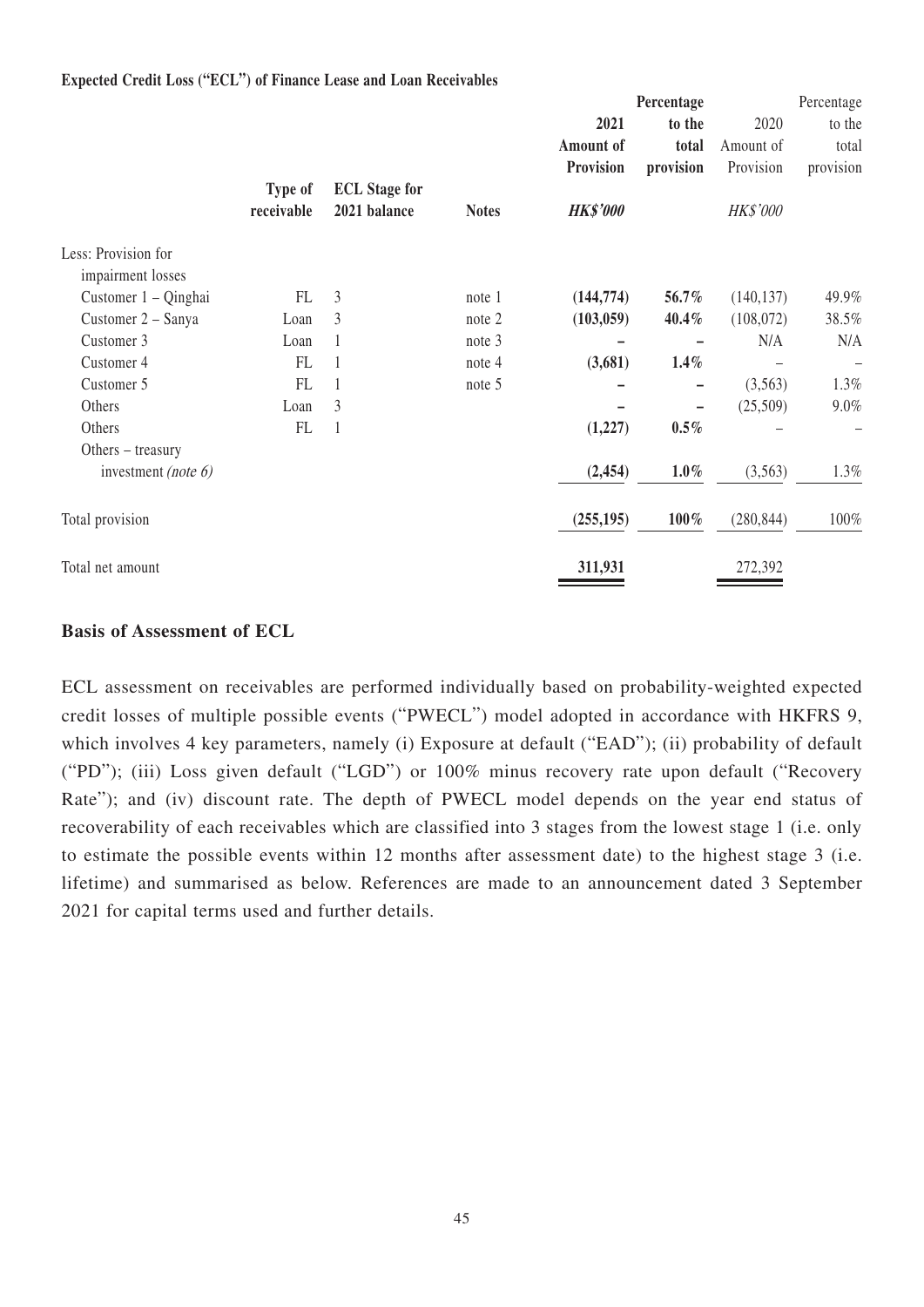| Type of stage | Year end status of recoverability                                                                                                                                         | <b>Length of assessment</b>          |
|---------------|---------------------------------------------------------------------------------------------------------------------------------------------------------------------------|--------------------------------------|
| Stage 1       | The counterparty has a low risk of default and<br>does not have any past-due amounts, or debtor<br>frequently repays after due dates but usually<br>settle after due date | 12 month ECL                         |
| Stage 2       | There have been significant increases in<br>credit risk since initial recognition through<br>information developed internally or external<br>resources                    | Lifetime ECL-not credit-<br>impaired |
| Stage 3       | There is evidence indicating the asset is credit-<br>impaired                                                                                                             | Lifetime ECL-credit-<br>impaired     |

# **General collaterals, guarantees obtained and comments over the movement in the total provision for ECL**

As at 31 December 2021, FL were all secured by respective equivalent or more worth of net book value of leased machinery and equipment. FL with an aggregate carrying amount of HK\$144,774,000 were also guaranteed by related parties of customers and/or customers' deposits.

As at 31 December 2021, Loan other than those for treasury investment were all secured by respective equivalent or more worth of net book value of respective leased aviation facilities and unlisted equity interest of a company and also a carrying amount of HK\$62,572,000 was guaranteed by a related party of customer.

The provision for impairment losses on receivables decreased by HK\$25.6 million from HK\$280.8 million as at 31 December 2020 to HK\$255.2 million primarily because of a write-off of a fully impaired loan of HK\$25.5 million in prior years. Other than this, there was a relatively mild increase or decrease in provision for each receivable that offset each other and did not impact on the total during the year.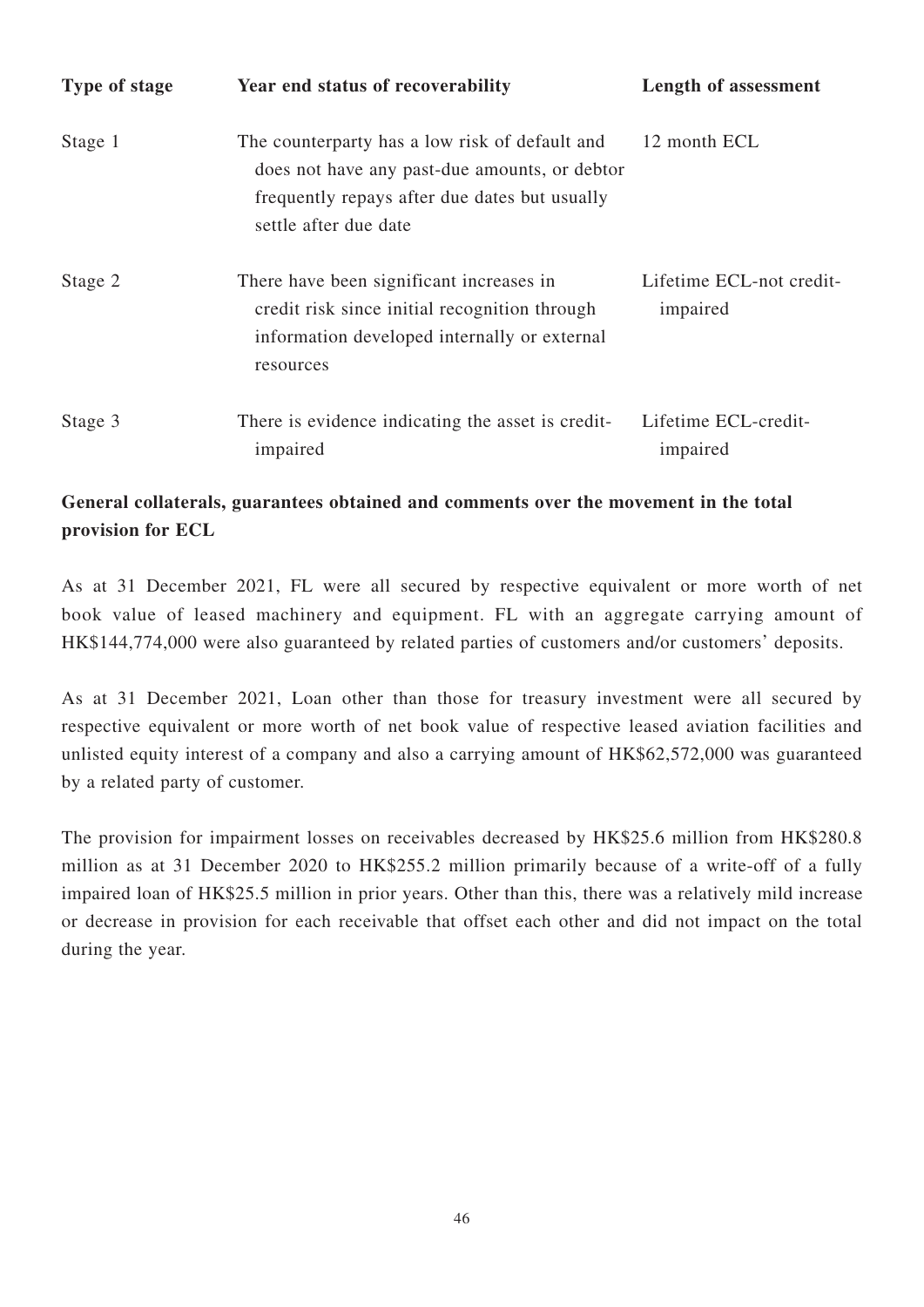### Notes:

- 1. As at 31 December 2021, the cumulative ECL amount of HK\$144.8 million is based on EAD of HK\$229.4 million after netting off collateral value of HK\$15.9 million, PD of 100% (i.e. default events were triggered in prior years), LGD of 61.03% or recovery rate of 38.97% and discount factor of 0.95. There were no significant changes in the parameters and thus no significant movement in the provision for ECL noted.
- 2. As at 31 December 2021, the cumulative ECL amount of HK\$103.1 million is based on EAD of HK\$165.6 million, PD of 100% (i.e. default events were triggered in prior years), LGD of 62% (2020: 57.7%) or recovery rate of 38% (2020: 42.3%) and discount factor of 1.0 (2020: 0.91). There was a slight overprovision for ECL of approximately HK\$5 million mainly because of the timing factor as the repayment scheme under the approved restructuring plan was in process and the compensation will be receivable shortly after the current year end.
- 3. As at 31 December 2021, there was no provision for ECL mainly because the estimated collateral value sufficiently covers the credit exposure.
- 4. As at 31 December 2021, the cumulative ECL amount of HK\$3.7 million is based on EAD of HK\$36.8 million, PD of 1.2%, LGD of 61.9% or recovery rate of 38.10% and discount factor of 0.9. The receivable was newly acquired in 2021 and no comparison with prior year can be made.
- 5. As at 31 December 2021, the prior year cumulative ECL amount was fully reversed because the last installment receivable was subsequently received.
- 6. The receivables made for treasury investment purpose are mainly trust products issued and managed by trust management companies in the PRC and not considered part of the principle activities of the money lending business.

# **CHARGE OF ASSETS**

As at 31 December 2021, the restricted bank deposits of HK18.4 million (as at 31 December 2020: HK\$20.7 million) and the finance lease receivables of HK\$100.6 million (2020: HK\$97.4 million) were pledged to the banks and other non-bank financial institutions for facilities granted to the Group.

As at 31 December 2021, the Group's 51.39% equity interest in Ever Grand (Tianjin) Finance Lease PRC Co., Ltd. was pledged to secure a borrowing facility to finance prospective finance lease transactions which turned out not to materialize and the facility had never been utilised. The share charge was then discharged on 24 January 2022.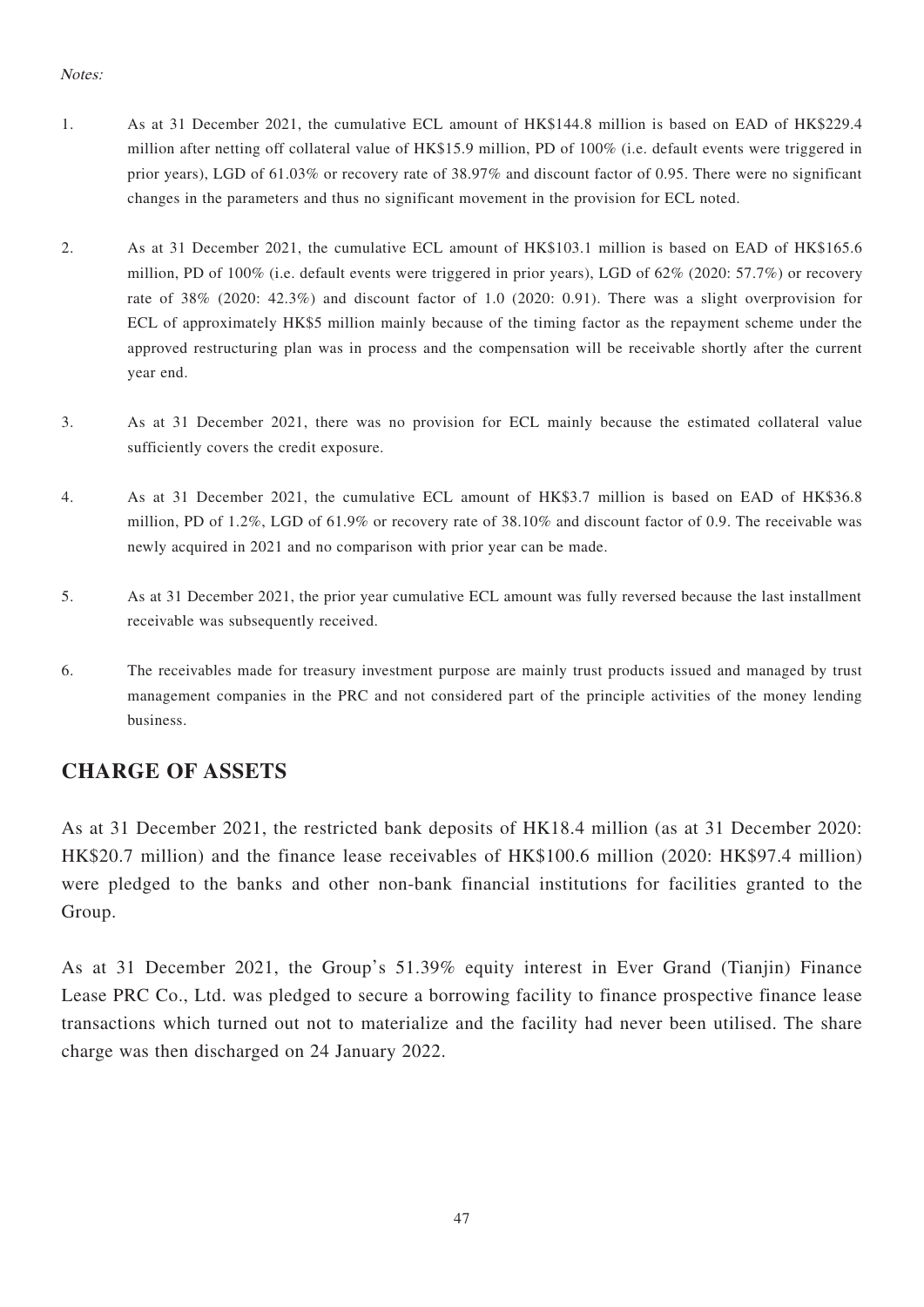## **CONTINGENT LIABILITIES**

As at 31 December 2021, there was a litigation in the PRC about an alleged breach of loan contract brought by The Export Import Bank of China ("EXIM Bank") against BJEG, a non wholly owned subsidiary of the Company in the PRC. A court hearing was held in late April 2021. The loan contract was related to Qinghai, and its terms and amount of loan proceeds were back-to-back with those of the finance lease agreement with Qinghai. In this appeal, EXIM Bank as an appellant appealed to overturn the judgement at the first instance (Notification ([2020] Shan 01 Min Chu 659) handed down by the Intermediate People Court of Xi'an City, Shanxi Province (the "Xi'an Intermediate Court") which dismissed EXIM Bank's claims brought against BJEG regarding the alleged breach of loan contract in December 2020. In the appeal case, EXIM Bank reinstated its claims to require BJEG to repay the outstanding principal, overdue interests (i.e. normal, compound and penalty to be charged at 50% of the prevailing commercial lending standard rate of the same kind in the PRC plus 15%) under the loan contracts and court fees or requested to return the case for retrial. As at 31 December 2021, the relevant carrying amount of outstanding principal and interest amounted to RMB200 million and RMB27.8 million recorded in borrowing and other payable respectively. As at the date of this announcement, the judgement of the appeal case is not yet available.

Save as disclosed hereinabove, the Group had no other material contingent liabilities as at 31 December 2021.

## **CAPITAL COMMITMENTS**

As at 31 December 2021, the Group had capital commitments of HK\$0.1 million (2020: HK\$0.1 million) for the acquisition of property, plant and equipment.

## **PROSPECT**

Looking ahead, the Group will likely continue facing a few operating challenges. In China where the Group's financial leasing business is operated, it demonstrated a strong rebound in economic growth in 2021 with a year-on-year growth of China's GDP of 8.1%, thanks to the resumption of normal commercial activities through the successful implementation of zero tolerance COVID-19 elimination strategy throughout the year. Having said that, the recent domestic outbreak of the new COVID-19 variant, Omicron, has caused more broad-based and longer-lasting restrictions, leading to larger disruptions in economic activities. In addition, China has been struggling with the risk of increasing level of corporate and local government debts. In the midst of continued geopolitical tensions and a threat of deglobalization, China's sustainable economic growth will depend on the success of economic rebalancing toward consumption, services, and green investments, which places further reliance on markets and private sector initiative collaborated with necessary government supports to achieve the required structural changes. None of these rebalancing acts are easy.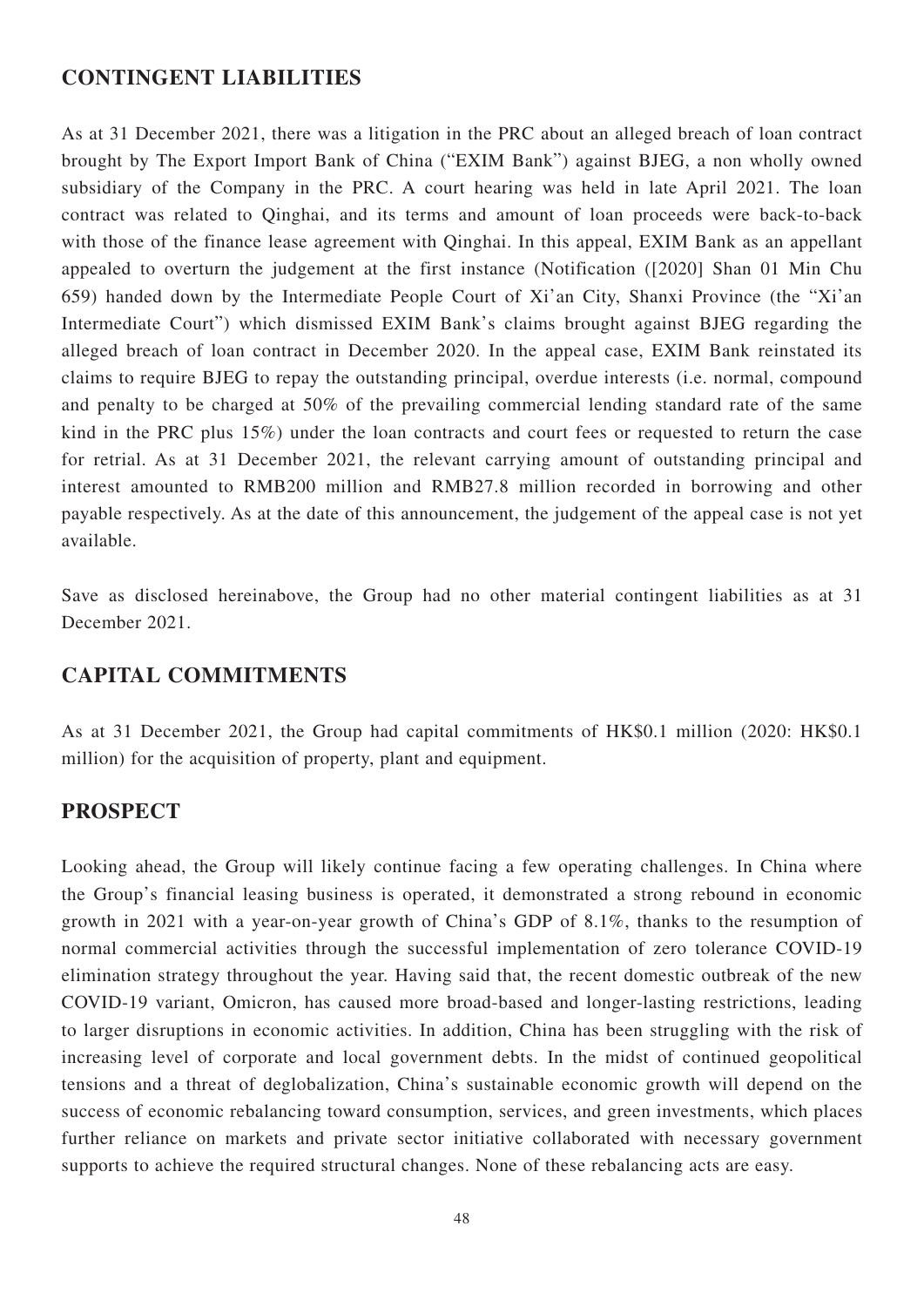In Hong Kong where the Group has been placing emphasis on domestic consumption market especially on the consumer products found in pharmacies, economic recovery remained robust through successful implementation in COVID-19 containment measures and a series of anti-epidemic subsidize schemes launched by the Hong Kong government until recently a fifth wave of outbreak of Omicron variant of COVID-19 pandemic, which hit the city hard. People from all walks of life on almost every aspect and commercial activities have been heavily disrupted by loads of stringent social distancing restrictions. Unemployment rate is expected to rise as a result of more retail shops and vulnerable SMEs going out of business. The future local economy lies on the success in controlling the new wave of infections, the reopening of the borders and the political stability.

As to the Financial Leasing Segment, it has been exploring new business models to thrive under the prevailing regulatory requirements and targeting customers in some promising sectors like green energy, environment friendly and mechanic and engineering. Since the restructuring plans of two defaulted customers had been approved by the court and their creditors and the execution of the plans were still under progress as at year end of 2021, a greater effort has also been put to sort out the creditors of these two defaulted recourse businesses especially in mitigating the risk of litigation brought or to be brought by them. It involves enormous amount of negotiations with the creditors and gathering favorable admissible evidences to prepare for a legal battle with an aim to get the segment off the deal structure or/and reach out of court settlement. At the same time, it continues to adhere to the risk management and control policies to critically evaluate any potential adverse change in credit risk of other existing finance projects and promptly take recovery actions in a bid to safeguard the Group's assets.

As to the Investment Segment, the Group will continue to adopt a conservative investment strategy towards the investment portfolio comprising of equity, debt and real estate. With the robust risk management and control policies, the Group will closely assess its performance and optimize its composition in order to strike a balance between a stable return and the necessary liquidity of the Group.

As to the Food Additives Business, it has been grappling with the surge in raw material price of sorbitol. With a higher cost profile of the manufacturing process, it is uneasy to shift the burden to customers and thus the gross profit is suppressed. Leveraging the purchase team's knowledges and connections with the supply chain, it has been exploring business opportunity in the trading of those raw materials, though at lower gross profit, to make up for the narrower margin of sales of manufactured goods and broaden a new income source at a minimum setup cost. In the mid to long term, the primary focus still remains on increasing the capacity of solid sorbitol through establishment of one or more new production lines in order to tackle the persistent problem of economic of scale and build up the bargaining power with customers. The expansion plan has been subject to new fresh capital. In the meantime, the segment will continue to enhance the production stability, broaden the customer base in different provinces and industries, and optimize the production process to reduce operating costs.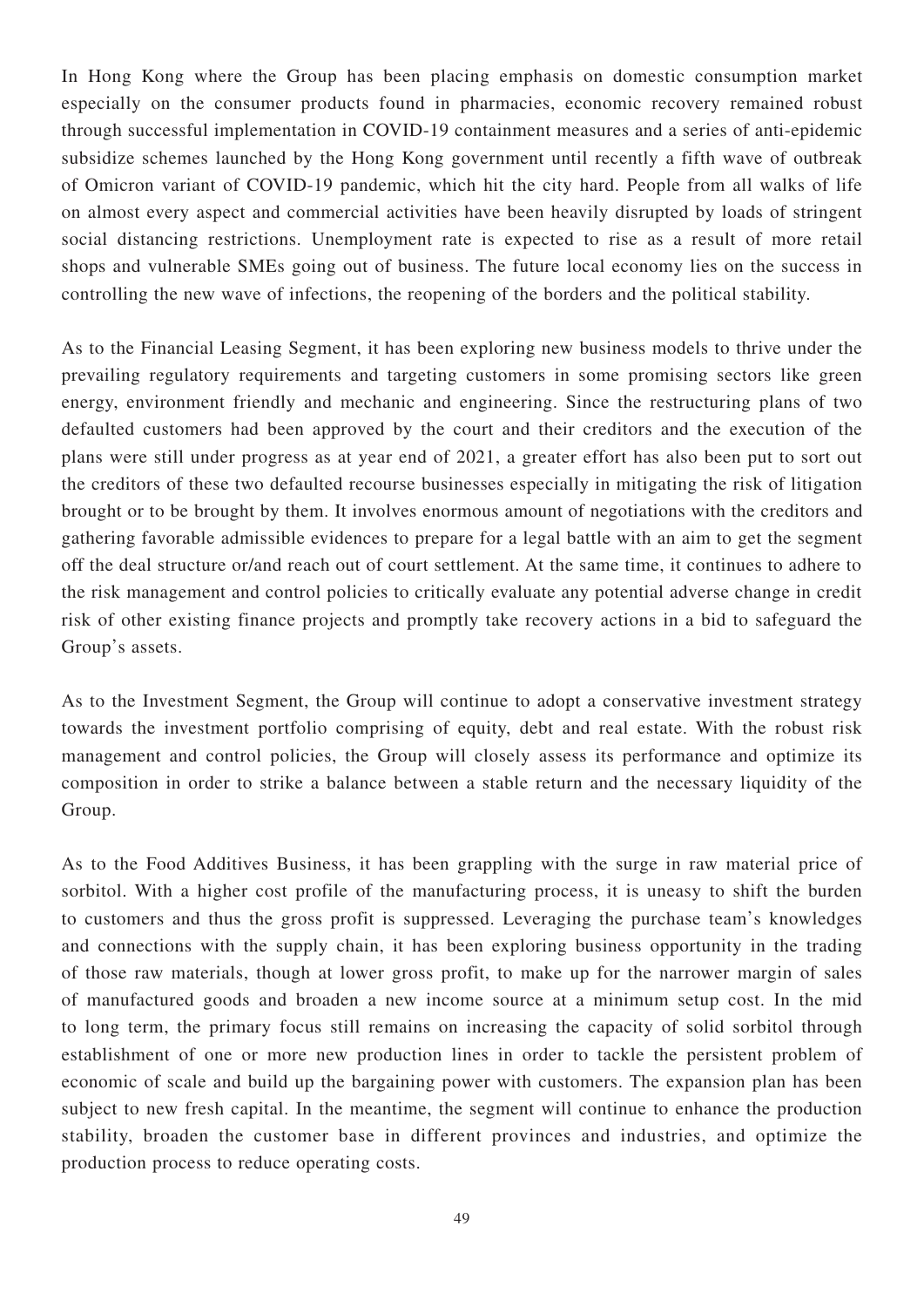As to the Trading Segment, the Group will emphasize on product diversification, various distribution channels and widening customer base in different territories to bolster the business volume. The segment has recently put for sale certain proprietary Chinese medicines ("PCMs"), health products and other personal care products on an e-commerce platform in China specialising in the sales of a variety of quality life products. In addition, seeking partnerships with various healthcare companies allow us to expand our product line into the fields of maternal and child healthcare as well as medicines. Leveraging a wholesaler licence in PCMs, the Group has reached in a delicate stage to obtain a direct exclusive distributorship of PCMs with manufacturers to enhance the volume and profitability. Leveraging our personal network and expertise in the industry, establishment of extensive distribution network of small and medium dispensaries in Hong Kong and the public awareness of hygiene and health during the pandemic, the future demand for health products, personal care and other medical products that the segment offers looks promising. The Group will remain committed to cultivate the business and consider it as a growth impetus in the future.

In addition to the existing segments, the Group will cautiously and diligently explore new potential growth opportunities, undervalued assets and business expansion in order to diversify the income sources, bring in profits and ultimately attain long and sustainable growth and enhance shareholders' value as a whole.

# **SIGNIFICANT INVESTMENTS AND MATERIAL DISPOSALS**

At 31 December 2021, the Group held loan receivables (excluding from a loan receivable from saleleaseback transaction and those from money lending business) of HK40.0 million (2020: HK\$47.1 million), equity investments at FVOCI of HK\$108.8 million (2020: HK\$123.8 million) and financial assets at FVTPL of approximately HK\$147.1 million (2020: HK\$156.1 million).

During the year, the Group invested in loan receivables through 1 to 3 years trust products of HK\$30.2 million (2020: HK\$45.4 million) issued by financial institutions in the PRC. The Group recorded loan interest income from loan receivables amounting to HK\$3.1 million (2020: HK\$5.9 million) and a reversal of impairment loss on loan receivables of HK\$1.2 million (2020: impairment loss of HK\$3.4 million).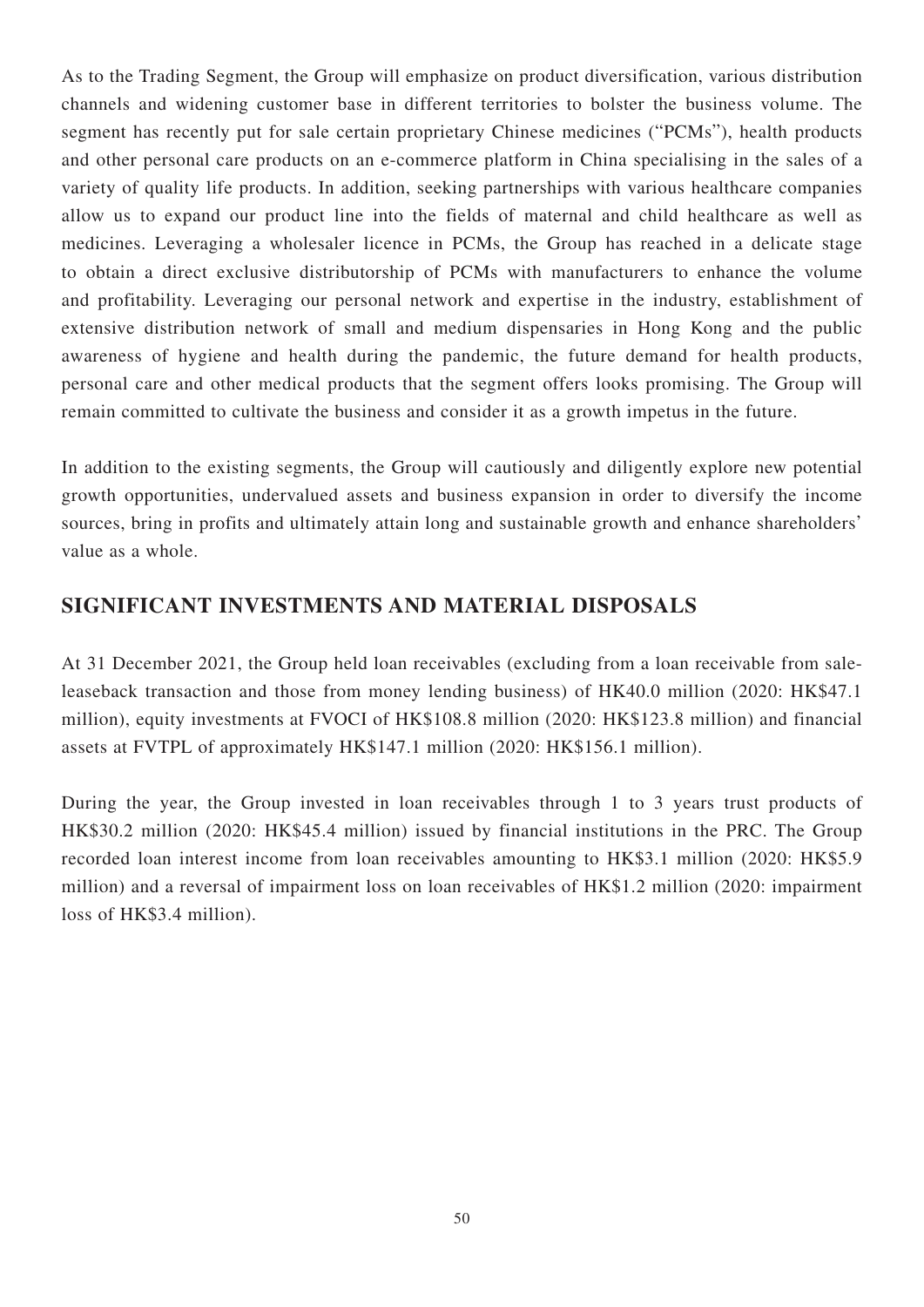The equity investments at FVOCI of HK\$108.8 million as at 31 December 2021 (2020: HK\$123.8 million) represented unlisted equity securities issued by the PRC and Hong Kong private entities with operations including manufacturing and sales of medical equipment, rockets and satellite network, new materials for industrial and medical equipment, batteries for EV cars, provision of asset management of unlisted investments in the PRC and SFC licensed business activities of type 1, 2, 4, 5 and 9 in Hong Kong. There was a fair value loss of HK\$18.7 million recognised through other comprehensive income in 2021 (2020: a fair value loss of HK\$3.6 million) and no dividend income was recognised to profit or loss in 2021 and 2020 from the equity investments at FVOCI.

Included in equity investments at FVTOCI as at 31 December 2021 represented the equity investment of 55,500,000 shares of Imagi Brokerage Limited ("Imagi Brokerage"), or approximately 9.09% of the total issued shares of it (as at 31 December 2020: 55,500,000 shares or 9.99%), whose fair value was HK\$55.7 million or approximately 5.15% of the Group's total asset (as at 31 December 2020: HK\$74.3 million or 6.3%) and the cost was HK\$74.3 million. The investee mainly carries out businesses of type 1, 2, 4, 5 and 9 regulated activities licensed by the SFC in Hong Kong. With no dividend income received, there was an unrealized fair value loss of HK\$18.6 million recognised to other comprehensive income in the current period (2020: nil) mainly due to significant operating losses of the investee caused by material fair value losses in listed equity investments though its revenue from brokerage and asset management services increased significantly. The investment is mainly to bring returns to the Group by dividends and capital growth. It is summarised as below:

| Name of<br><b>Investment Company</b> | Place of<br>incorporation by the Group |                   | <b>Securities held</b> | Proportion of ownership<br>held by the Group |       | Percentage to the<br>Group's net asset |                                                                                                           | Nature of<br>business | Investment<br>cost<br>(HK\$<br>million) | <b>FVOCI</b><br>(HK\$ million) |      | Fair value loss<br>(HK\$ million) |      | Dividend income<br>(HK\$ million) |  |
|--------------------------------------|----------------------------------------|-------------------|------------------------|----------------------------------------------|-------|----------------------------------------|-----------------------------------------------------------------------------------------------------------|-----------------------|-----------------------------------------|--------------------------------|------|-----------------------------------|------|-----------------------------------|--|
|                                      |                                        |                   | 2020                   | 2021                                         | 2020  | 2021                                   |                                                                                                           |                       | 2020                                    | 2021                           | 2020 | 2021                              | 2020 | 2021                              |  |
| Imagi Brokerage Limited              | Hong Kong                              | 55,500,000 shares | 9.99%                  | 9.09%                                        | 6.30% | 5.15%                                  | Type $1, 2, 4, 5$ and $9$ regulated<br>activities licensed by the<br>Securities and Futures<br>Commission | 74.3                  | 74.3                                    | 55.7                           | Nil  | 18.6                              | Nil  | Nil                               |  |

Other than Imagi Brokerage, there was no other single significant investment, classified as the equity investments at FVOCI, in any investee company with a value of 5% or more of the Group's total assets as at 31 December 2021 and 2020.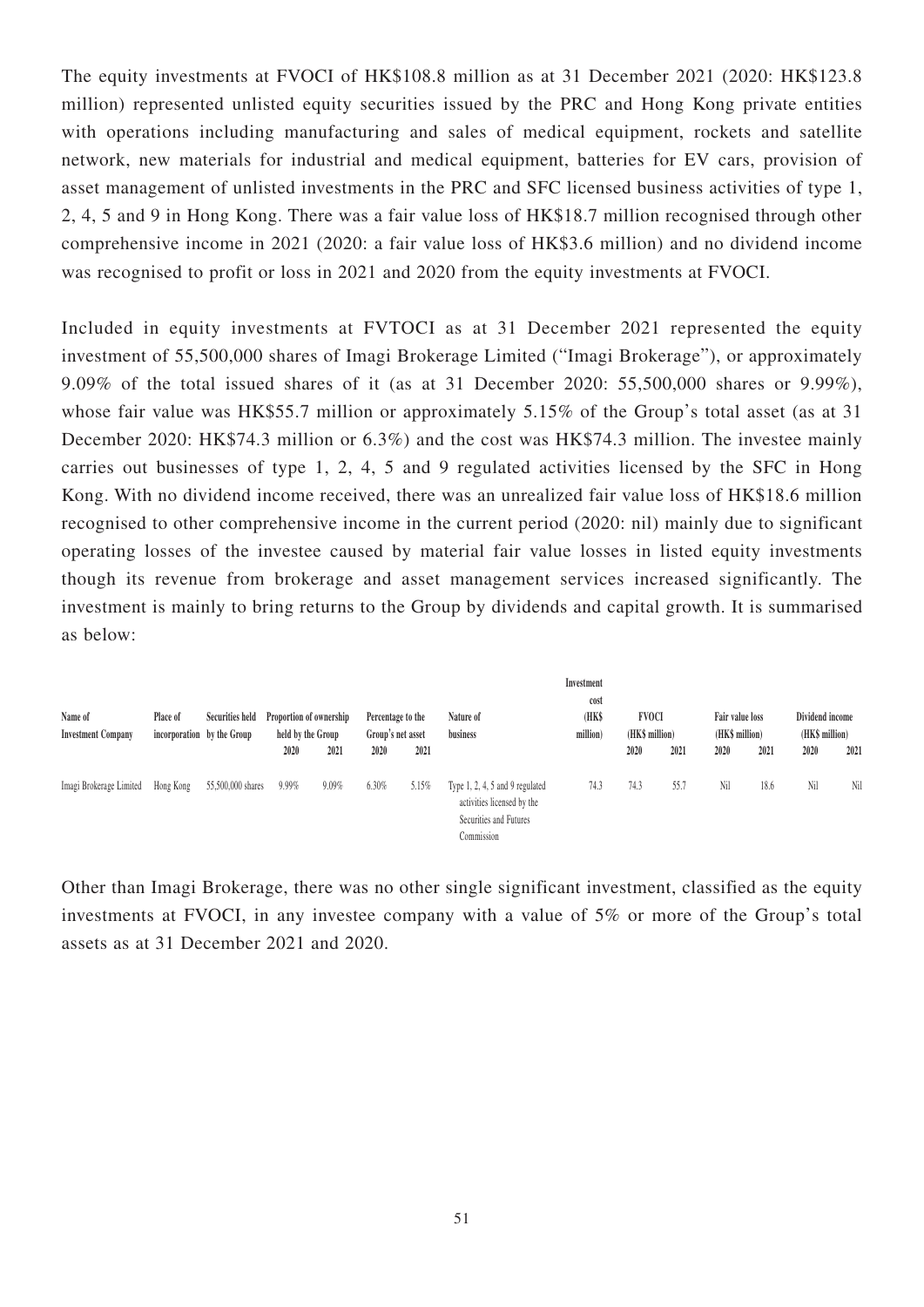The financial assets at FVTPL of HK\$147.1 million as of 31 December 2021 (2020: HK\$156.1 million) comprised of (i) 10 different listed and unlisted equity fund products in the PRC of HK\$72.2 million (2020: 7 different listed and unlisted equity fund products in the PRC of HK\$88.0 million) and (ii) numerous listed equity shares and bonds of HK\$74.9 million in the Hong Kong and the Chinese stock exchanges (2020: HK\$68.1 million). There was a fair value gain of HK\$17,000 recognised to profit or loss in 2021 (2020: fair value loss of HK\$2.5 million).

There was no single investment classified as the financial assets at FVTPL with a value of 5% or more of the Group's total assets as at 31 December 2021 and 2020.

The Board is of the view that reasonable and effective use of temporary idle funds will enhance the overall capital gain of the Group. The investments were made for treasury management purpose with a view to increasing the return on the unutilised funds of the Group and generating better investment return to the Company and its Shareholders as a whole after taking into account, among others, the level of risk and return on investment. Prior to making such investments, the Group had ensured that there remains sufficient working capital for the Group's business needs, operating activities and capital expenditures even after making the investments. The Board considers that they are conservative investments with a satisfactory expected return, acceptable risk and high liquidity, are in line with the internal risk management and treasury management of the Group, and have not caused any adverse impact on the working capital of the Group. As part of its treasury management, the Group has been closely monitoring the performance of the investments and its cash flow position.

There were no material acquisitions or disposals of subsidiaries and associated companies during the year ended 31 December 2021.

# **EMPLOYEE AND REMUNERATION**

As at 31 December 2021, the Group had approximately 98 (2020: 103) employees (excluding employees of the Company's associates) in Hong Kong and the PRC. The employees are remunerated with basic salary, bonus and other benefits in kind with reference to industry practice and their individual performance. The Group offers induction trainings to new employees and gives regular trainings to existing employees for updating their skills and knowledge.

A share option scheme was adopted on 29 July 2016. As at 31 December 2020, a total outstanding number of share options were granted to the eligible employees, including directors of the Company, amounted to 1,983,333 which were all lapsed upon expiry on 29 July 2021. Details of the share options granted are set out in the announcement of the Company dated 8 December 2016.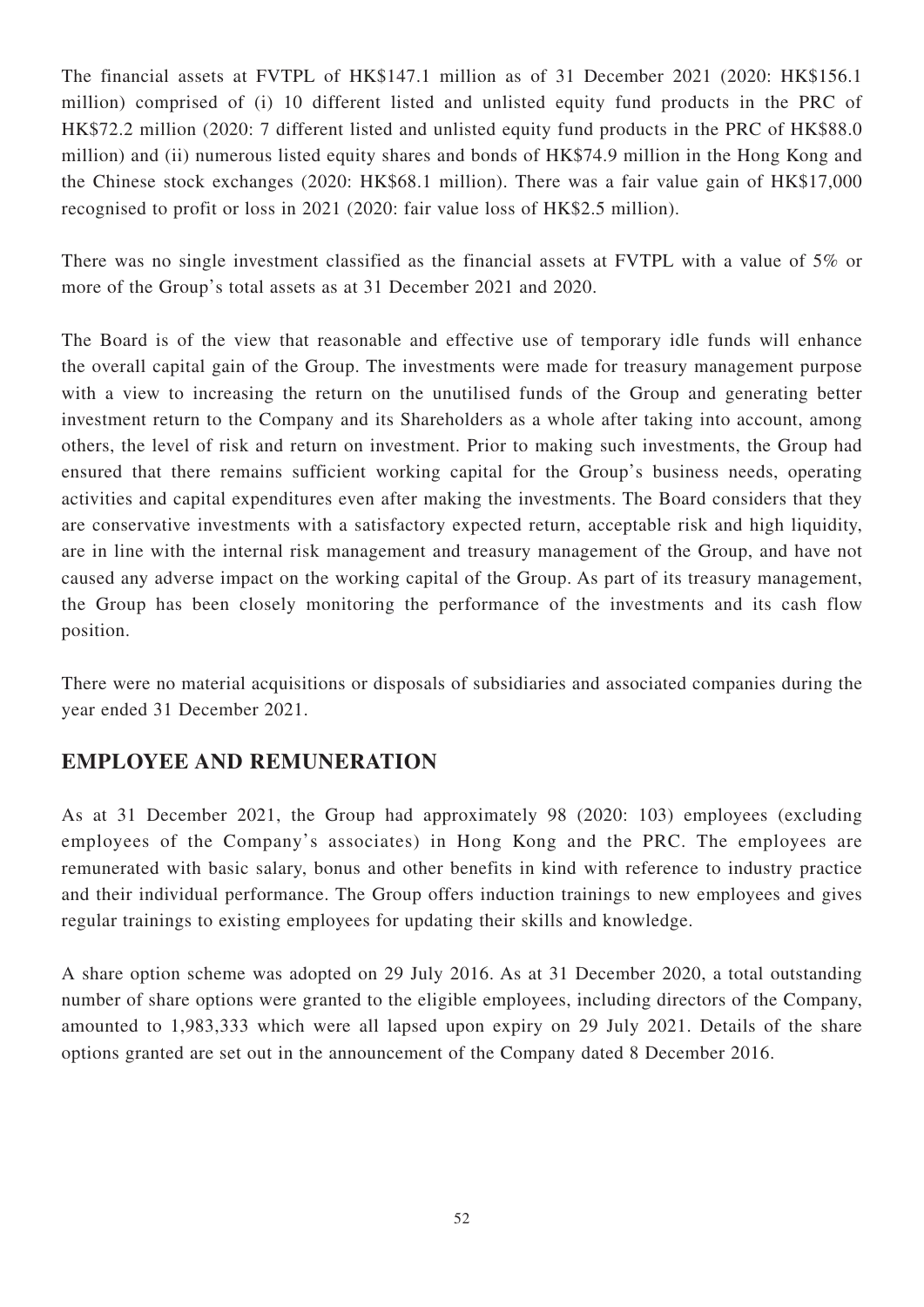# **EVENTS AFTER THE REPORTING PERIOD**

Save as disclosed elsewhere on the announcement, the Group did not have any significant events after the reporting period.

# **UPDATE ON USE OF PROCEED IN RELATION TO FUND RAISING ACTIVITIES**

Reference is made to the Company's announcements on 30 December 2019 and 31 March 2020 in relation to placing of new shares under general mandate and change in use of proceeds from the placing (collectively refer as to "Announcements"), the 2020 interim report dated 26 August 2020 and the 2021 interim report dated 25 August 2021. Unless otherwise stated, capitalised terms used herein shall bear the same meanings as those defined in the Announcements. Part of the net proceeds (the "Net Proceeds") from placing were applied up to 31 December 2021 and are intended to be applied in accordance with the revised proposed application set out in the Announcements. The below table sets out the revised proposed application and actual usage of the Net Proceeds during the year and, as at 1 January 2021 and 31 December 2021:

|                                                | <b>Total revised</b><br>planned use of<br><b>Net Proceeds</b><br>(HK\$' million) | Actual<br>use of Net<br>Proceeds as at<br>1 January<br>2021<br>(HK\$' million) | Actual<br>use of Net<br><b>Proceeds during</b><br>31 December<br>2021<br>(HK\$' million) | Unutilised<br>amount of Net<br>Proceeds as at<br>31 December<br>2021<br>(HK\$' million) | <b>Expected</b><br>timeline for the<br>intended use |
|------------------------------------------------|----------------------------------------------------------------------------------|--------------------------------------------------------------------------------|------------------------------------------------------------------------------------------|-----------------------------------------------------------------------------------------|-----------------------------------------------------|
| Improving and enhancing the existing           |                                                                                  |                                                                                |                                                                                          |                                                                                         | 31 December                                         |
| production lines for Food Additives Business   | 4.7                                                                              |                                                                                |                                                                                          | 4.7                                                                                     | 2022                                                |
| Working capital of the Food Additives Business | 6.3                                                                              | (6.3)                                                                          |                                                                                          |                                                                                         | -                                                   |
| Purchasing the medical, health and hygiene     |                                                                                  |                                                                                |                                                                                          |                                                                                         |                                                     |
| products for trading purpose                   | 15.0                                                                             | (15.0)                                                                         |                                                                                          |                                                                                         |                                                     |
| General Working Capital of the Group           | 6.2                                                                              | (6.2)                                                                          |                                                                                          |                                                                                         |                                                     |
|                                                | 32.2                                                                             | (27.5)                                                                         |                                                                                          | 4.7                                                                                     |                                                     |

Due to the continuous outbreak of the COVID-19 Pandemic which disrupted the Food Additives Business, there has been a delay in the application of the unutilised proceeds allocated to improving and enhancing the existing production lines for Food Additives Business to 31 December 2022. The remaining unutilised proceeds of HK\$4.7 million allocated to improving and enhancing the existing production lines for Food Additives Business has been deposited into bank accounts in Hong Kong.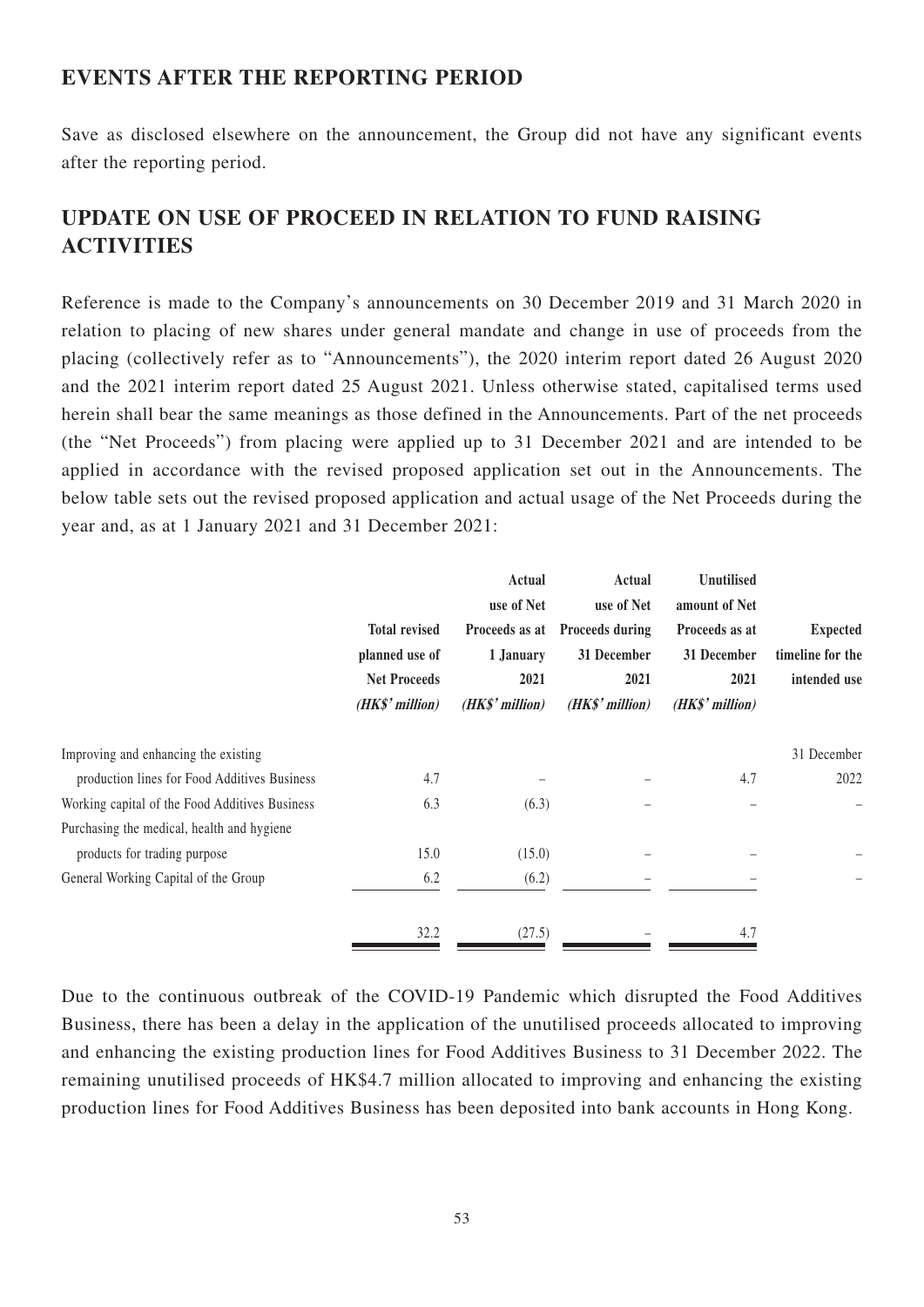# **RESULT OF PROFIT GUARANTEES AFTER ACQUISITION**

Reference is made to the Company's announcements on 29 July 2020 and 21 August 2020 in relation to acquisition of the entire issued shares in Tripler involving issue of consideration shares under general mandate and an announcement dated 3 September 2021 in relation to the fulfillment of the profit guarantee for the year ended 31 December 2020.

According to an unaudited management account of Tripler for the year ended 31 December 2021, the profit guarantee of not less than HK\$6.5 million for the same period is met. However, as of the reporting date, the actual financial results of Tripler for the same was still subject to potential adjustments and finalisation of company level audit account of Tripler by the Company's auditor and therefore the actual result of the profit guarantee might be different. An announcement will be further made to update the development in due course when the relevant audit report is issued.

## **CLOSURE OF REGISTER OF MEMBER**

For the purposes of ascertaining shareholders' right to attend and vote at the forthcoming annual general meeting, the register of members of the Company will be closed from 6 June 2022 to 9 June 2022 (both days inclusive), during such period no transfer of shares of the Company will be effected. In order to qualify for entitlement to attend and vote at the forthcoming annual general meeting, all transfer forms accompanied by the relevant share certificates must be lodged with the Company's Hong Kong Branch Share Registrar, Tricor Secretaries Limited, at Level 54, Hopewell Centre, 183 Queen's Road East, Hong Kong, for registration not later than 4:30 p.m., 2 June 2022.

# **CORPORATE GOVERNANCE CODE**

During the financial year ended 31 December 2021, the Company has complied with the code provisions set out in the Corporate Governance Code ("CG Code") as set out in Appendix 14 of the Listing Rules, except for certain deviations as summarised below:–

## **Code Provision A.6.7 (now rearranged as C.1.6)**

Code provision A.6.7 provides that independent non-executive directors and other non-executive directors should attend general meetings and develop a balanced understanding of the views of shareholders. Mr. Goh Choo Hwee, a former independent non-executive director of the Company, was unable to attend the annual general meeting held on 11 June 2021 (the "2021 AGM") due to his other business commitments.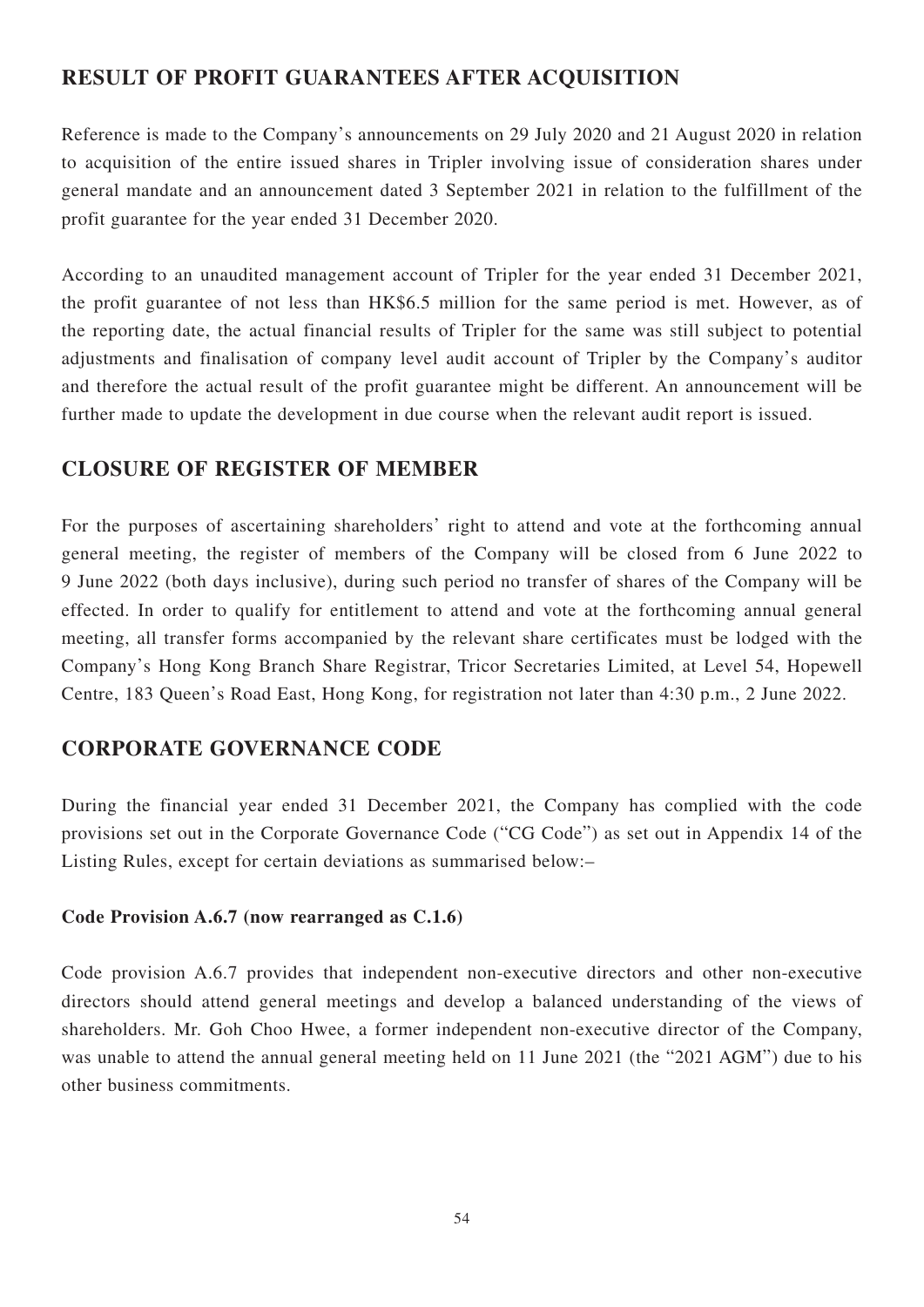## **Code Provision B.1.2 (now rearranged as E.1.2)**

The terms of reference of the Remuneration Committee exclude review of and making recommendations to the Board in relation to senior management remuneration as in the Board's opinion, it was more appropriate for the executive directors to perform these duties.

### **Code Provision E.1.2 (now rearranged as F.2.2)**

Under Code Provision E.1.2 of the CG Code, the Chairman of the Board should attend the annual general meeting. Mr. Wong Lik Ping, Chairman of the Board was unable to attend the 2021 AGM due to his other important commitment. Mr. Lai Ka Fai, executive director chaired the 2021 AGM and opened to be questioned from the shareholders of the Company.

## **MODEL CODE FOR SECURITIES TRANSACTIONS**

The Company has adopted the Model Code for Securities Transactions by Directors of Listed Issuers ("Model Code") as set out in Appendix 10 of the Listing Rules as its code of conduct for dealings in securities of the Company by the directors. Following a specific enquiry, all directors confirmed that they have complied with the required standards set out in the Model Code throughout the year ended 31 December 2021.

## **PURCHASE, SALE OR REDEMPTION OF SHARES**

Neither the Company, nor any of its subsidiaries purchased, redeemed or sold any of the listed securities of the Company during the year.

## **DIVIDEND**

The Board resolved not to declare dividend for the year ended 31 December 2021 (2020: nil).

## **AUDIT COMMITTEE REVIEW**

The Company has an audit committee which was established in accordance with the requirements of the CG code, for the purposes of reviewing and providing supervision over the financial reporting process, risk management and internal controls of the Group. The audit committee comprises 3 independent non-executive directors of the Company. The audit committee has adopted terms of reference which are in line with the CG Code. The Group's consolidated financial statements for the year ended 31 December 2021 have been reviewed and approved by the audit committee.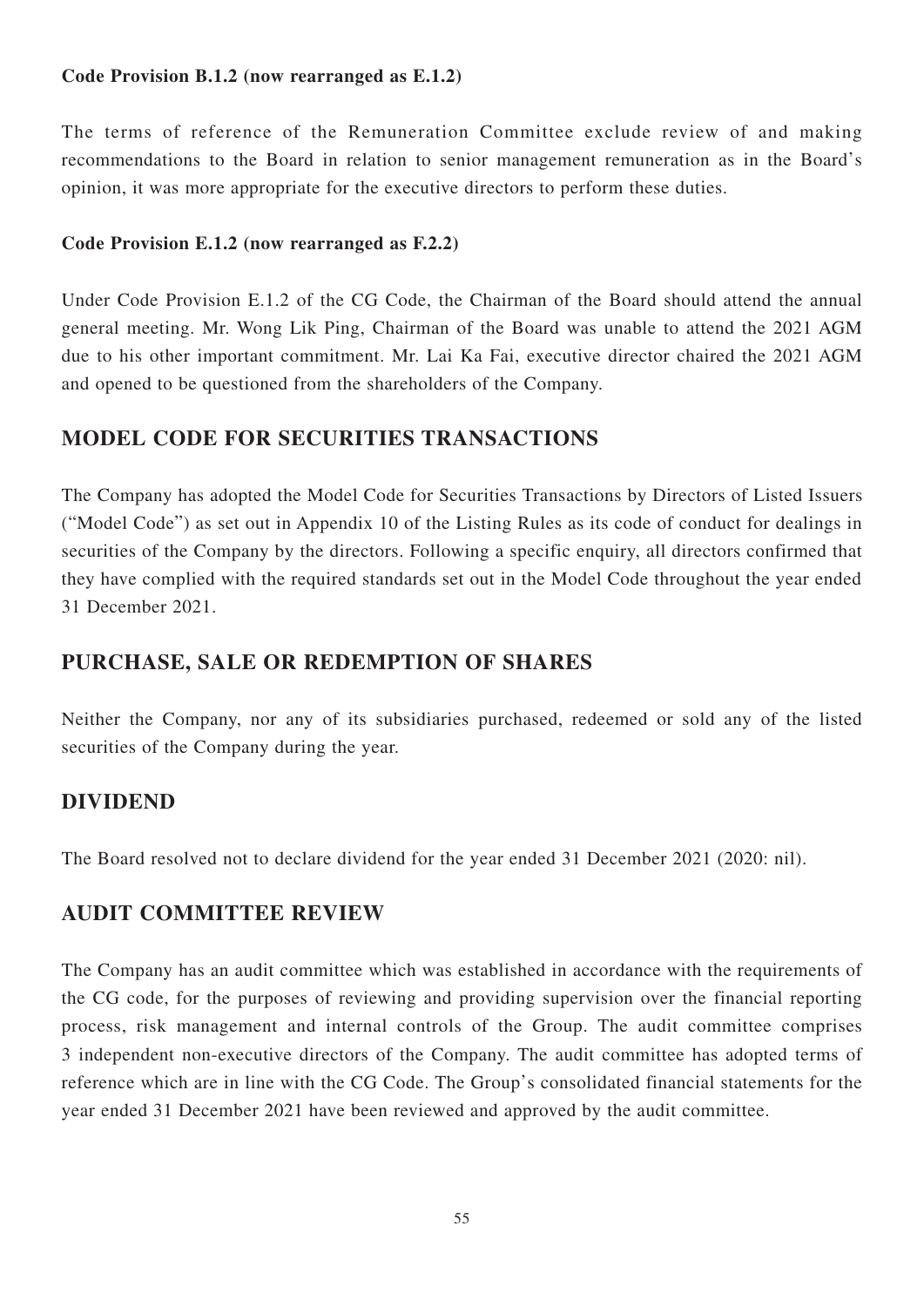# **SCOPE OF WORK OF BDO LIMITED**

The figures in respect of the Company's consolidated statement of profit or loss, consolidated statement of profit or loss and other comprehensive income, consolidated statement of financial position and the related notes thereto for the year ended 31 December 2021 on this announcement have been agreed by the auditors of the Company, BDO Limited, to the amounts set out in the Company's audited consolidated financial statements for the same period. The work performed by BDO Limited in this respect did not constitute an assurance engagement in accordance with Hong Kong Standards on Auditing, Hong Kong Standards on Review Engagements or Hong Kong Standards on Assurance Engagements issued by the Hong Kong Institute of Certified Public Accountants and consequently no assurance has been expressed by BDO Limited on this preliminary announcement.

# **EXTRACT OF INDEPENDENT AUDITOR'S REPORT**

The following is an extract of the independent auditor's report on the Group's audited consolidated financial statements for the year ended 31 December 2021. The report includes paragraphs of an emphasis of matter, without qualification.

## **"OPINION**

In our opinion, the consolidated financial statements give a true and fair view of the consolidated financial position of the Group as at 31 December 2021, and of its consolidated financial performance and its consolidated cash flows for the year then ended in accordance with Hong Kong Financial Reporting Standards ("HKFRSs") issued by the Hong Kong Institute of Certified Public Accountants ("HKICPA") and have been properly prepared in compliance with the Hong Kong Companies Ordinance.

# **MATERIAL UNCERTAINTY RELATED TO GOING CONCERN**

We draw attention to Note 3 in the consolidated financial statements, which indicates that the Group incurred a loss of approximately HK\$62,708,000 for the year ended 31 December 2021 and had net current liabilities of approximately HK\$58,411,000 as of that date. These conditions indicate that a material uncertainty exists that may cast significant doubt on the Group's ability to continue as a going concern. Our opinion is not modified in respect of this matter."